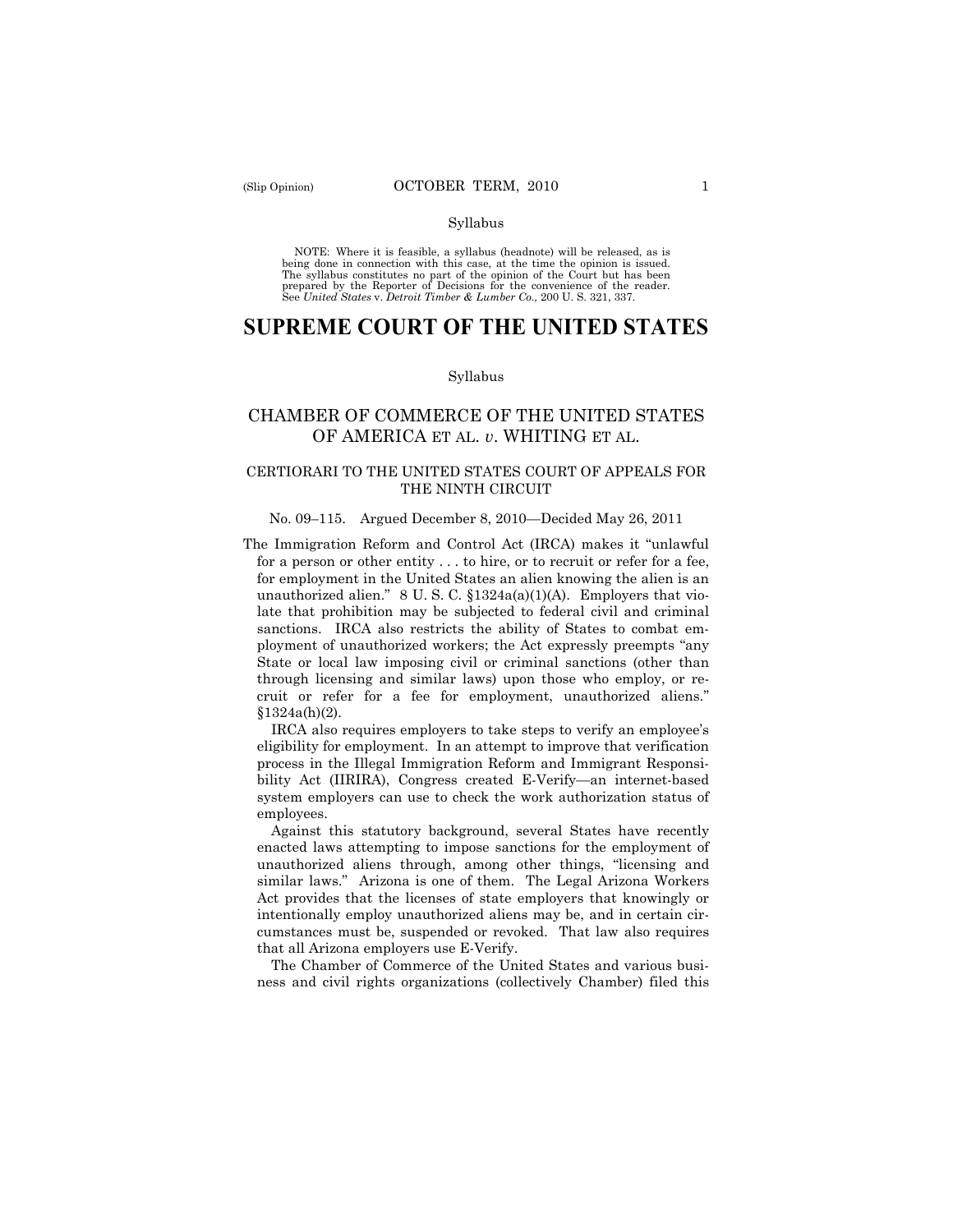## 2 CHAMBER OF COMMERCE OF UNITED STATES OF AMERICA *v.* WHITING Syllabus

federal preenforcement suit against those charged with administering the Arizona law, arguing that the state law's license suspension and revocation provisions were both expressly and impliedly preempted by federal immigration law, and that the mandatory use of E-Verify was impliedly preempted. The District Court found that the plain language of IRCA's preemption clause did not invalidate the Arizona law because the law did no more than impose licensing conditions on businesses operating within the State. Nor was the state law preempted with respect to E-Verify, the court concluded, because although Congress had made the program voluntary at the national level, it had expressed no intent to prevent States from mandating participation. The Ninth Circuit affirmed.

#### *Held:* The judgment is affirmed.

558 F. 3d 856, affirmed.

THE CHIEF JUSTICE delivered the opinion of the Court with respect to Parts I and II–A, concluding that Arizona's licensing law is not expressly preempted.

Arizona's licensing law falls well within the confines of the authority Congress chose to leave to the States and therefore is not expressly preempted. While IRCA prohibits States from imposing "civil or criminal sanctions" on those who employ unauthorized aliens, it preserves state authority to impose sanctions "through licensing and similar laws." §1324a(h)(2). That is what the Arizona law does—it instructs courts to suspend or revoke the business licenses of in-state employers that employ unauthorized aliens. The definition of "license" contained in the Arizona statute largely parrots the definition of "license" that Congress codified in the Administrative Procedure Act (APA).

The state statute also includes within its definition of "license" documents such as articles of incorporation, certificates of partnership, and grants of authority to foreign companies to transact business in the State, Ariz. Rev. Stat. Ann. §23–211(9), each of which has clear counterparts in APA and dictionary definitions of the word "license." And even if a law regulating articles of incorporation and the like is not itself a "licensing law," it is at the very least "similar" to one, and therefore comfortably within the savings clause. The Chamber's argument that the Arizona law is not a "licensing" law because it operates only to suspend and revoke licenses rather than to grant them is without basis in law, fact, or logic.

The Chamber contends that the savings clause should apply only to certain types of licenses or only to license revocation following an IRCA adjudication because Congress, when enacting IRCA, eliminated unauthorized worker prohibitions and associated adjudication procedures in another federal statute. But no such limits are even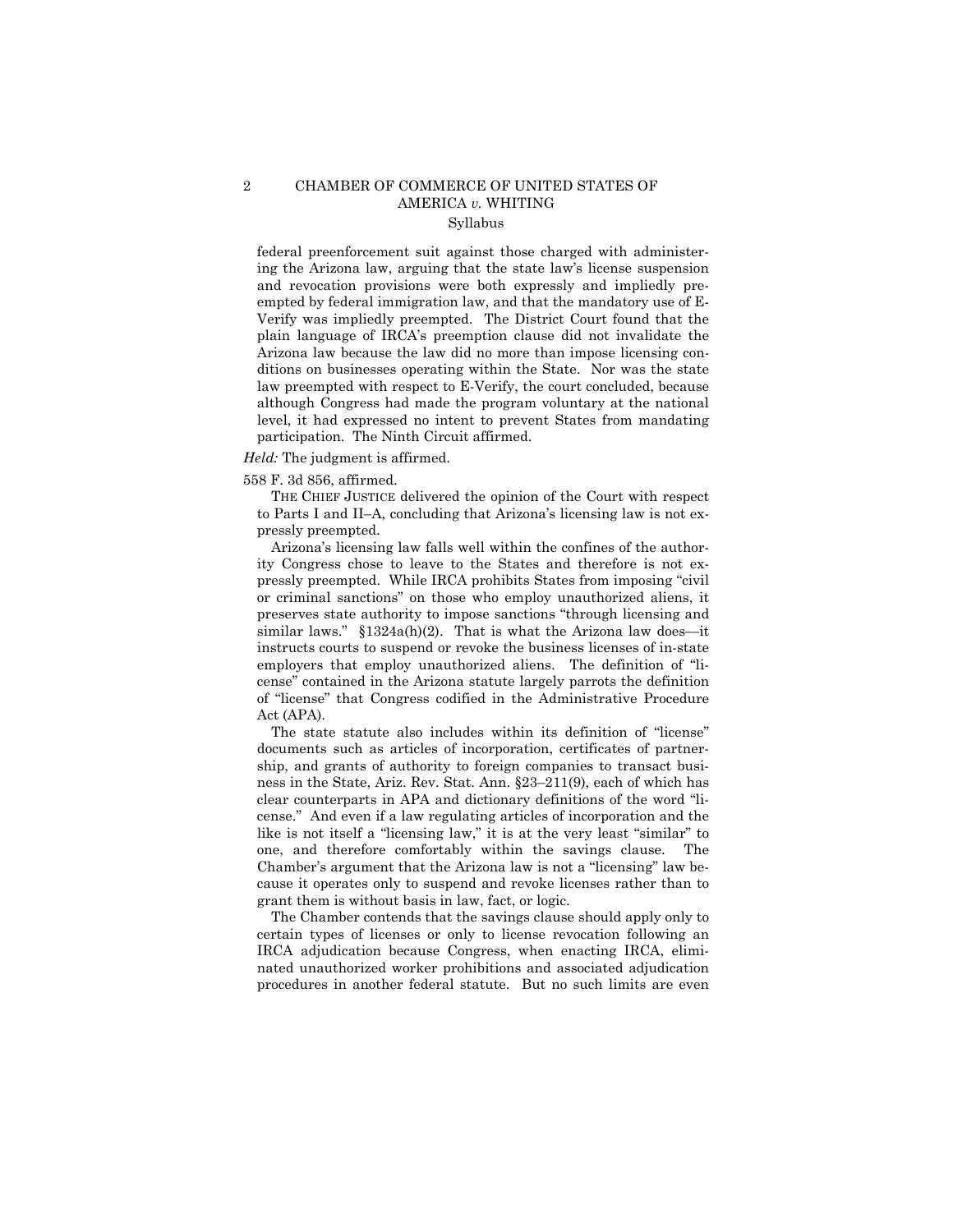#### Syllabus

remotely discernible in the statutory text.

The Chamber's reliance on IRCA's legislative history to bolster its textual and structural arguments is unavailing given the Court's conclusion that Arizona's law falls within the plain text of the savings clause. Pp. 9–15.

THE CHIEF JUSTICE, joined by JUSTICE SCALIA, JUSTICE KENNEDY, and JUSTICE ALITO, concluded in Part II–B:

The Arizona licensing law is not impliedly preempted by federal law. At its broadest, the Chamber's argument is that Congress intended the federal system to be exclusive. But Arizona's procedures simply implement the sanctions that Congress expressly allowed the States to pursue through licensing laws. Given that Congress specifically preserved such authority for the States, it stands to reason that Congress did not intend to prevent the States from using appropriate tools to exercise that authority.

And here Arizona's law closely tracks IRCA's provisions in all material respects. For example, it adopts the federal definition of who qualifies as an "unauthorized alien," compare 8 U. S. C. §1324a(h)(3) with Ariz. Rev. Stat. Ann. §23–211(11); provides that state investigators must verify the work authorization of an allegedly unauthorized alien with the Federal Government, making no independent determination of the matter, §23–212(B); and requires a state court to "consider only the federal government's determination," §23–212(H).

The Chamber's more general contention that the Arizona law is preempted because it upsets the balance that Congress sought to strike in IRCA also fails. The cases on which the Chamber relies in making this argument all involve uniquely federal areas of interest, see, *e.g., Buckman Co.* v. *Plaintiffs' Legal Comm.*, 531 U. S. 341. Regulating in-state businesses through licensing laws is not such an area. And those cases all concern state actions that directly interfered with the operation of a federal program, see, *e.g., id.,* at 351. There is no similar interference here.

The Chamber asserts that employers will err on the side of discrimination rather than risk the " 'business death penalty' " by "hiring unauthorized workers." That is not the choice. License termination is not an available sanction for merely hiring unauthorized workers, but is triggered only by far more egregious violations. And because the Arizona law covers only knowing or intentional violations, an employer acting in good faith need not fear the law's sanctions. Moreover, federal and state antidiscrimination laws protect against employment discrimination and provide employers with a strong incentive not to discriminate. Employers also enjoy safe harbors from liability when using E-Verify as required by the Arizona law. The most rational path for employers is to obey both the law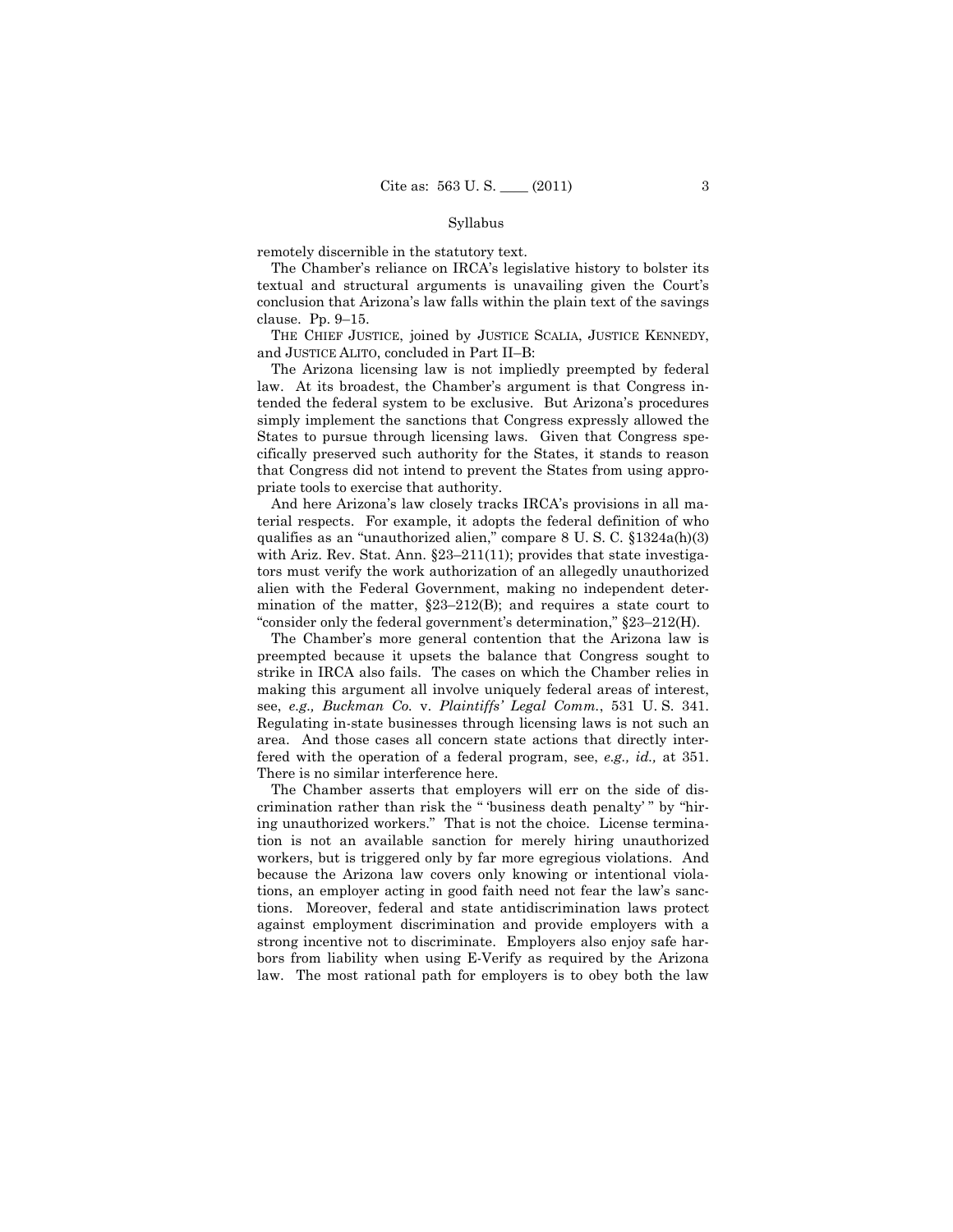## 4 CHAMBER OF COMMERCE OF UNITED STATES OF AMERICA *v.* WHITING Syllabus

barring the employment of unauthorized aliens and the law prohibiting discrimination. There is no reason to suppose that Arizona employers will choose not to do so. Pp. 15–22.

THE CHIEF JUSTICE delivered the opinion of the Court with respect to Part III–A, concluding that Arizona's E-Verify mandate is not impliedly preempted.

 Arizona's requirement that employers use E-Verify is not impliedly preempted. The IIRIRA provision setting up E-Verify contains no language circumscribing state action. It does, however, constrain federal action: absent a prior violation of federal law, "the Secretary of Homeland Security may not require any person or . . . entity" outside the Federal Government "to participate in" E-Verify. IIRIRA, §402(a), (e). The fact that the Federal Government may require the use of E-Verify in only limited circumstances says nothing about what the States may do. The Government recently argued just that in another case and approvingly referenced Arizona's law as an example of a permissible use of E-Verify when doing so.

Moreover, Arizona's use of E-Verify does not conflict with the federal scheme. The state law requires no more than that an employer, after hiring an employee, "verify the employment eligibility of the employee" through E-Verify. Ariz. Rev. Stat. Ann. §23–214(A). And the consequences of not using E-Verify are the same under the state and federal law—an employer forfeits an otherwise available rebuttable presumption of compliance with the law. Pp. 23–24.

THE CHIEF JUSTICE, joined by JUSTICE SCALIA, JUSTICE KENNEDY, and JUSTICE ALITO, concluded in Part III–B:

 Arizona's requirement that employers use E-Verify in no way obstructs achieving the aims of the federal program. In fact, the Government has consistently expanded and encouraged the use of E-Verify, and Congress has directed that E-Verify be made available in all 50 States. And the Government has expressly rejected the Chamber's claim that the Arizona law, and those like it, will overload the federal system. Pp. 24–25.

ROBERTS, C. J., delivered the opinion of the Court, except as to Parts II–B and III–B. SCALIA, KENNEDY, and ALITO, JJ., joined that opinion in full, and THOMAS, J., joined as to Parts I, II–A, and III–A and concurred in the judgment. BREYER, J., filed a dissenting opinion, in which GINSBURG, J., joined. SOTOMAYOR, J., filed a dissenting opinion. KAGAN, J., took no part in the consideration or decision of the case.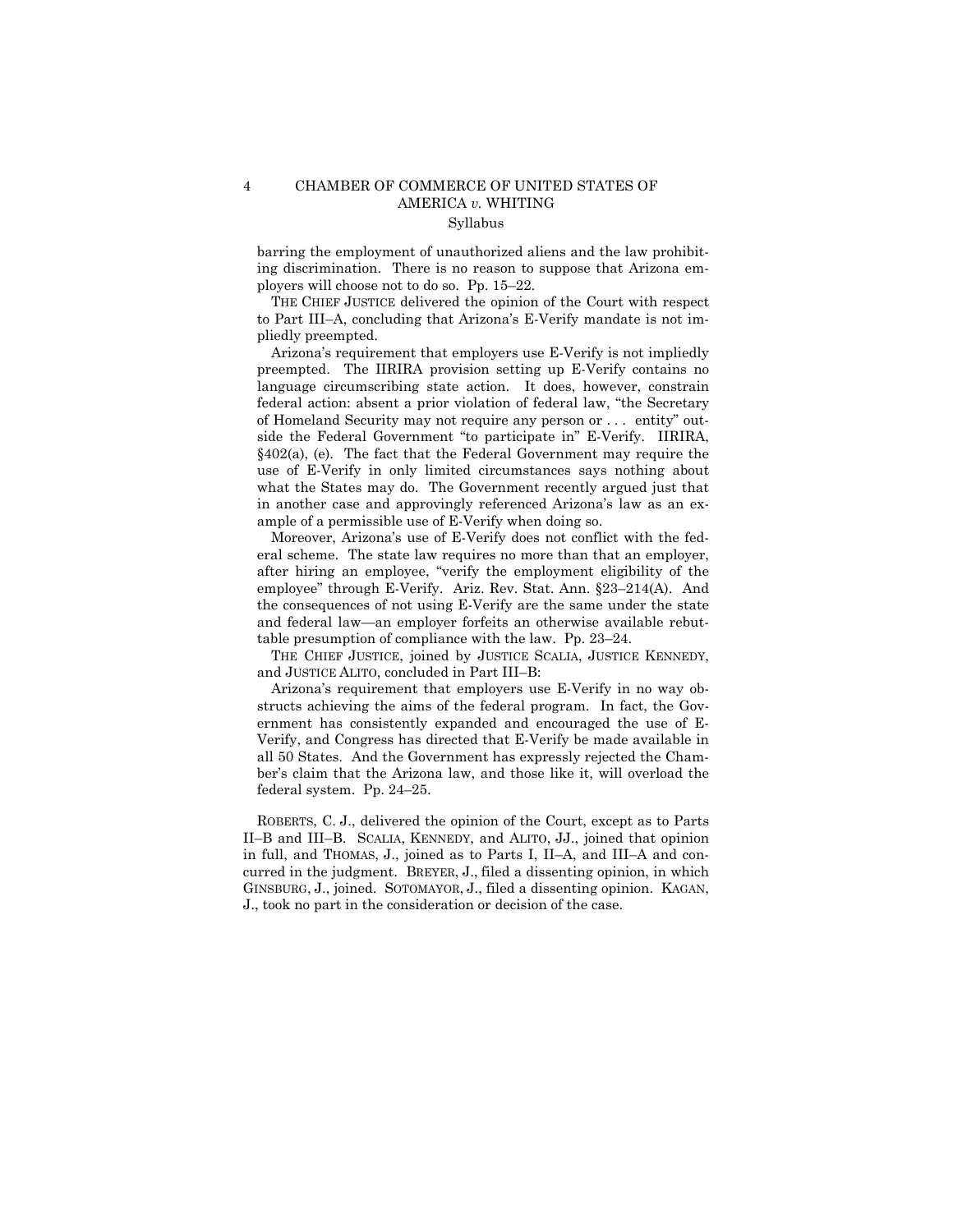#### Opinion of the Court

NOTICE: This opinion is subject to formal revision before publication in the preliminary print of the United States Reports. Readers are requested to notify the Reporter of Decisions, Supreme Court of the United States, Washington, D. C. 20543, of any typographical or other formal errors, in order that corrections may be made before the preliminary print goes to press.

## $\frac{1}{2}$  ,  $\frac{1}{2}$  ,  $\frac{1}{2}$  ,  $\frac{1}{2}$  ,  $\frac{1}{2}$  ,  $\frac{1}{2}$  ,  $\frac{1}{2}$ **SUPREME COURT OF THE UNITED STATES**

## $\frac{1}{2}$  ,  $\frac{1}{2}$  ,  $\frac{1}{2}$  ,  $\frac{1}{2}$  ,  $\frac{1}{2}$  ,  $\frac{1}{2}$ No. 09–115

# CHAMBER OF COMMERCE OF THE UNITED STATES OF AMERICA, ET AL., PETITIONERS *v.* MICHAEL B. WHITING ET AL.

## ON WRIT OF CERTIORARI TO THE UNITED STATES COURT OF APPEALS FOR THE NINTH CIRCUIT

## [May 26, 2011]

 CHIEF JUSTICE ROBERTS delivered the opinion of the Court, except as to Parts II–B and III–B.\*

Federal immigration law expressly preempts "any State or local law imposing civil or criminal sanctions (other than through licensing and similar laws) upon those who employ ... unauthorized aliens."  $8 \text{ U.S. C. } \S 1324a(h)(2)$ . A recently enacted Arizona statute—the Legal Arizona Workers Act—provides that the licenses of state employers that knowingly or intentionally employ unauthorized aliens may be, and in certain circumstances must be, suspended or revoked. The law also requires that all Arizona employers use a federal electronic verification system to confirm that the workers they employ are legally authorized workers. The question presented is whether federal immigration law preempts those provisions of Arizona law. Because we conclude that the State's licensing provisions fall squarely within the federal statute's savings clause and that the Arizona regulation does

<sup>\*</sup>JUSTICE THOMAS joins Parts I, II–A, and III–A of this opinion and concurs in the judgment.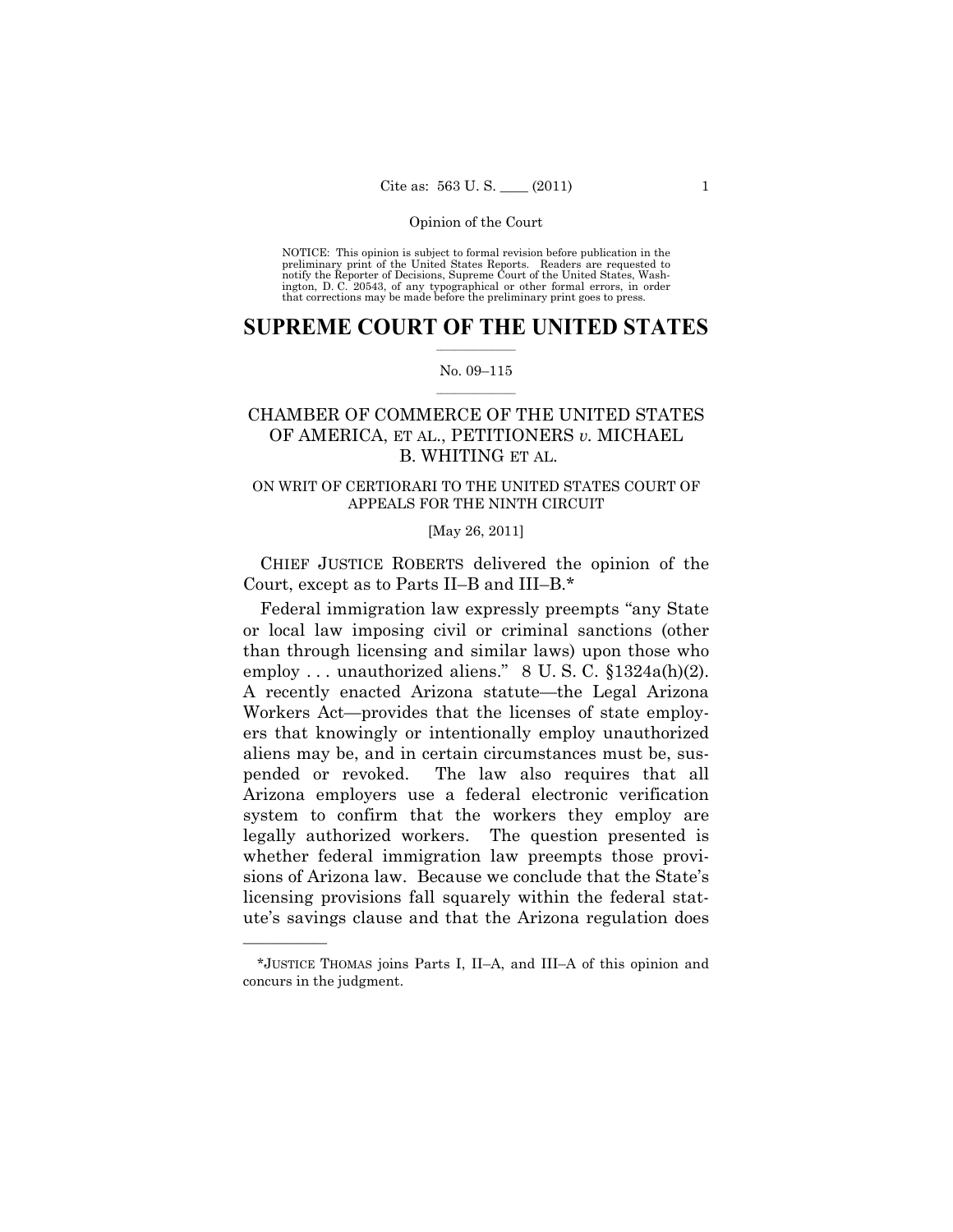not otherwise conflict with federal law, we hold that the Arizona law is not preempted.

## I A

In 1952, Congress enacted the Immigration and Nationality Act (INA), 66 Stat. 163, as amended, 8 U. S. C. §1101 *et seq*. That statute established a "comprehensive federal statutory scheme for regulation of immigration and naturalization" and set "the terms and conditions of admission to the country and the subsequent treatment of aliens lawfully in the country." *De Canas* v. *Bica*, 424 U. S. 351, 353, 359 (1976).

In the years following the enactment of the INA, several States took action to prohibit the employment of individuals living within state borders who were not lawful residents of the United States. For example, in 1971 California passed a law providing that "[n]o employer shall knowingly employ an alien who is not entitled to lawful residence in the United States if such employment would have an adverse effect on lawful resident workers." 1971 Cal. Stats. ch. 1442, §1(a). The California law imposed fines ranging from \$200 to \$500 for each violation of this prohibition. §1(b). At least 11 other States enacted provisions during that same time period proscribing the employment of unauthorized aliens.1

We first addressed the interaction of federal immigration law and state laws dealing with the employment of unauthorized aliens in *De Canas*, 424 U. S. 351. In that

<sup>1</sup>See Conn. Gen. Stat. §31–51k (1973) (enacted 1972); Del. Code Ann., Tit. 19, §705 (Cum. Supp. 1978) (enacted 1976); Fla. Stat. §448.09 (1981) (enacted 1977); Kan. Stat. Ann. §21–4409 (1981) (enacted 1973); 1985 La. Acts p. 1894; 1977 Me. Acts p. 171; 1976 Mass. Acts p. 641; Mont. Code Ann. §41–121 (1977 Cum. Supp.); N. H. Rev. Stat. Ann. §275–A:4–a (1986 Cum. Supp.) (enacted 1976); 1977 Vt. Laws p. 320; 1977 Va. Acts ch. 438.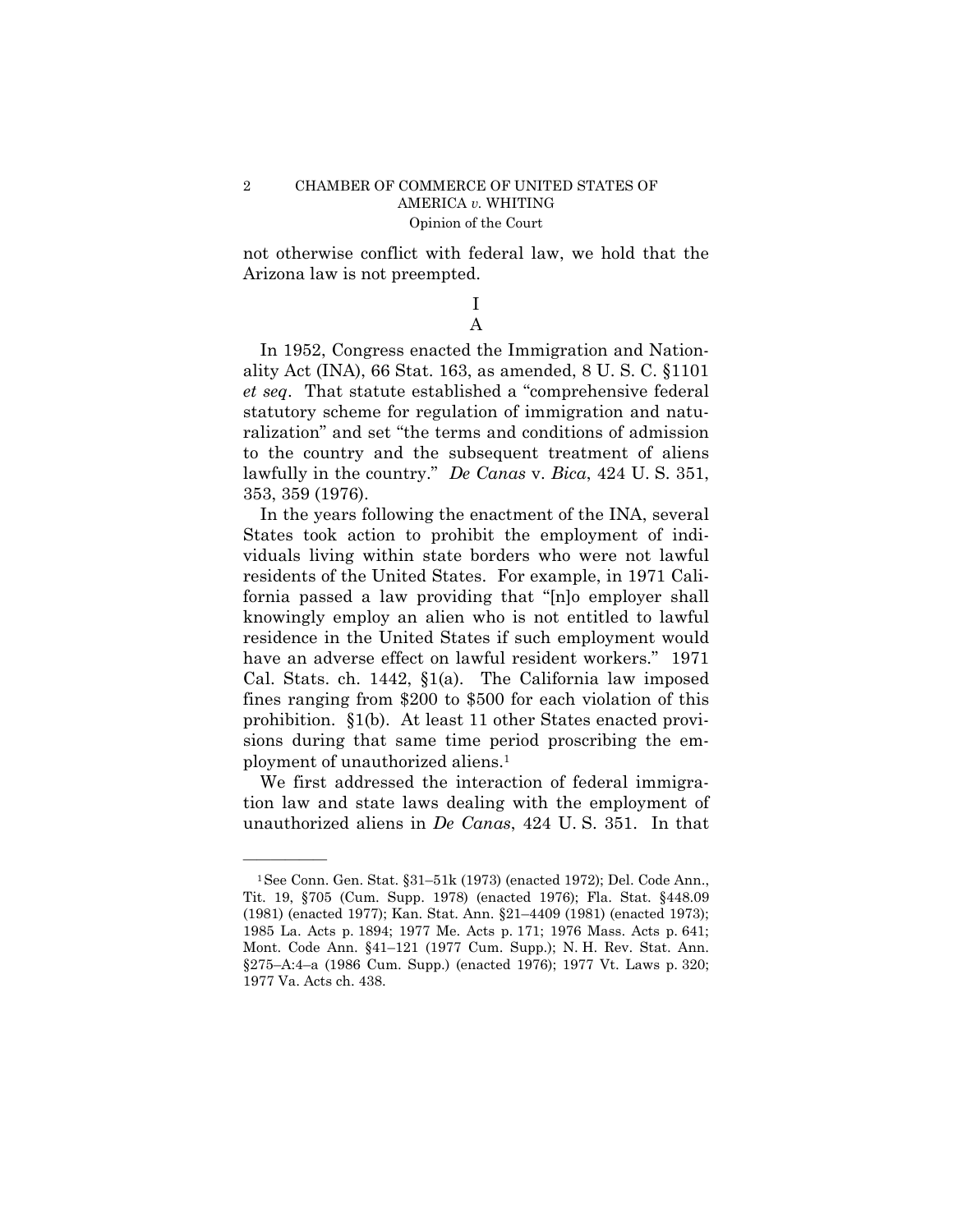#### Opinion of the Court

case, we recognized that the "[p]ower to regulate immigration is unquestionably . . . a federal power." *Id.,* at 354. At the same time, however, we noted that the "States possess broad authority under their police powers to regulate the employment relationship to protect workers within the State," *id.*, at 356, that "prohibit[ing] the knowing employment . . . of persons not entitled to lawful residence in the United States, let alone to work here, is certainly within the mainstream of [the State's] police power," *ibid.*, and that the Federal Government had "at best" expressed "a peripheral concern with [the] employment of illegal entrants" at that point in time, *id.,* at 360. As a result, we declined to hold that a state law assessing civil fines for the employment of unauthorized aliens was preempted by federal immigration law.

 Ten years after *De Canas*, Congress enacted the Immigration Reform and Control Act (IRCA), 100 Stat. 3359. IRCA makes it "unlawful for a person or other entity . . . to hire, or to recruit or refer for a fee, for employment in the United States an alien knowing the alien is an unauthorized alien." 8 U. S. C. §1324a(a)(1)(A). IRCA defines an "unauthorized alien" as an alien who is not "lawfully admitted for permanent residence" or not otherwise authorized by the Attorney General to be employed in the United States. §1324a(h)(3).

To facilitate compliance with this prohibition, IRCA requires that employers review documents establishing an employee's eligibility for employment. §1324a(b). An employer can confirm an employee's authorization to work by reviewing the employee's United States passport, resident alien card, alien registration card, or other document approved by the Attorney General; or by reviewing a combination of other documents such as a driver's license and social security card.  $$1324a(b)(1)(B)- (D)$ . The employer must attest under penalty of perjury on Department of Homeland Security Form I–9 that he "has verified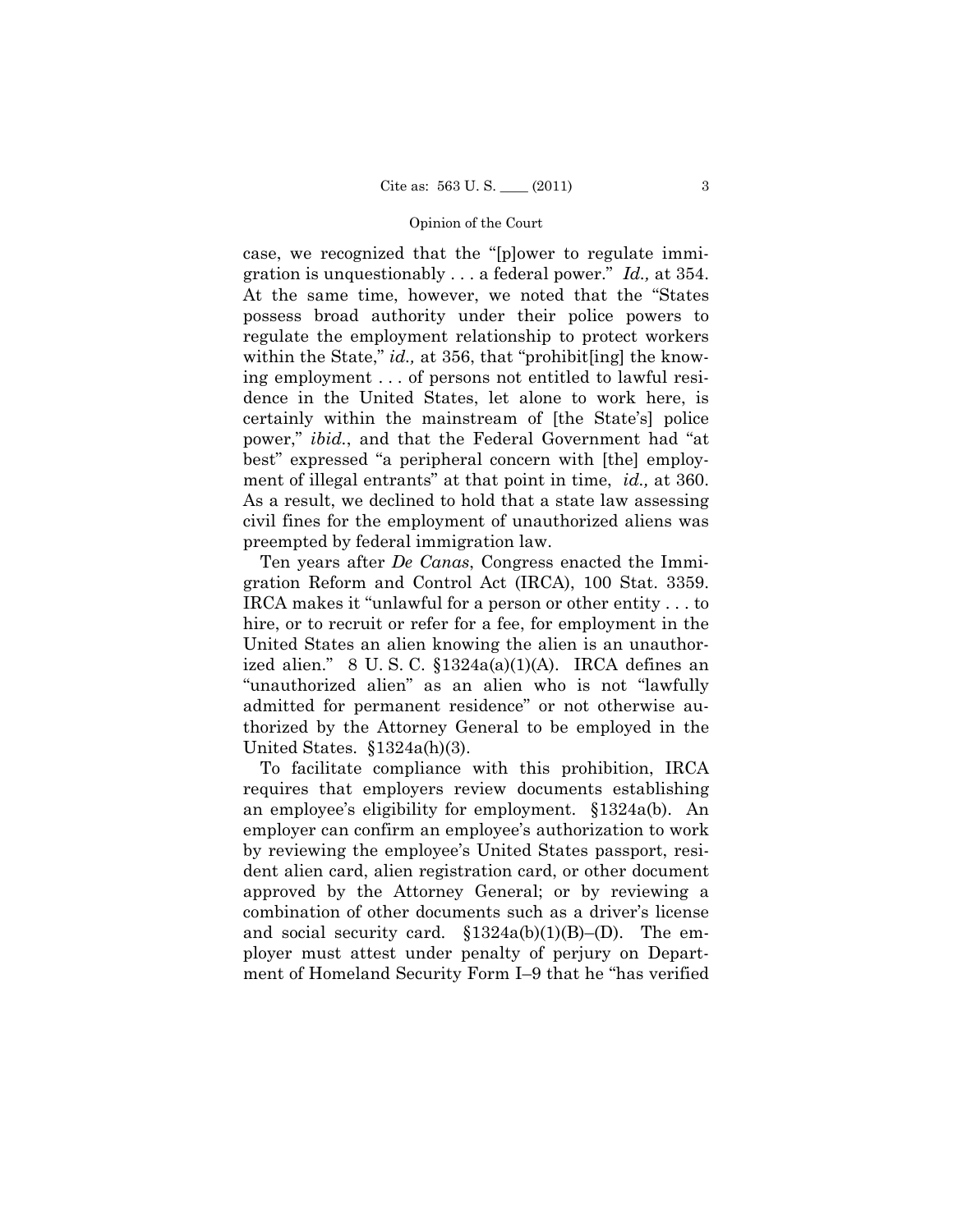that the individual is not an unauthorized alien" by reviewing these documents.  $$1324a(b)(1)(A)$ . The form I-9 itself "and any information contained in or appended to [it] . . . may not be used for purposes other than for enforcement of" IRCA and other specified provisions of federal law. §1324a(b)(5).

Employers that violate IRCA's strictures may be subjected to both civil and criminal sanctions. Immigration and Customs Enforcement, an entity within the Department of Homeland Security, is authorized to bring charges against a noncompliant employer under §1324a(e). Depending on the circumstances of the violation, a civil fine ranging from \$250 to \$16,000 per unauthorized worker may be imposed. See  $$1324a(e)(4)(A); 73$  Fed. Reg. 10136 (2008). Employers that engage in a pattern or practice of violating IRCA's requirements can be criminally prosecuted, fined, and imprisoned for up to six months.  $§1324a(f)(1)$ . The Act also imposes fines for engaging in "unfair immigration-related employment practice[s]" such as discriminating on the basis of citizenship or national origin.  $$1324b(a)(1)$ ; see  $$1324b(g)(2)(B)$ . Good-faith compliance with IRCA's I–9 document review requirements provides an employer with an affirmative defense if charged with a  $$1324a$  violation.  $$1324a(a)(3)$ .

IRCA also restricts the ability of States to combat employment of unauthorized workers. The Act expressly preempts "any State or local law imposing civil or criminal sanctions (other than through licensing and similar laws) upon those who employ, or recruit or refer for a fee for employment, unauthorized aliens." §1324a(h)(2). Under that provision, state laws imposing civil fines for the employment of unauthorized workers like the one we upheld in *De Canas* are now expressly preempted.

In 1996, in an attempt to improve IRCA's employment verification system, Congress created three experimental complements to the I–9 process as part of the Illegal Im-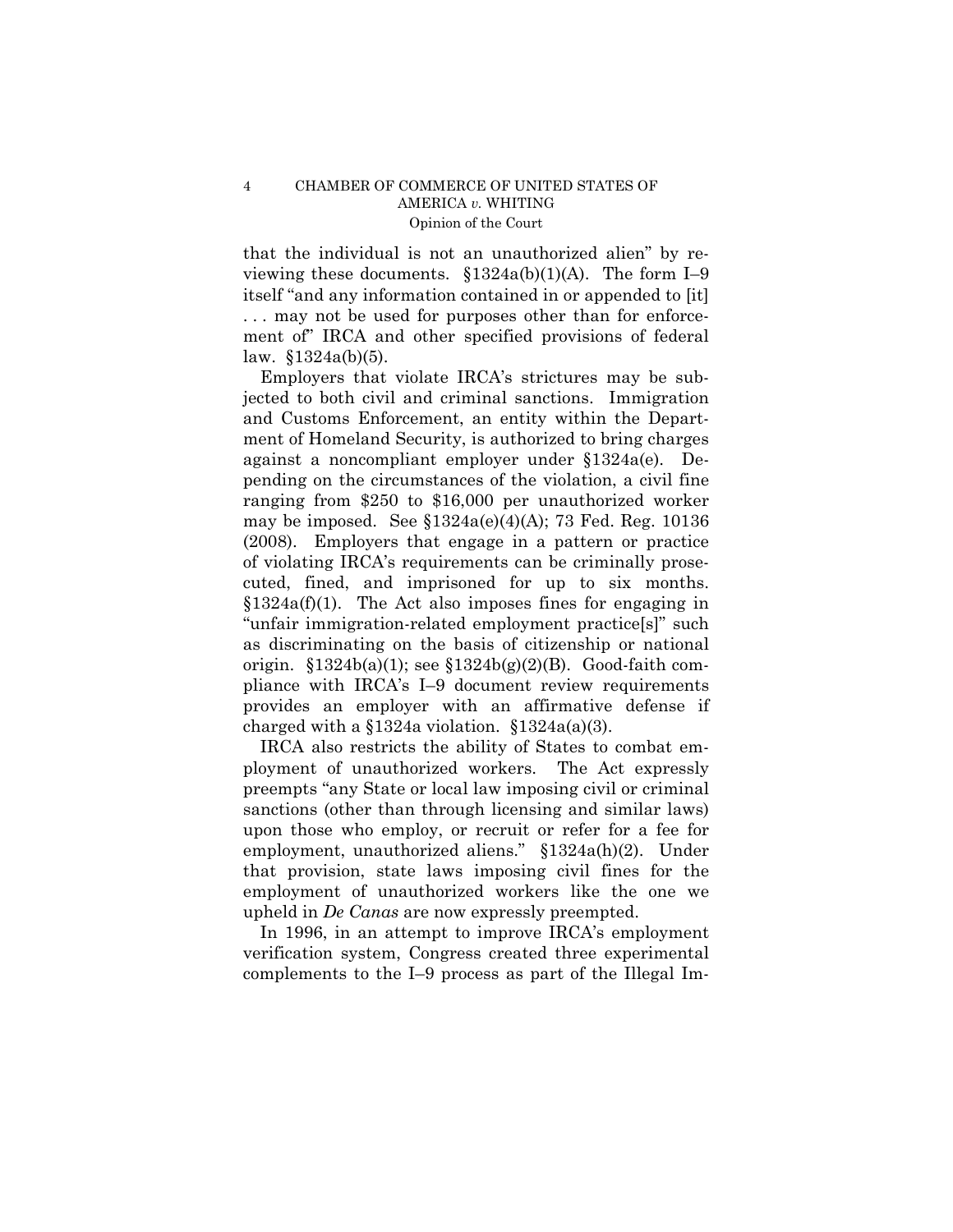#### Opinion of the Court

migration Reform and Immigrant Responsibility Act (IIRIRA), 110 Stat. 3009–655, note following 8 U. S. C. §1324a. *Arizona Contractors Assn., Inc.* v. *Candelaria*, 534 F. Supp. 2d 1036, 1042 (Ariz. 2008); see 8 U. S. C. §1324a(d). Only one of those programs—E-Verify remains in operation today. Originally known as the "Basic Pilot Program," E-Verify "is an internet-based system that allows an employer to verify an employee's work-authorization status." *Chicanos Por La Causa, Inc.*  v. *Napolitano*, 558 F. 3d 856, 862 (CA9 2009). An employer submits a request to the E-Verify system based on information that the employee provides similar to that used in the I–9 process. In response to that request, the employer receives either a confirmation or a tentative nonconfirmation of the employee's authorization to work. An employee may challenge a nonconfirmation report. If the employee does not do so, or if his challenge is unsuccessful, his employment must be terminated or the Federal Government must be informed. See *ibid.* 

In the absence of a prior violation of certain federal laws, IIRIRA prohibits the Secretary of Homeland Security from "requir[ing] any person or . . . entity" outside the Federal Government "to participate in" the E-Verify program, §402(a), (e), 110 Stat. 3009–656 to 3009–658. To promote use of the program, however, the statute provides that any employer that utilizes E-Verify "and obtains confirmation of identity and employment eligibility in compliance with the terms and conditions of the program . . . has established a rebuttable presumption" that it has not violated IRCA's unauthorized alien employment prohibition, §402(b)(1), *id.*, at 3009–656 to 3009–657.

## B

Acting against this statutory and historical background, several States have recently enacted laws attempting to impose sanctions for the employment of unauthorized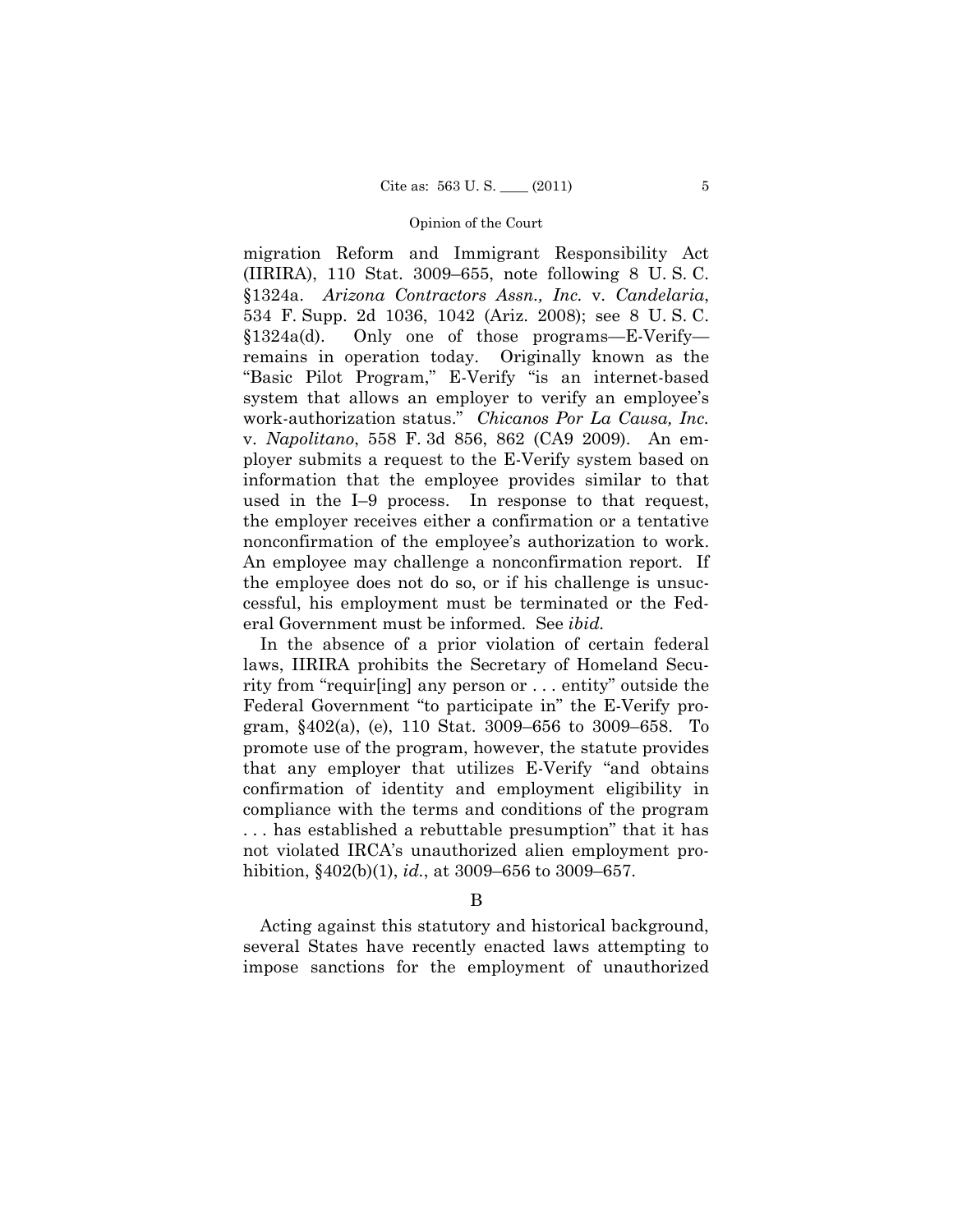## 6 CHAMBER OF COMMERCE OF UNITED STATES OF AMERICA *v.* WHITING Opinion of the Court

aliens through, among other things, "licensing and similar laws," 8 U.S.C.  $$1324a(h)(2).^{2}$  Arizona is one of them. The Legal Arizona Workers Act of 2007 allows Arizona courts to suspend or revoke the licenses necessary to do business in the State if an employer knowingly or intentionally employs an unauthorized alien. Ariz. Rev. Stat. Ann. §§23–211, 212, 212.01 (West Supp. 2010) (citing 8 U. S. C. §1324a).

Under the Arizona law, if an individual files a complaint alleging that an employer has hired an unauthorized alien, the attorney general or the county attorney first verifies the employee's work authorization with the Federal Government pursuant to 8 U. S. C. §1373(c). Ariz. Rev. Stat. Ann. §23–212(B). Section 1373(c) provides that the Federal Government "shall respond to an inquiry by a" State "seeking to verify or ascertain the citizenship or immigration status of any individual . . . by providing the requested verification or status information." The Arizona law expressly prohibits state, county, or local officials from attempting "to independently make a final determination on whether an alien is authorized to work in the United States." Ariz. Rev. Stat. Ann. §23–212(B)*.* If the §1373(c) inquiry reveals that a worker is an unauthorized alien, the attorney general or the county attorney must notify United States Immigration and Customs Enforcement officials, notify local law enforcement, and bring an action against the employer.  $\S 23 - 212(C)(1) - (3)$ , (D).

When a complaint is brought against an employer under Arizona law, "the court shall consider only the federal government's determination pursuant to" 8 U. S. C.

<sup>2</sup>See, *e.g.,* Colo. Rev. Stat. Ann. §8–17.5–102 (2008); Miss. Code Ann. §71–11–3(7)(e) (Supp. 2010); Mo. Rev. Stat. §§285–525, 285–535 (2009 Cum. Supp.); Pa. Stat. Ann., Tit. 73, §820.311 (Purdon Supp. 2010); S. C. Code Ann. §41–8–50(D)(2) (Supp. 2010); Tenn. Code Ann. §50–1– 103(d) (2008); Va. Code Ann. §2.2–4311.1 (Lexis 2008); W. Va. Code Ann. §21–1B–7 (Lexis Supp. 2010).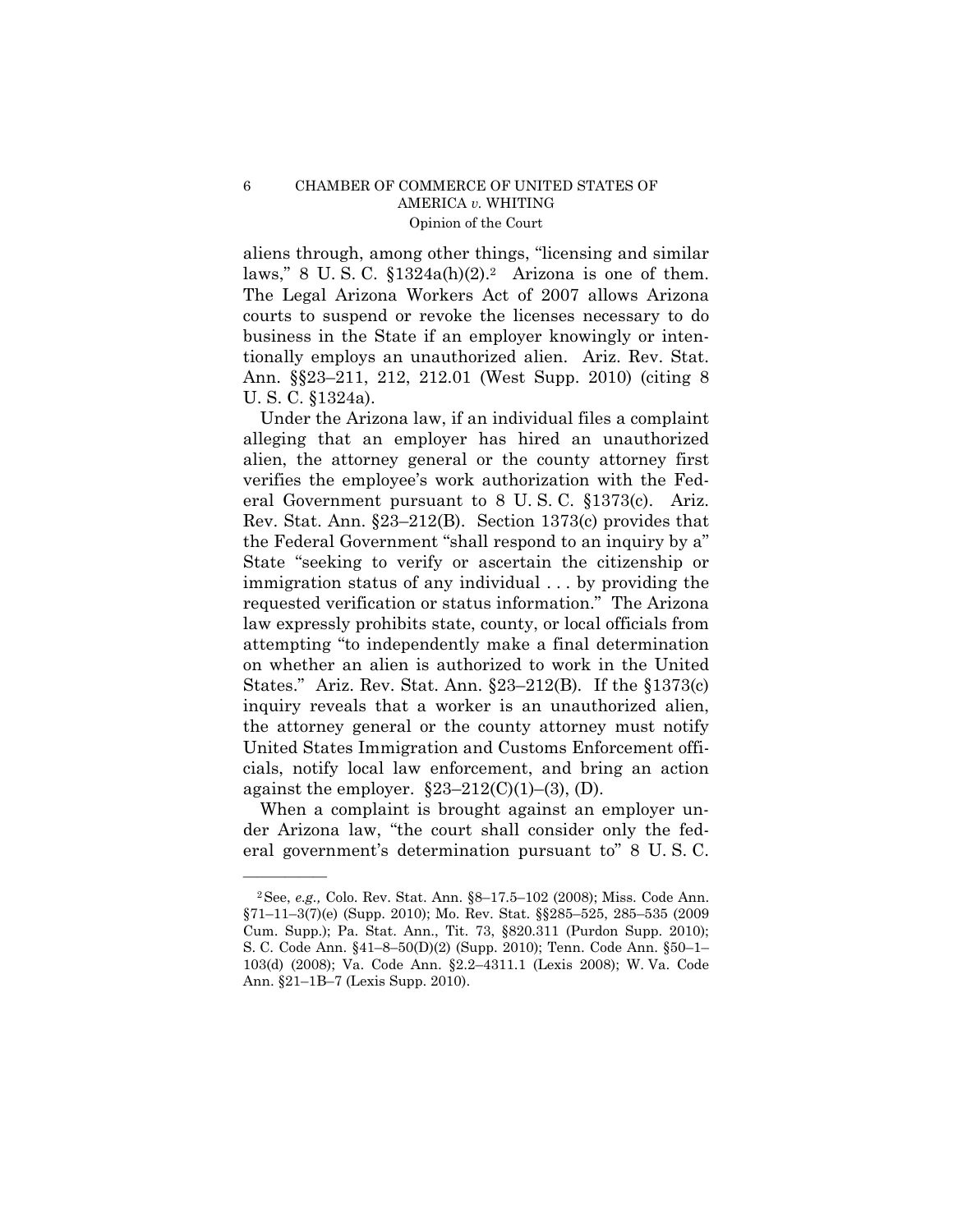## Opinion of the Court

§1373(c) in "determining whether an employee is an unauthorized alien." §23–212(H). Good-faith compliance with the federal I–9 process provides employers prosecuted by the State with an affirmative defense. §23–212(J).

A first instance of "knowingly employ[ing] an unauthorized alien" requires that the court order the employer to terminate the employment of all unauthorized aliens and file quarterly reports on all new hires for a probationary period of three years.  $\S23-212(A)$ ,  $(F)(1)(a)$ –(b). The court may also "order the appropriate agencies to suspend all licenses . . . that are held by the employer for [a period] not to exceed ten business days."  $\S 23-212(F)(1)(d)$ . A second knowing violation requires that the adjudicating court "permanently revoke all licenses that are held by the employer specific to the business location where the unauthorized alien performed work." §23–212(F)(2).

For a first intentional violation, the court must order the employer to terminate the employment of all unauthorized aliens and file quarterly reports on all new hires for a probationary period of five years.  $\S23-212.01(A)$ ,  $(F)(1)(a)$ –(b). The court must also suspend all the employer's licenses for a minimum of 10 days. §23–  $212.01(F)(1)(c)$ . A second intentional violation requires the permanent revocation of all business licenses. §23– 212.01(F)(2).

With respect to both knowing and intentional violations, a violation qualifies as a "second violation" only if it occurs at the same business location as the first violation, during the time that the employer is already on probation for a violation at that location.  $\S23-212(F)(3)(a)$ –(b);  $\S23 212.01(F)(3)(a)–(b).$ 

The Arizona law also requires that "every employer, after hiring an employee, shall verify the employment eligibility of the employee" by using E-Verify. §23–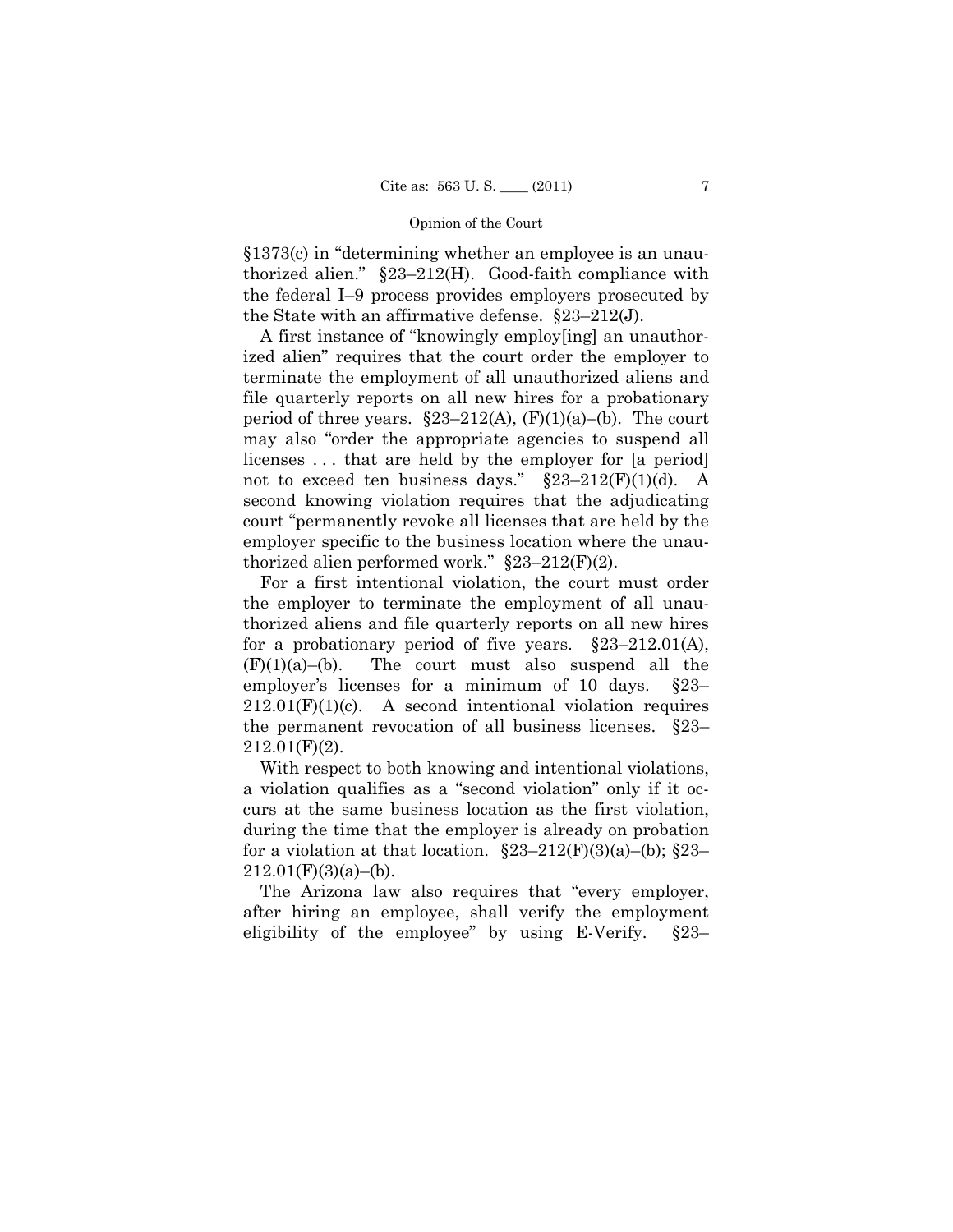## 8 CHAMBER OF COMMERCE OF UNITED STATES OF AMERICA *v.* WHITING Opinion of the Court

 $214(A).$ <sup>3</sup> "[P]roof of verifying the employment authorization of an employee through the e-verify program creates a rebuttable presumption that an employer did not knowingly employ an unauthorized alien." §23–212(I).

 $\mathcal{C}$ 

The Chamber of Commerce of the United States and various business and civil rights organizations (collectively Chamber of Commerce or Chamber) filed a preenforcement suit in federal court against those charged with administering the Arizona law: more than a dozen Arizona county attorneys, the Governor of Arizona, the Arizona attorney general, the Arizona registrar of contractors, and the director of the Arizona Department of Revenue (collectively Arizona).4 The Chamber argued that the Arizona law's provisions allowing the suspension and revocation of business licenses for employing unauthorized aliens were both expressly and impliedly preempted by federal immigration law, and that the mandatory use of E-Verify was impliedly preempted.

The District Court held that Arizona's law was not preempted. 534 F. Supp. 2d 1036. It found that the plain language of IRCA's preemption clause did not preempt the

<sup>3</sup>Several States have passed statutes mandating the use of E-Verify. See, *e.g.,* Miss. Code Ann. §71–11–3(3)(d), (4)(b)(i) (Supp. 2010); S. C. Code Ann. §41–8–20(B)–(C) (Supp. 2010); Utah Code Ann. §13–47– 201(1) (Lexis Supp. 2010); Va. Code Ann. §40.1–11.2 (Lexis Supp. 2010).

<sup>4</sup>No suits had been brought under the Arizona law when the complaint in this case was filed. As of the date that Arizona submitted its merits brief to this Court only three enforcement actions had been pursued against Arizona employers. See *Arizona* v. *Waterworld Ltd. Partnership*, No. CV2009-038848 (Maricopa Cty. Super. Ct., filed Dec. 21, 2009) (resolved by consent judgment); *Arizona* v. *Danny's Subway Inc*., No. CV2010–005886 (Maricopa Cty. Super. Ct., filed Mar. 9, 2010) (resolved by consent decree); *Arizona* v. *Scottsdale Art Factory, LLC*, No. CV2009–036359 (Maricopa Cty. Super. Ct., filed Nov. 18, 2009) (pending).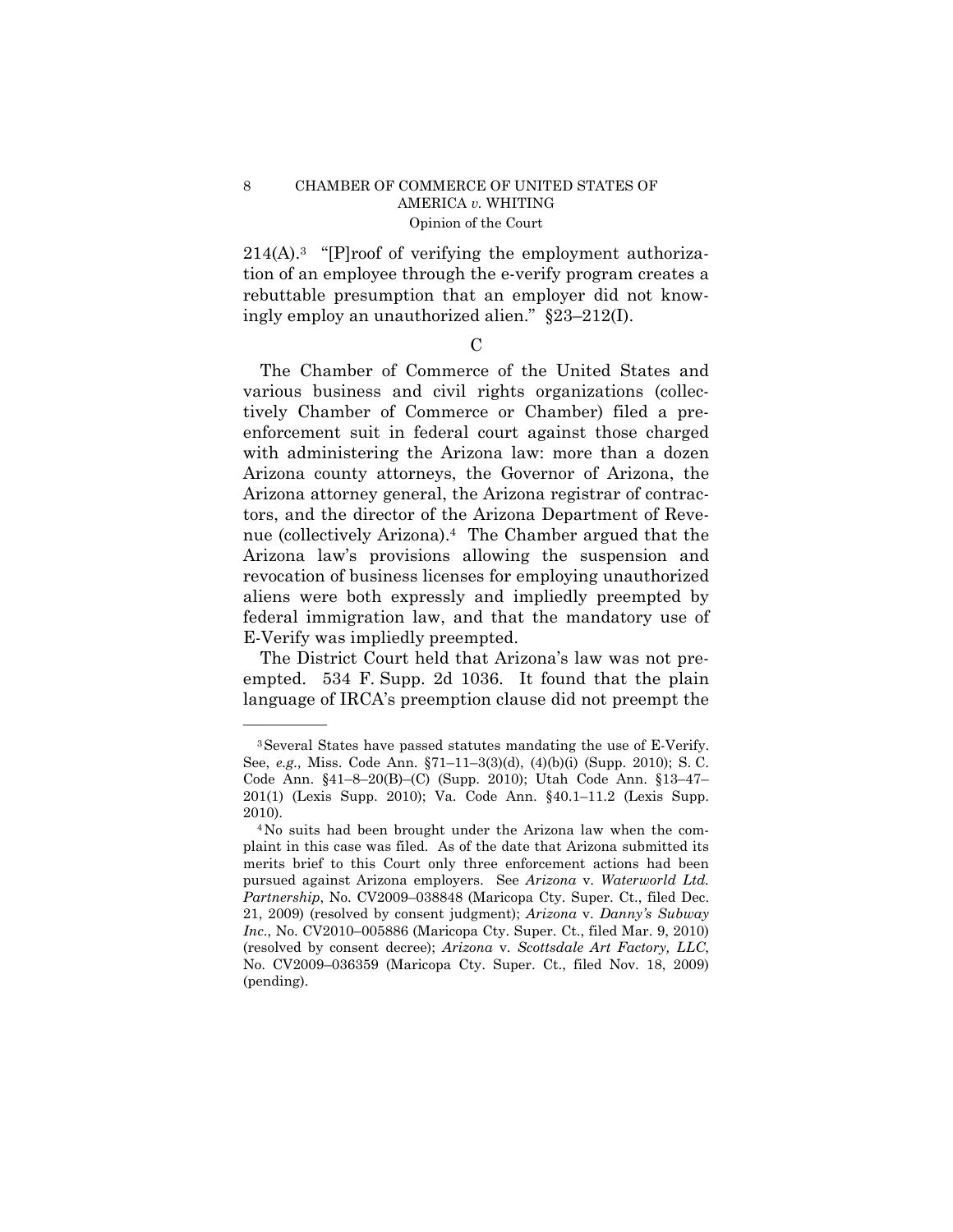## Opinion of the Court

Arizona law because the state law does no more than impose licensing conditions on businesses operating within the State. *Id.,* at 1045–1046. With respect to E-Verify, the court concluded that although Congress had made the program voluntary at the national level, it had expressed no intent to prevent States from mandating participation. *Id.,* at 1055–1057. The Court of Appeals affirmed the District Court in all respects, holding that Arizona's law was a "'licensing and similar law[]'" falling within IRCA's savings clause and that none of the state law's challenged provisions was "expressly or impliedly preempted by federal policy." 558 F. 3d, at 860, 861, 866.

We granted certiorari.  $561$  U.S.  $\_\_$  (2010).

II

The Chamber of Commerce argues that Arizona's law is expressly preempted by IRCA's text and impliedly preempted because it conflicts with federal law. We address each of the Chamber's arguments in turn.

## A

When a federal law contains an express preemption clause, we "focus on the plain wording of the clause, which necessarily contains the best evidence of Congress' preemptive intent." *CSX Transp., Inc.* v. *Easterwood*, 507 U. S. 658, 664 (1993).

IRCA expressly preempts States from imposing "civil or criminal sanctions" on those who employ unauthorized aliens, "other than through licensing and similar laws." 8 U. S. C. §1324a(h)(2). The Arizona law, on its face, purports to impose sanctions through licensing laws. The state law authorizes state courts to suspend or revoke an employer's business licenses if that employer knowingly or intentionally employs an unauthorized alien. Ariz. Rev. Stat. Ann. §23–212(A) and (F); §23–212.01(A) and (F). The Arizona law defines "license" as "any agency permit,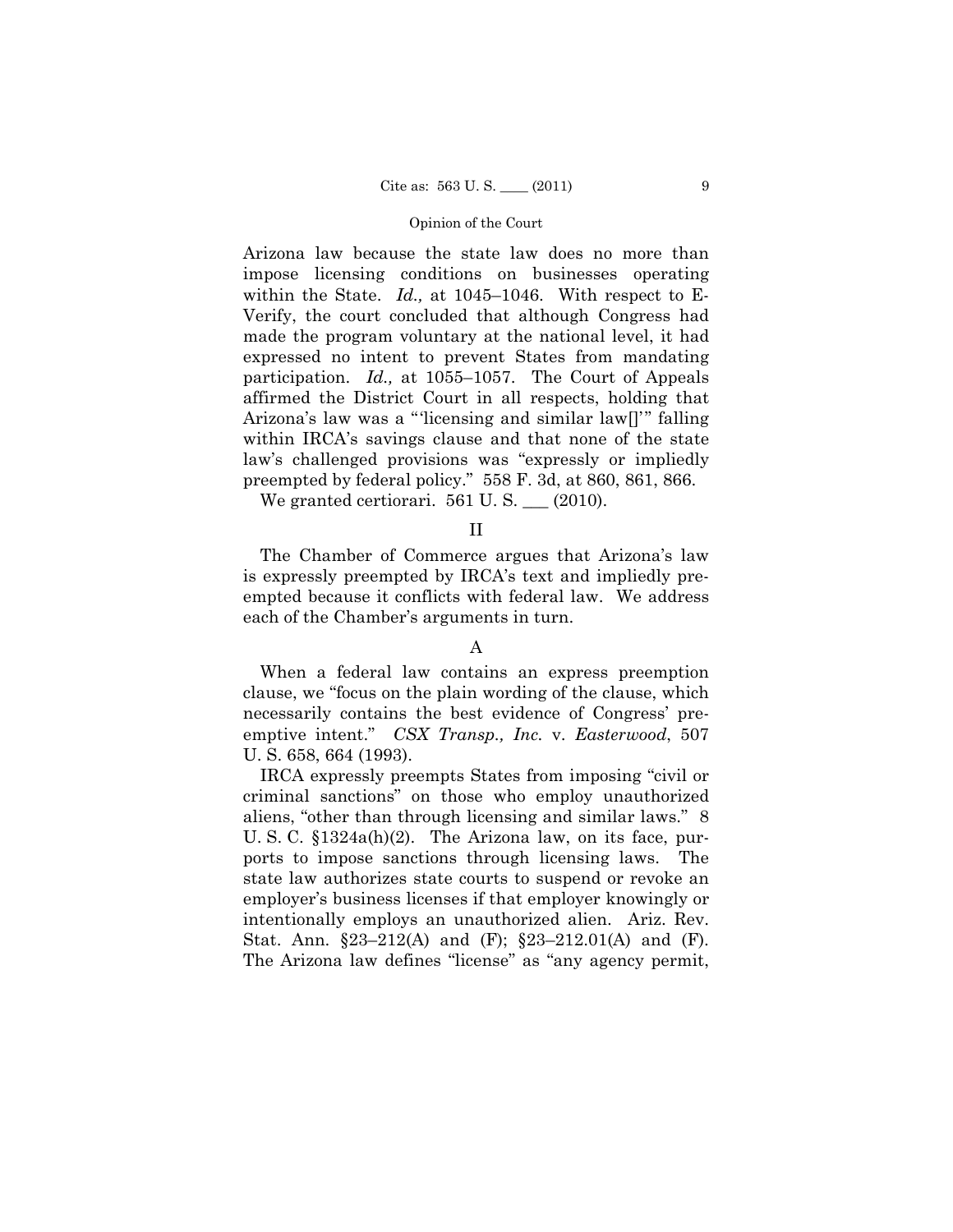certificate, approval, registration, charter or similar form of authorization that is required by law and that is issued by any agency for the purposes of operating a business in" the State.  $\S 23-211(9)(a)$ . That definition largely parrots the definition of "license" that Congress codified in the Administrative Procedure Act. See 5 U. S. C. §551(8) ("'license' includes the whole or a part of an agency permit, certificate, approval, registration, charter, membership, statutory exemption or other form of permission").

Apart from that general definition, the Arizona law specifically includes within its definition of "license" documents such as articles of incorporation, certificates of partnership, and grants of authority to foreign companies to transact business in the State. Ariz. Rev. Stat. Ann. §23–211(9). These examples have clear counterparts in the APA definition just quoted. See 5 U. S. C. §551(8) (defining "license" as including a "registration" or "charter").

A license is "a right or permission granted in accordance with law . . . to engage in some business or occupation, to do some act, or to engage in some transaction which but for such license would be unlawful." Webster's Third New International Dictionary 1304 (2002). Articles of incorporation and certificates of partnership allow the formation of legal entities and permit them as such to engage in business and transactions "which but for such" authorization "would be unlawful." *Ibid.*; see Ariz. Rev. Stat. Ann. §§10–302, 302(11) (West 2004) (articles of incorporation allow a corporation "to carry out its business and affairs" and to " $[cl]$ onduct its business"); see also  $$10-202(A)(3)$ (West Supp. 2010). As for state-issued authorizations for foreign businesses to operate within a State, we have repeatedly referred to those as "licenses." See, *e.g., Helicopteros Nacionales de Colombia, S. A.* v. *Hall*, 466 U. S. 408, 417 (1984); *G. D. Searle & Co.* v. *Cohn*, 455 U. S. 404, 413, n. 8 (1982); *Rosenberg Bros. & Co.* v. *Curtis Brown Co.*, 260 U. S. 516, 518 (1923). Moreover, even if a law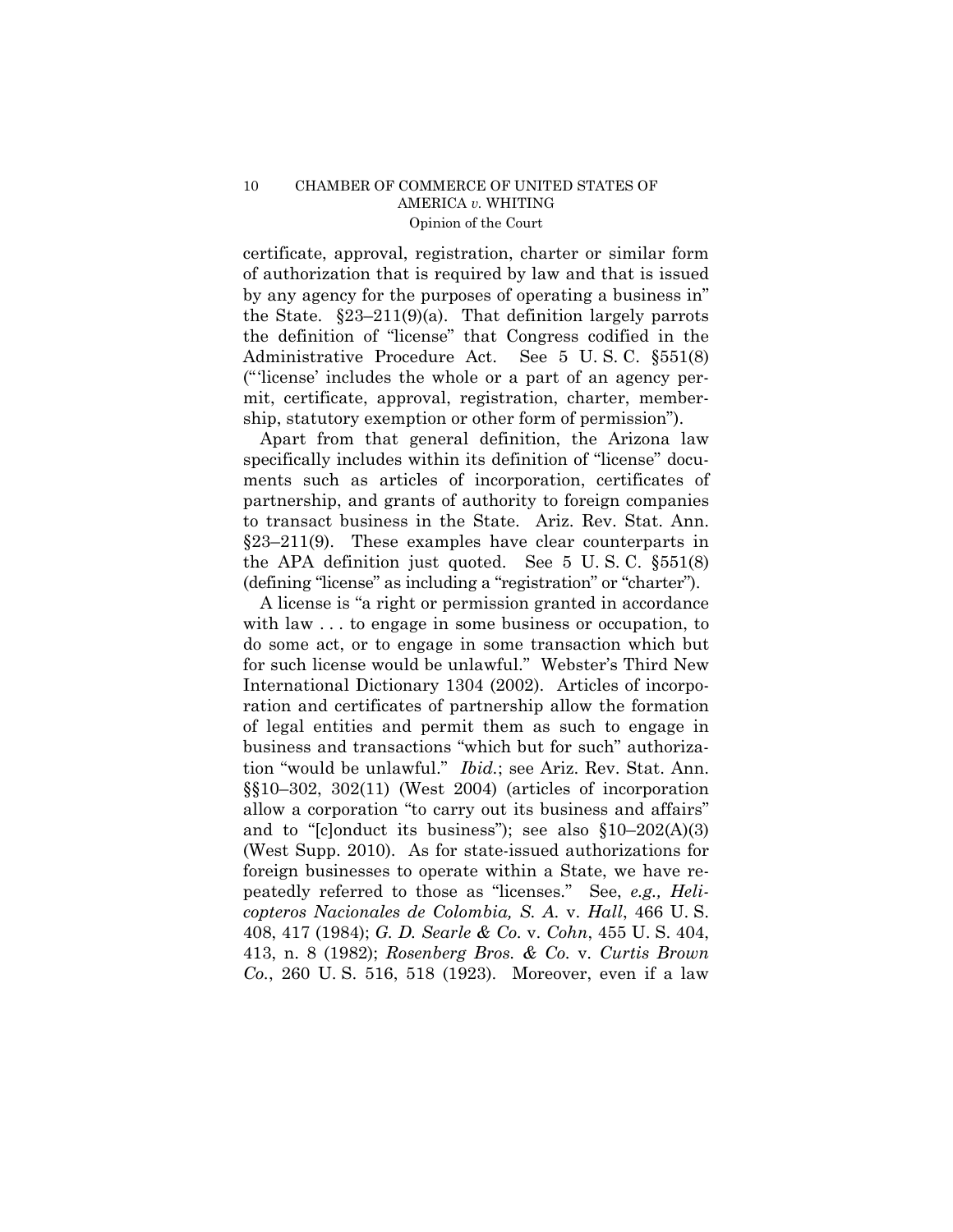#### Opinion of the Court

regulating articles of incorporation, partnership certificates, and the like is not itself a "licensing law," it is at the very least "similar" to a licensing law, and therefore comfortably within the savings clause. 8 U. S. C.  $$1324a(h)(2).5$ 

The Chamber and the United States as *amicus* argue that the Arizona law is not a "licensing" law because it operates only to suspend and revoke licenses rather than to grant them. Again, this construction of the term runs contrary to the definition that Congress itself has codified. See 5 U. S. C. §551(9) ("'licensing' includes agency process respecting the grant, renewal, denial, *revocation*, *suspension*, *annulment*, *withdrawal*, limitation, amendment, modification, or conditioning of a license" (emphasis added)). It is also contrary to common sense. There is no basis in law, fact, or logic for deeming a law that grants licenses a licensing law, but a law that suspends or revokes those very licenses something else altogether.

<sup>5</sup> JUSTICE BREYER recognizes that Arizona's definition of the word "license" comports with dictionaries' treatment of the term, but argues that "license" must be read in a more restricted way so as not to include things such as "marriage licenses" and "dog licens[es]." *Post*, at 2, 12 (dissenting opinion). Luckily, we need not address such fanciful hypotheticals; Arizona limits its definition of "license" to those state permissions issued "for the purposes of operating a business" in the State. Ariz. Rev. Stat. Ann. §23–211(9)(a) (West Supp. 2010).

JUSTICE BREYER's primary concern appears to be that state permissions such as articles of incorporation and partnership certificates are treated as "licensing and similar laws." Because myriad other licenses are required to operate a business, that concern is largely academic. See §42–5005(A) (West 2006) (Corporations that receive "gross proceeds of sales or gross income upon which a privilege tax is imposed . . . shall make application to the department for a privilege license." Such a corporation "shall not engage or continue in business until the [corporation] has obtained a privilege license."). Suspending or revoking an employer's articles of incorporation will often be entirely redundant. See §§42–5010, 5061–5076 (West 2006 and West Supp. 2010) (describing when transaction privilege tax licenses are required).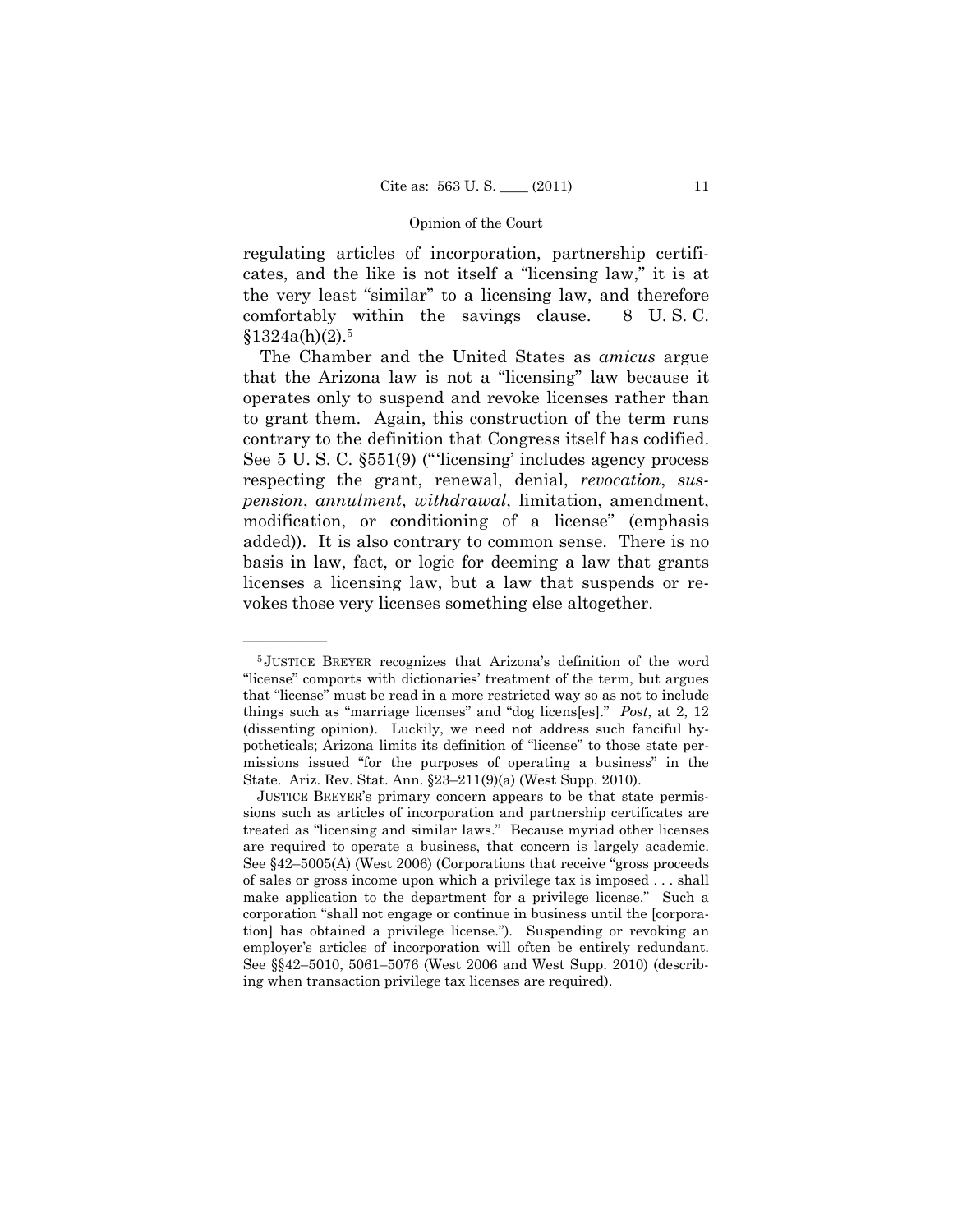## 12 CHAMBER OF COMMERCE OF UNITED STATES OF AMERICA *v.* WHITING Opinion of the Court

The Chamber also submits that the manner in which Congress amended a related statute when enacting IRCA supports a narrow interpretation of the savings clause. The Migrant and Seasonal Agricultural Worker Protection Act (AWPA), 29 U. S. C. §1801 *et seq*., requires employers to secure a registration certificate from the Department of Labor before engaging in any "farm labor contracting activity." §1811(a). Prior to IRCA, AWPA had contained its own prohibition on hiring unauthorized workers, with accompanying adjudication procedures. See §1813(a); §1816(a) (1982 ed.) (repealed by IRCA, 100 Stat. 3372);  $$1851(a)-(b)$  (1982 ed.) (amended by IRCA, 100 Stat. 3372). When Congress enacted IRCA, it repealed AWPA's separate unauthorized worker prohibition and eliminated the associated adjudication process. Under the current state of the law, an AWPA certification may be denied based on a prior IRCA violation. §1813(a)(6) (2006 ed.). And once obtained, that certification can be revoked because of the employment of an unauthorized alien only following a finding of an IRCA violation. *Ibid.* 

The Chamber asserts that IRCA's amendment of AWPA shows that Congress meant to allow state licensing sanctions only after a federal IRCA adjudication, just as adverse action under AWPA can now be taken only through IRCA's procedures. But the text of IRCA's savings clause says nothing about state licensing sanctions being contingent on prior federal adjudication, or indeed about state licensing processes at all. The simple fact that federal law creates procedures for federal investigations and adjudications culminating in federal civil or criminal sanctions does not indicate that Congress intended to prevent States from establishing their own procedures for imposing their own sanctions through licensing. Were AWPA not amended to conform with IRCA, two different federal agencies would be responsible for administering two different unauthorized alien employment laws. The conform-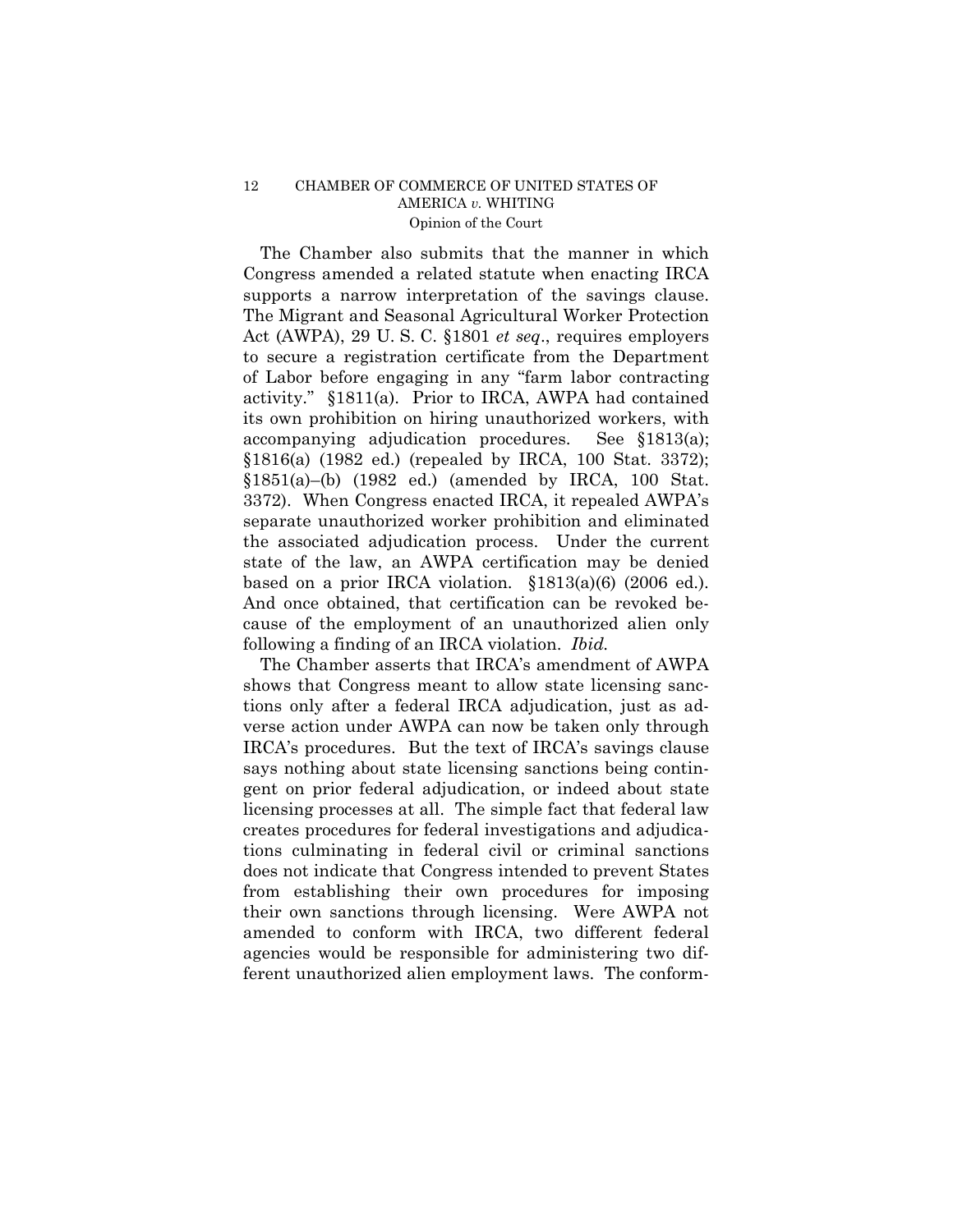#### Opinion of the Court

ing amendments eliminated that potential redundancy and centralized federal adjudicatory authority. That hardly supports a conclusion that any state licensing programs must also be contingent on the central federal system.

In much the same vein, the Chamber argues that Congress's repeal of "AWPA's separate prohibition concerning unauthorized workers belies any suggestion that IRCA meant to authorize each of the 50 States . . . to impose its own separate prohibition," and that Congress instead wanted uniformity in immigration law enforcement. Brief for Petitioners 36. JUSTICE BREYER also objects to the departure from "one centralized enforcement scheme" under federal law. *Post*, at 7 (dissenting opinion). But Congress expressly preserved the ability of the States to impose their own sanctions through licensing; that—like our federal system in general—necessarily entails the prospect of some departure from homogeneity. And as for "separate prohibition[s]," it is worth recalling that the Arizona licensing law is based exclusively on the federal prohibition—a court reviewing a complaint under the Arizona law may "consider only the federal government's determination" with respect to "whether an employee is an unauthorized alien." §23–212(H).

Even more boldly, the Chamber contends that IRCA's savings clause was intended to allow States to impose licensing sanctions solely on AWPA-related farm contracting licensees. AWPA specifically recognized that federal regulation of farm contracting licensing was only "intended to supplement State law," 29 U. S. C. §1871, and the Chamber argues that the purpose of IRCA's savings clause was limited to preserving existing state farm contractor licensing programs. But here again no such limit is remotely discernible in the statutory text. Absent any textual basis, we are not inclined to limit so markedly the otherwise broad phrasing of the savings clause. See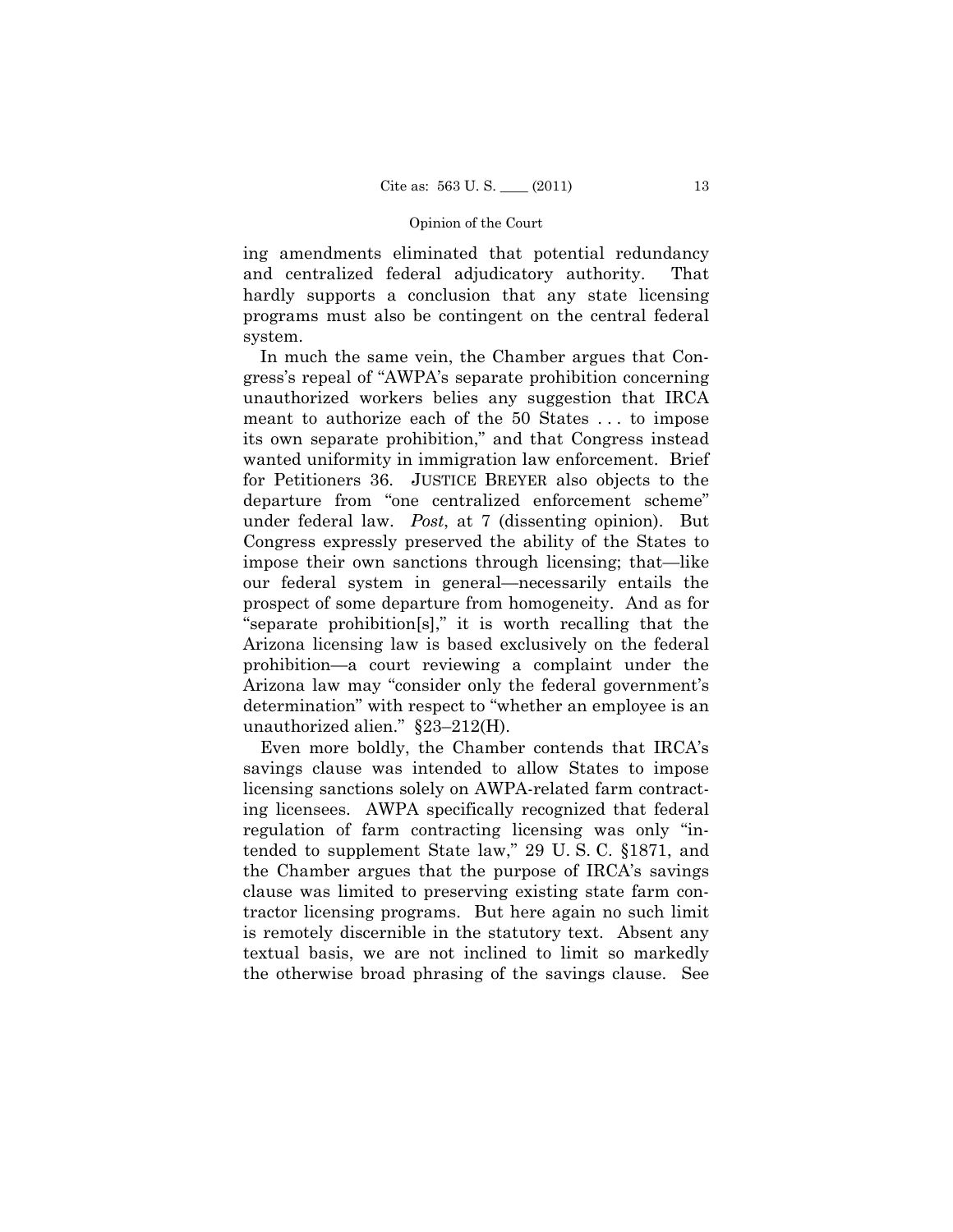## 14 CHAMBER OF COMMERCE OF UNITED STATES OF AMERICA *v.* WHITING Opinion of the Court

*United States* v. *Shreveport Grain & Elevator Co.*, 287 U. S. 77, 83 (1932) ("extrinsic aids to construction" may be used "to solve, but not to create, an ambiguity" (emphasis and internal quotation marks omitted)).

The Chamber argues that its textual and structural arguments are bolstered by IRCA's legislative history. We have already concluded that Arizona's law falls within the plain text of IRCA's savings clause. And, as we have said before, Congress's "authoritative statement is the statutory text, not the legislative history." *Exxon Mobil Corp.*  v. *Allapattah Services, Inc.*, 545 U. S. 546, 568 (2005); see also *Hoffman Plastic Compounds, Inc.* v. *NLRB*, 535 U. S. 137, 149–150, n. 4 (2002). Whatever the usefulness of relying on legislative history materials in general, the arguments against doing so are particularly compelling here. Beyond verbatim recitation of the statutory text, all of the legislative history documents related to IRCA save one fail to discuss the savings clause at all. The Senate Judiciary Committee Report on the Senate version of the law does not comment on it. See S. Rep. No. 99–132 (1985). Only one of the four House Reports on the law touches on the licensing exception, see H. R. Rep. No. 99– 682, pt. 1, p. 58 (1986), and we have previously dismissed that very report as "a rather slender reed" from "one House of a politically divided Congress." *Hoffman*, *supra,*  at 149–150, n. 4. And the Conference Committee Report does not discuss the scope of IRCA's preemption provision in any way. See H. Conf. Rep. No. 99–1000 (1986).6

<sup>6</sup> JUSTICE BREYER poses several rhetorical questions challenging our reading of IRCA and then goes on to propose two seemingly alternative views of the phrase "licensing and similar laws"—that it was meant to refer to "employment-related licensing systems," *post*, at 11 (dissenting opinion) (emphasis deleted), or, even more narrowly, to "the licensing of firms in the business of recruiting or referring workers for employment, such as . . . state agricultural labor contractor licensing schemes," *post*, at 13. If we are asking questions, a more telling one may be why, if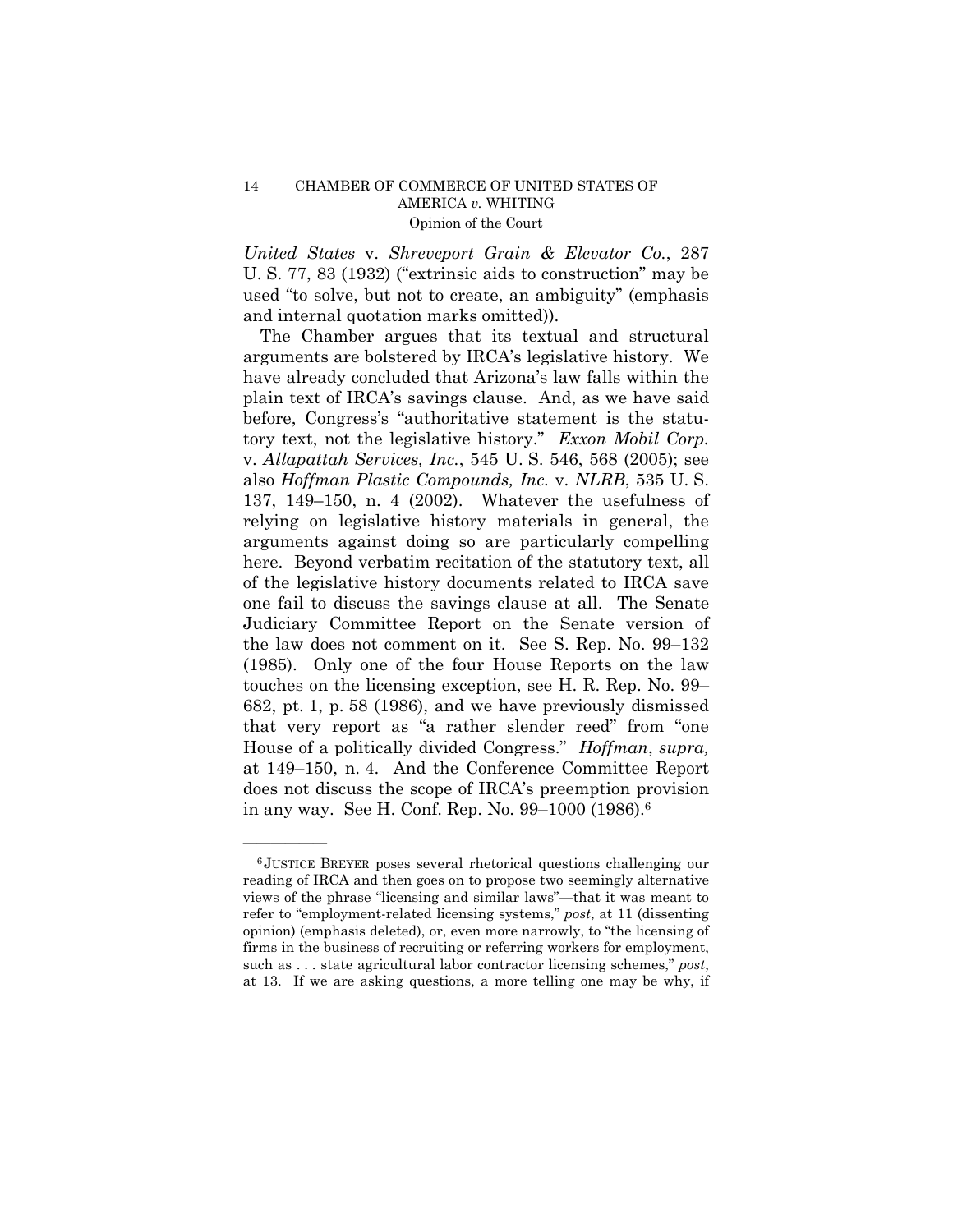#### Opinion of ROBERTS, C. J.

IRCA expressly preempts some state powers dealing with the employment of unauthorized aliens and it expressly preserves others. We hold that Arizona's licensing law falls well within the confines of the authority Congress chose to leave to the States and therefore is not expressly preempted.

B

As an alternative to its express preemption argument, the Chamber contends that Arizona's law is impliedly preempted because it conflicts with federal law. At its broadest level, the Chamber's argument is that Congress "intended the federal system to be exclusive," and that any state system therefore necessarily conflicts with federal law. Brief for Petitioners 39. But Arizona's procedures simply implement the sanctions that Congress expressly allowed Arizona to pursue through licensing laws. Given that Congress specifically preserved such authority for the States, it stands to reason that Congress did not intend to prevent the States from using appropriate tools to exercise

Congress had intended such limited exceptions to its prohibition on state sanctions, it did not simply say so, instead of excepting "licensing and similar laws" generally?

JUSTICE SOTOMAYOR takes a different tack. Invoking arguments that resemble those found in our implied preemption cases, she concludes that the Arizona law "falls outside" the savings clause and is expressly preempted because it allows "state courts to determine whether a person has employed an unauthorized alien." *Post*, at 2 (dissenting opinion). While JUSTICE BREYER would add language to the statute narrowly limiting the phrase "licensing and similar laws" to specific types of licenses, JUSTICE SOTOMAYOR creates an entirely new statutory requirement: She would allow States to impose sanctions through "licensing and similar laws" only after a federal adjudication. Such a requirement is found nowhere in the text, and JUSTICE SOTOMAYOR does not even attempt to link it to a specific textual provision.

It should not be surprising that the two dissents have sharply different views on how to read the statute. That is the sort of thing that can happen when statutory analysis is so untethered from the text.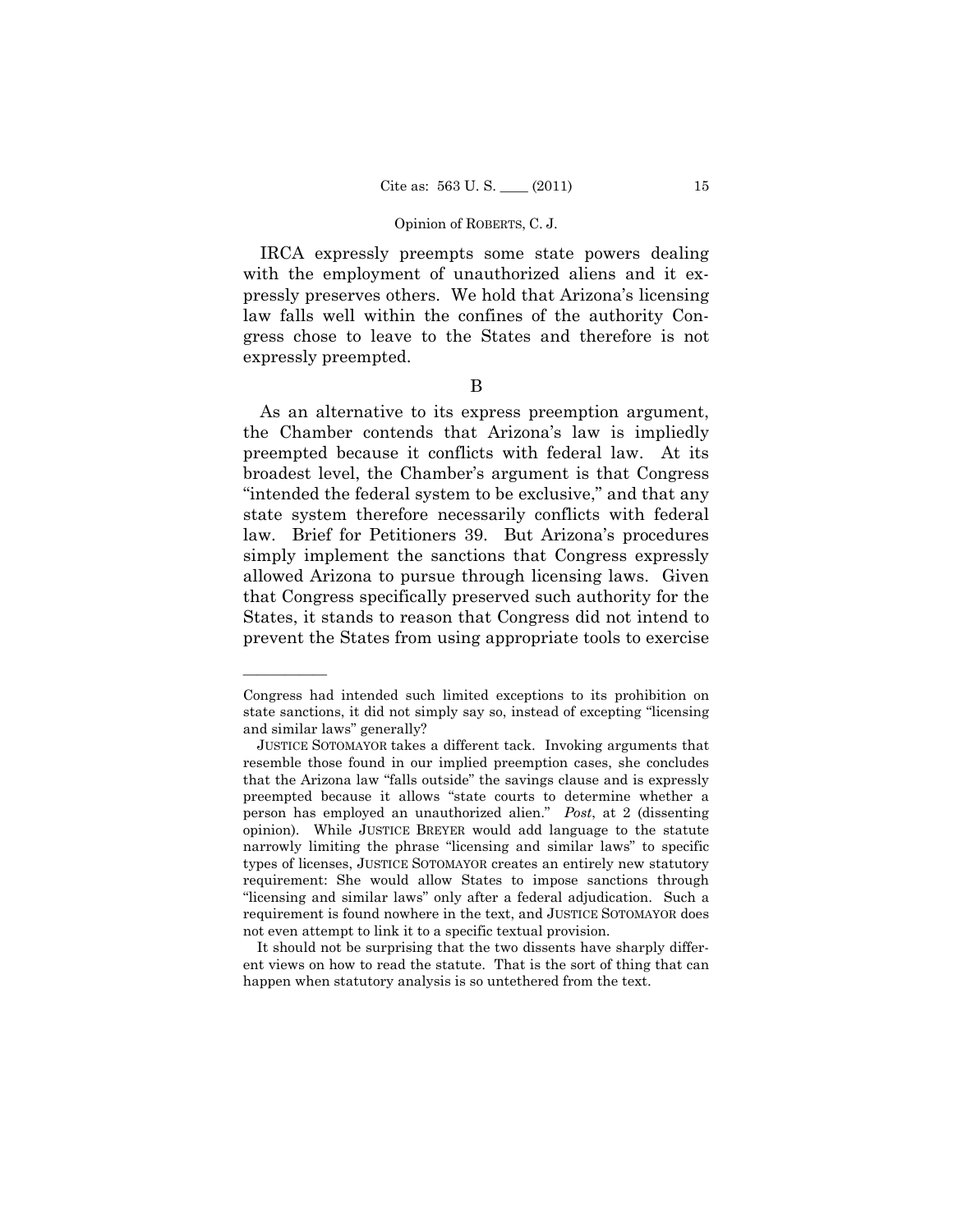that authority.

——————

And here Arizona went the extra mile in ensuring that its law closely tracks IRCA's provisions in all material respects. The Arizona law begins by adopting the federal definition of who qualifies as an "unauthorized alien." Compare 8 U. S. C. §1324a(h)(3) (an "unauthorized alien" is an alien not "lawfully admitted for permanent residence" or not otherwise authorized by federal law to be employed) with Ariz. Rev. Stat. Ann. §23–211(11) (adopting the federal definition of "unauthorized alien"); see *De Canas*, 424 U. S., at 363 (finding no preemption of state law that operates "only with respect to individuals whom the Federal Government has already declared cannot work in this country").

Not only that, the Arizona law expressly provides that state investigators must verify the work authorization of an allegedly unauthorized alien with the Federal Government, and "shall not attempt to independently make a final determination on whether an alien is authorized to work in the United States." §23–212(B). What is more, a state court "shall consider *only* the federal government's determination" when deciding "whether an employee is an unauthorized alien." §23–212(H) (emphasis added). As a result, there can by definition be no conflict between state and federal law as to worker authorization, either at the investigatory or adjudicatory stage.7

<sup>7</sup>After specifying that a state court may consider "only" the federal determination, the Arizona law goes on to provide that the federal determination is "a rebuttable presumption of the employee's lawful status," Ariz. Rev. Stat. Ann. §23–212(H) (West Supp. 2010). Arizona explains that this provision does not permit the State to establish unlawful status apart from the federal determination—the provision could hardly do that, given the foregoing. It instead operates to "ensur[e] that the *employer* has an opportunity to rebut the evidence presented to establish a worker's unlawful status." Brief for Respondents 49 (emphasis added). Only in that sense is the federal determination a "rebuttable presumption." See Tr. of Oral Arg. 46–47. Giving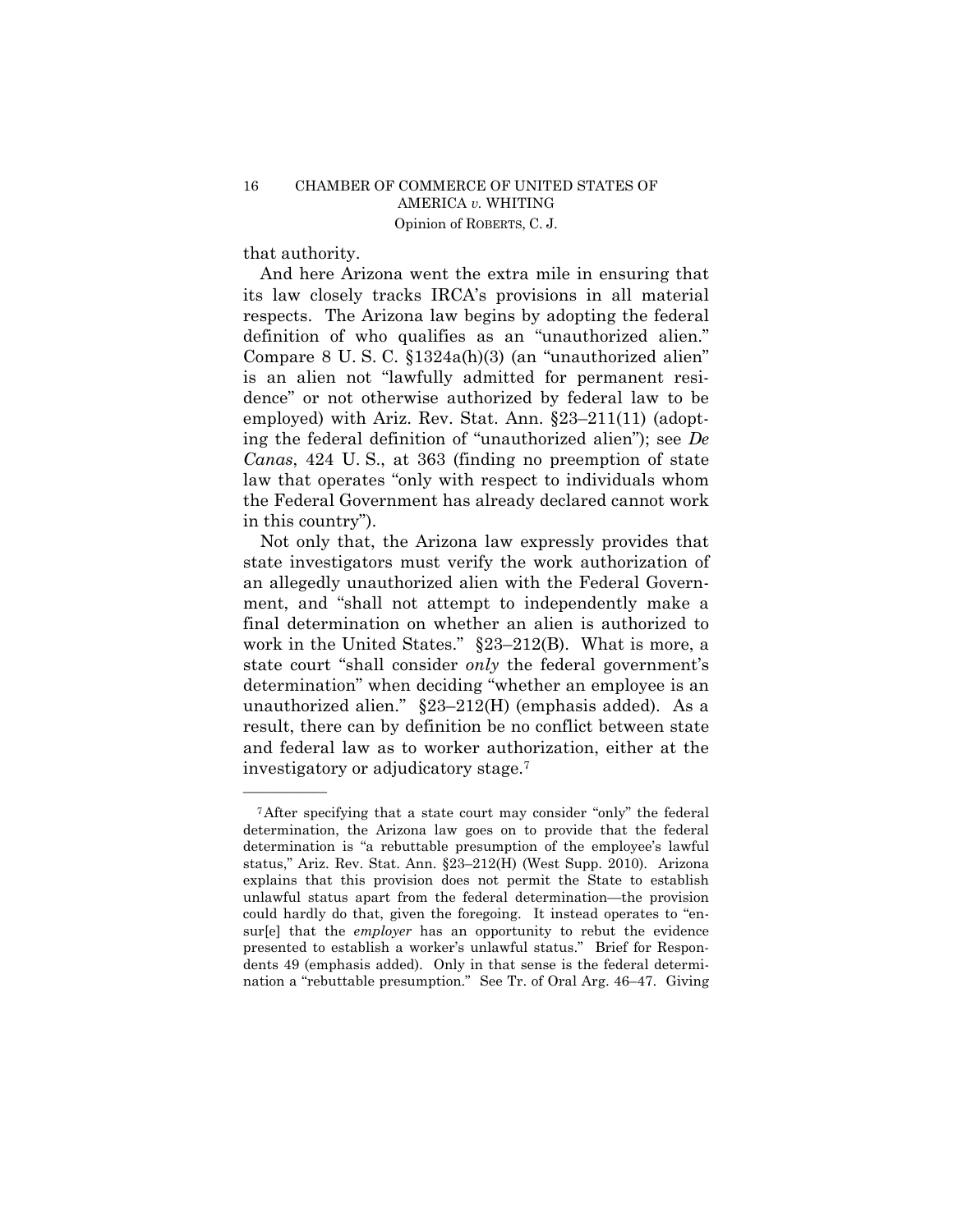#### Opinion of ROBERTS, C. J.

The federal determination on which the State must rely is provided under 8 U. S. C. §1373(c). See *supra*, at 6–7. That provision requires the Federal Government to "verify or ascertain" an individual's "citizenship or immigration status" in response to a state request. JUSTICE BREYER is concerned that this information "says nothing about work authorization." *Post*, at 9 (dissenting opinion). JUSTICE SOTOMAYOR shares that concern. *Post*, at 10 (dissenting opinion). But if a §1373(c) inquiry reveals that someone is a United States citizen, that certainly answers the question whether that individual is authorized to work. The same would be true if the response to a  $$1373(c)$  query disclosed that the individual was a lawful permanent resident alien or, on the other hand, had been ordered removed. In any event, if the information provided under §1373(c) does not confirm that an employee is an unauthorized alien, then the State cannot prove its case. See Brief for Respondents 50, n. 10 ("if the information from the federal authorities does not establish that a person is an unauthorized alien, it means that the county attorney cannot satisfy his burden of proof in an enforcement action"); Tr. of Oral Arg. 47.

From this basic starting point, the Arizona law continues to trace the federal law. Both the state and federal law prohibit "knowingly" employing an unauthorized alien. Compare 8 U.S.C.  $$1324a(a)(1)(A)$  with Ariz. Rev. Stat. Ann.  $\S 23-212(A).$ <sup>8</sup> But the state law does not stop there in guarding against any conflict with the federal law. The Arizona law provides that "'[k]nowingly employ an unauthorized alien' means the actions described in 8

an employer a chance to show that it did not break the state law certainly does not place the Arizona regime in conflict with federal law. 8State law also prohibits "intentionally" employing an unauthorized

alien, §23–212.01(A), a more severe violation of the law. The Chamber does not suggest that this prohibition is any more problematic than the prohibition on "knowingly" employing an unauthorized alien.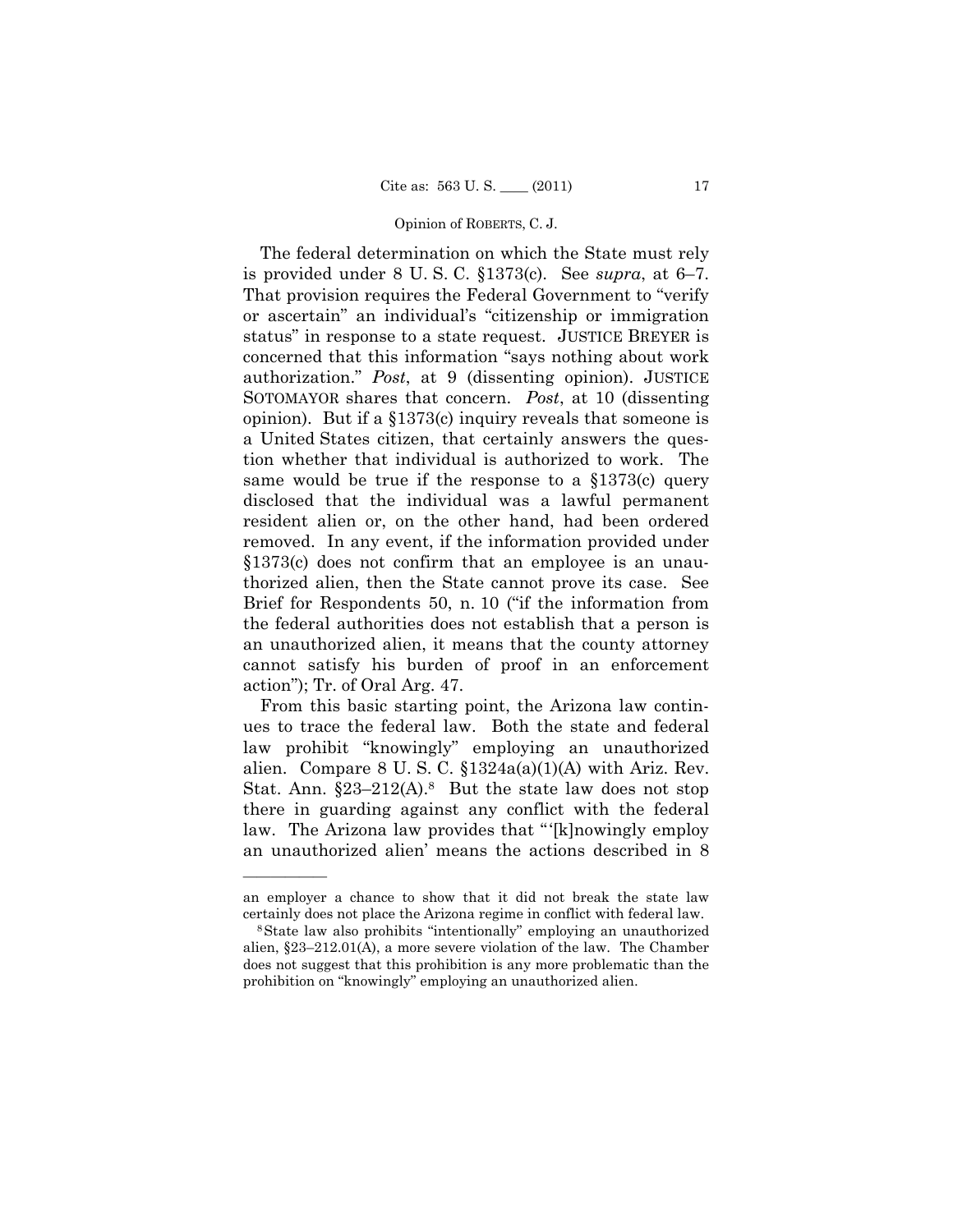United States Code §1324a," and that the "term shall be interpreted consistently with 8 United States Code §1324a and any applicable federal rules and regulations."  $§23-211(8).$ 

The Arizona law provides employers with the same affirmative defense for good-faith compliance with the I–9 process as does the federal law. Compare 8 U. S. C. §1324a(a)(3) ("A person or entity that establishes that it has complied in good faith with the [employment verification] requirements of  $[\S1324a(b)]$  with respect to hiring ... an alien . . . has established an affirmative defense that the person or entity has not violated" the law) with Ariz. Rev. Stat. Ann. §23–212(J) ("an employer that establishes that it has complied in good faith with the requirements of 8 United States Code section 1324a(b) establishes an affirmative defense that the employer did not knowingly employ an unauthorized alien").<sup>9</sup> And both the federal and Arizona law accord employers a rebuttable presumption of compliance with the law when they use E-Verify to validate a finding of employment eligibility. Compare IIRIRA §402(b), 110 Stat. 3009–656 to 3009–657 with Ariz. Rev. Stat. Ann. §23–212(I).

Apart from the mechanics of the Arizona law, the Chamber argues more generally that the law is preempted because it upsets the balance that Congress sought to strike when enacting IRCA. In the Chamber's view, IRCA

<sup>9</sup>The Chamber contends that the Arizona law conflicts with federal law because IRCA prohibits the use of the I–9 form and "any information contained in or appended to [it]" from being "used for purposes other than for enforcement of" IRCA and other specified federal laws. 8 U. S. C. §1324a(b)(5). That argument mistakenly assumes that an employer would need to use the I–9 form or its supporting documents themselves to receive the benefit of the affirmative defense in Arizona court. In fact, "[a]n employer [could] establish good faith compliance with [the] I-9 process[] ... through testimony of employees and descriptions of office policy." Brief for Respondents 52; see Tr. of Oral Arg. 33.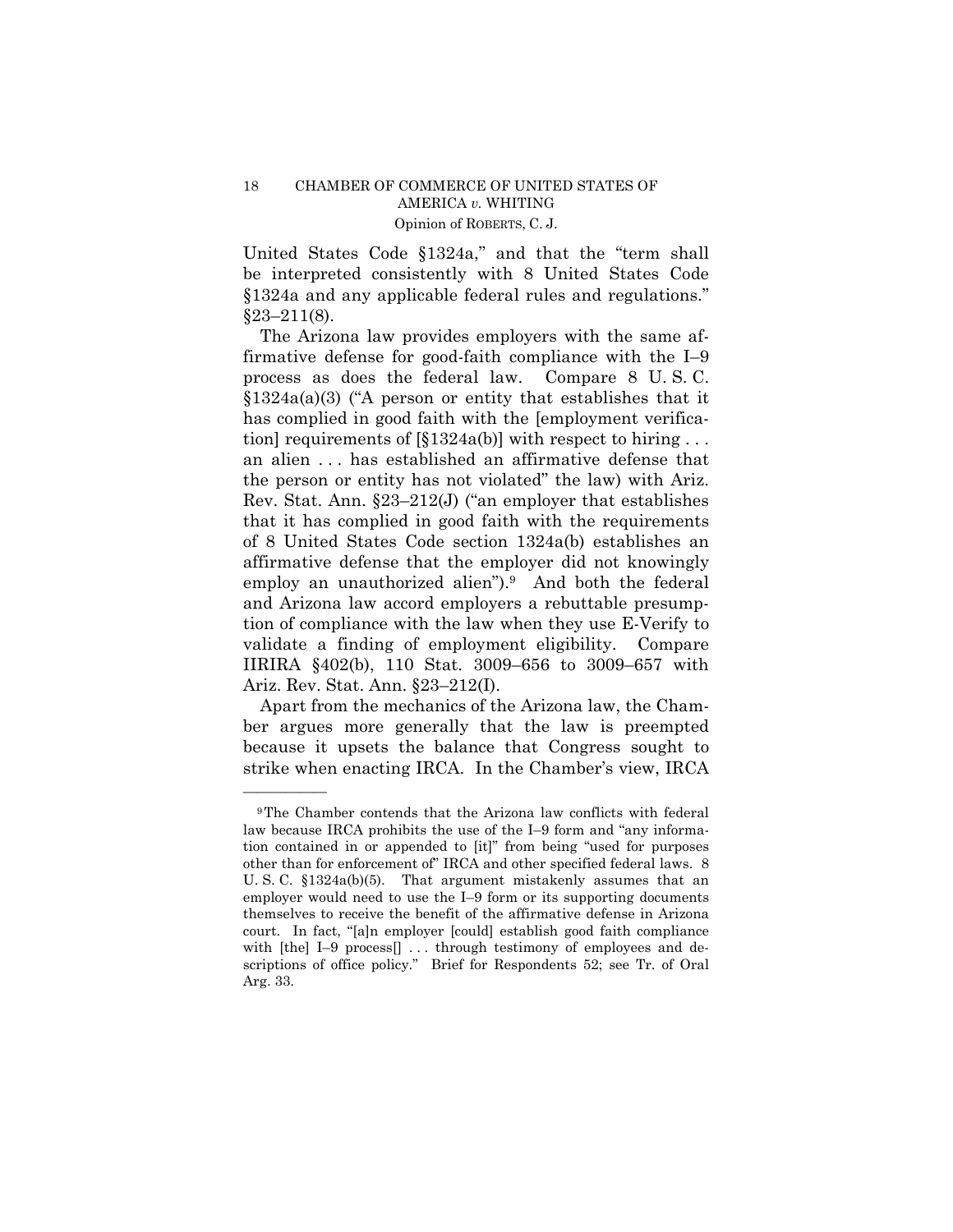#### Opinion of ROBERTS, C. J.

reflects Congress's careful balancing of several policy considerations—deterring unauthorized alien employment, avoiding burdens on employers, protecting employee privacy, and guarding against employment discrimination. According to the Chamber, the harshness of Arizona's law "'exert[s] an extraneous pull on the scheme established by Congress'" that impermissibly upsets that balance. Brief for Petitioners 45 (quoting *Buckman Co.* v. *Plaintiffs' Legal Comm.*, 531 U. S. 341, 353 (2001)); see Brief for Petitioners 42–45; Reply Brief for Petitioners 20.

As an initial matter, the cases on which the Chamber relies in advancing this argument all involve uniquely federal areas of regulation. See *American Ins. Assn.* v. *Garamendi*, 539 U. S. 396, 401, 405–406 (2003) (presidential conduct of foreign policy); *Crosby* v. *National Foreign Trade Council*, 530 U. S. 363, 373–374 (2000) (foreign affairs power); *Buckman Co.* v. *Plaintiffs' Legal Comm.*, 531 U. S. 341, 352 (2001) (fraud on a federal agency); *United States* v. *Locke*, 529 U. S. 89, 97, 99 (2000) (regulation of maritime vessels); *Bonito Boats, Inc.* v. *Thunder Craft Boats, Inc.*, 489 U. S. 141, 143–144 (1989) (patent law). Regulating in-state businesses through licensing laws has never been considered such an area of dominant federal concern.

Furthermore, those cases all concern state actions that directly interfered with the operation of the federal program. In *Buckman*, for example, the Court determined that allowing a state tort action would cause applicants before a federal agency "to submit a deluge of information that the [agency] neither wants nor needs, resulting in additional burdens on the [agency's] evaluation of an application," and harmful delays in the agency process. 531 U. S., at 351. In *Garamendi*, a state law imposing sanctions on insurance companies directly "thwart[ed] the [Federal] Government's policy of repose" for insurance companies that participated in an international program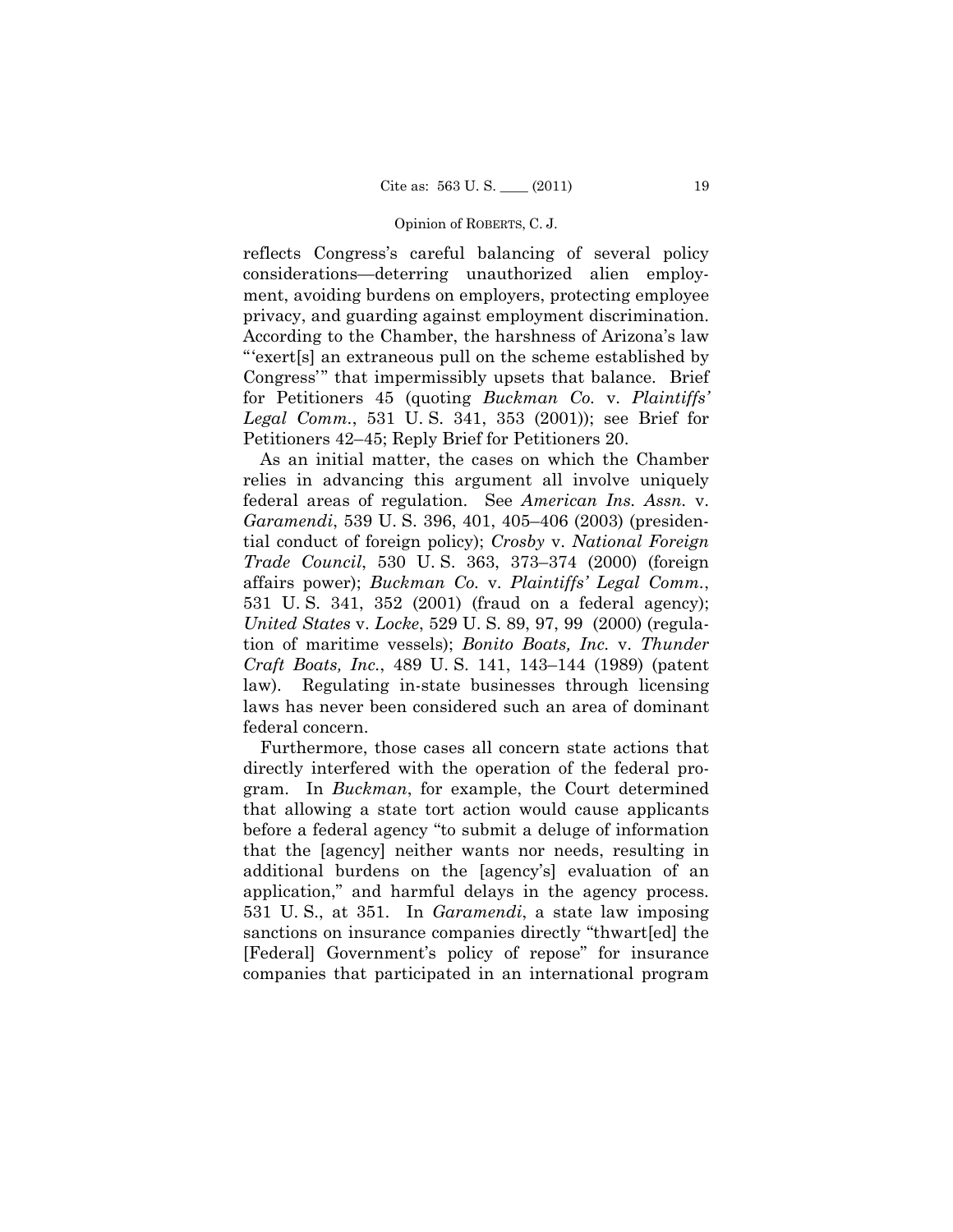negotiated by the President. 539 U. S., at 425. *Crosby* involved a state law imposing sanctions on any entity doing business with Burma, a law that left the President with "less to offer and less economic and diplomatic leverage" in exercising his foreign affairs powers. 530 U. S., at 377. The state law in *Bonito Boats* extended patent-like protection "for subject matter for which patent protection has been denied or has expired," "thus eroding the general rule of free competition upon which the attractiveness of the federal patent bargain depends." 489 U. S., at 159, 161. And the portions of *Locke* on which the Chamber relies involved state efforts "to impose additional unique substantive regulation on the at-sea conduct of vessels"— "an area where the federal interest has been manifest since the beginning of our Republic." 529 U. S., at 106, 99. There is no similar interference with the federal program in this case; that program operates unimpeded by the state law.

License suspension and revocation are significant sanctions. But they are typical attributes of a licensing regime. Numerous Arizona laws provide for the suspension or revocation of licenses for failing to comply with specified state laws. See, *e.g.,* Ariz. Rev. Stat. Ann. §§5–108.05(D), 32–852.01(L), 32–1154(B), 32–1451(M), 41–2186 (West 2002). Federal law recognizes that the authority to license includes the authority to suspend, revoke, annul, or withdraw a license. See 5 U. S. C. §551(9). Indeed, AWPA itself—on which the Chamber so heavily relies—provides that AWPA "certificates of registration" can be suspended or revoked for employing an unauthorized alien. 29 U. S. C. §1813(a)(6). It makes little sense to preserve state authority to impose sanctions through licensing, but not allow States to revoke licenses when appropriate as one of those sanctions.

The Chamber and JUSTICE BREYER assert that employers will err on the side of discrimination rather than risk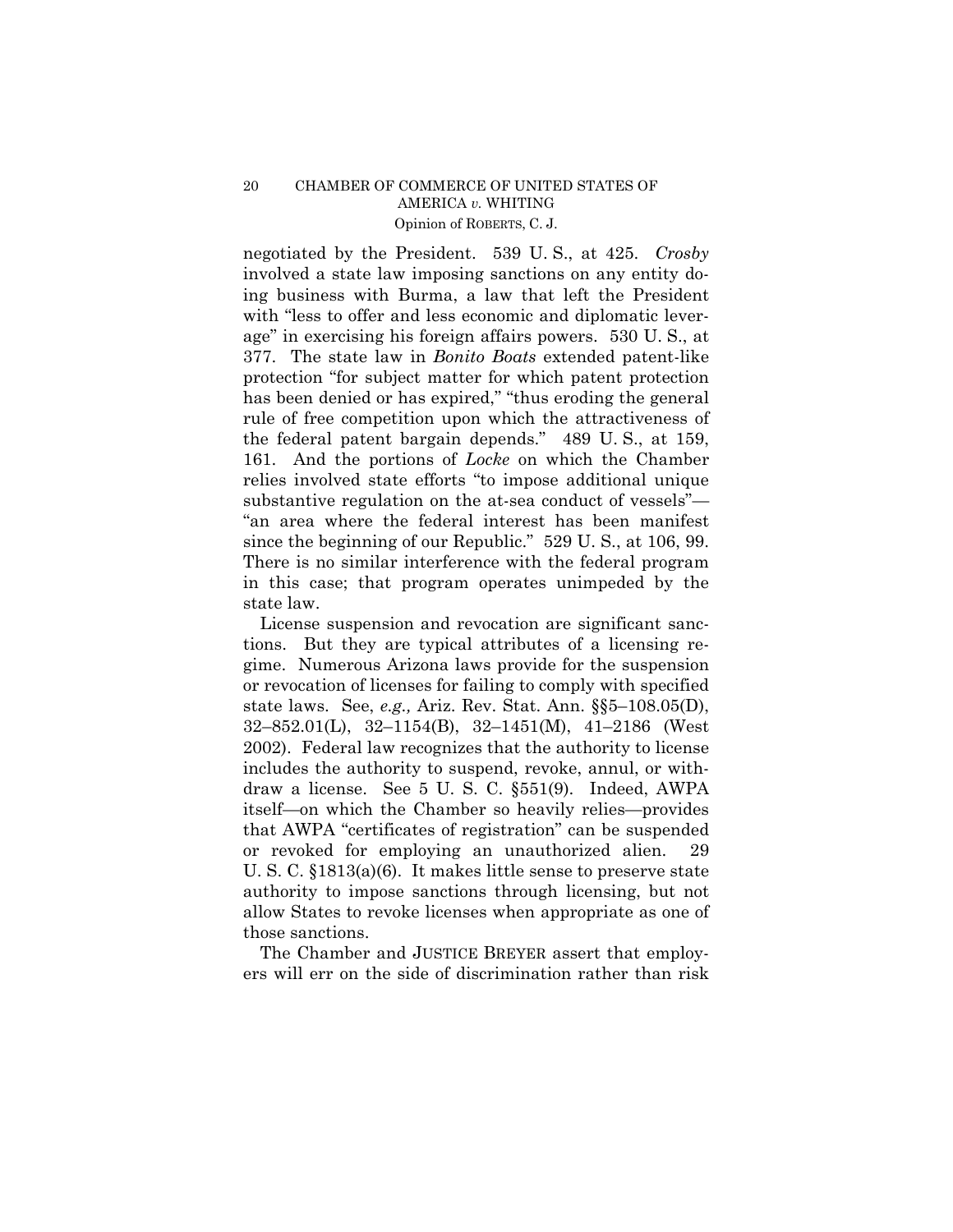#### Opinion of ROBERTS, C. J.

the "'business death penalty'" by "hiring unauthorized workers." *Post*, at 6–7 (dissenting opinion); see Brief for Petitioners 3, 35. That is not the choice. License termination is not an available sanction simply for "hiring unauthorized workers." Only far more egregious violations of the law trigger that consequence. The Arizona law covers only knowing or intentional violations. The law's permanent licensing sanctions do not come into play until a second knowing or intentional violation at the same business location, and only if the second violation occurs while the employer is still on probation for the first. These limits ensure that licensing sanctions are imposed only when an employer's conduct fully justifies them. An employer acting in good faith need have no fear of the sanctions.

As the Chamber points out, IRCA has its own antidiscrimination provisions, see 8 U.S.C.  $\S 1324b(a)(1)$ ,  $(g)(1)(B)$  (imposing sanctions for discrimination "against") any individual ... with respect to the hiring ... or the discharging of the individual from employment"); Arizona law certainly does nothing to displace those. Other federal laws, and Arizona anti-discrimination laws, provide further protection against employment discrimination—and strong incentive for employers not to discriminate. See, *e.g.,* 42 U. S. C. §2000e–2(a) (prohibiting discrimination based on "race, color, religion, sex, or national origin"); Ariz. Rev. Stat. Ann. §41–1463(B)(1) (West Supp. 2010) (prohibiting employment discrimination based on "race, color, religion, sex, age, or national origin").

All that is required to avoid sanctions under the Legal Arizona Workers Act is to refrain from knowingly or intentionally violating the employment law. Employers enjoy safe harbors from liability when they use the I–9 system and E-Verify—as Arizona law requires them to do. The most rational path for employers is to obey the law—both the law barring the employment of unauthorized aliens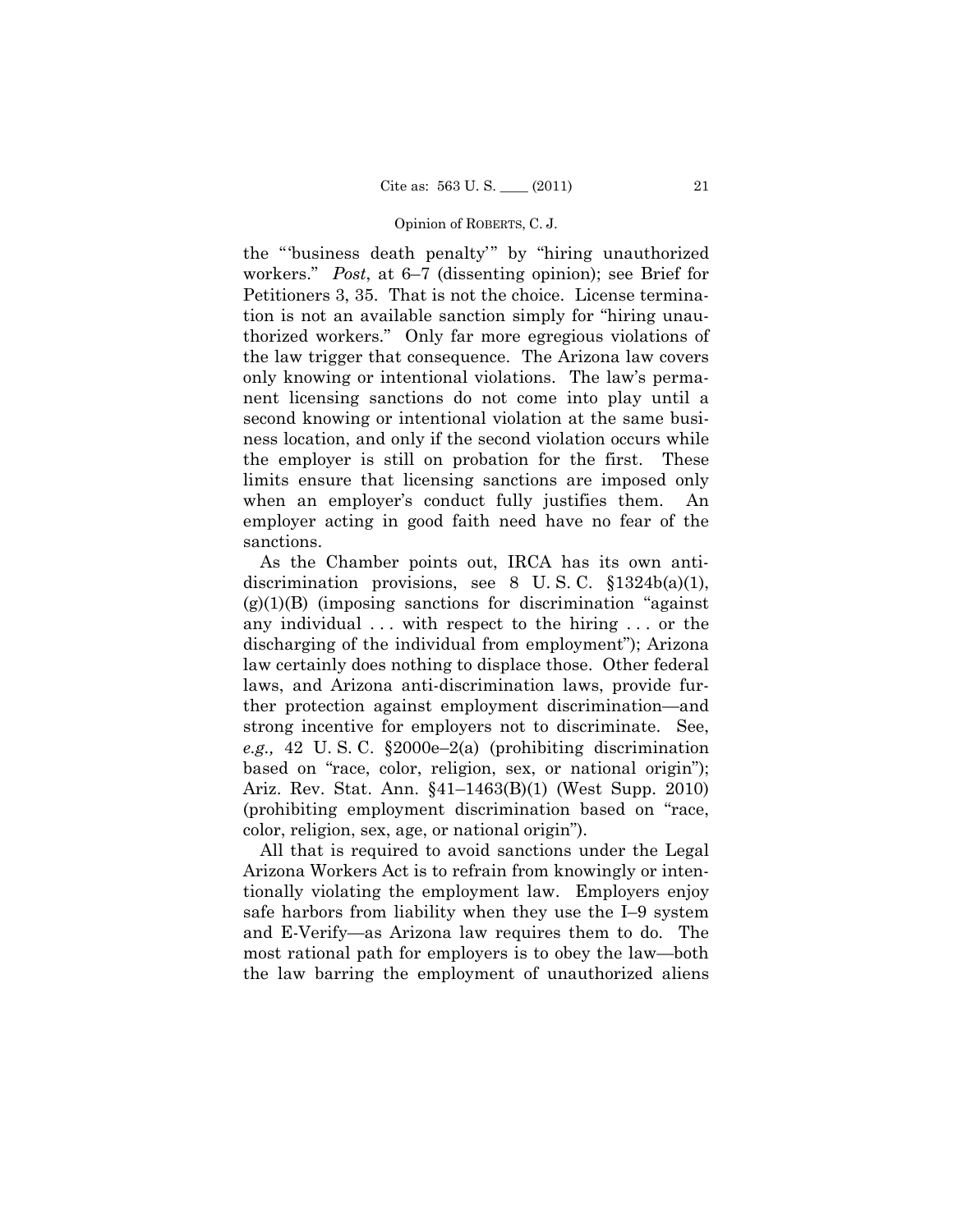and the law prohibiting discrimination—and there is no reason to suppose that Arizona employers will choose not to do so.

As with any piece of legislation, Congress did indeed seek to strike a balance among a variety of interests when it enacted IRCA. Part of that balance, however, involved allocating authority between the Federal Government and the States. The principle that Congress adopted in doing so was not that the Federal Government can impose large sanctions, and the States only small ones. IRCA instead preserved state authority over a particular category of sanctions—those imposed "through licensing and similar laws."

Of course Arizona hopes that its law will result in more effective enforcement of the prohibition on employing unauthorized aliens. But in preserving to the States the authority to impose sanctions through licensing laws, Congress did not intend to preserve only those state laws that would have no effect. The balancing process that culminated in IRCA resulted in a ban on hiring unauthorized aliens, and the state law here simply seeks to enforce that ban.

Implied preemption analysis does not justify a "freewheeling judicial inquiry into whether a state statute is in tension with federal objectives"; such an endeavor "would undercut the principle that it is Congress rather than the courts that preempts state law." *Gade* v. *National Solid Wastes Management Assn.*, 505 U. S. 88, 111 (1992) (KENNEDY, J., concurring in part and concurring in judgment); see *Silkwood* v. *Kerr-McGee Corp.*, 464 U. S. 238, 256 (1984). Our precedents "establish that a high threshold must be met if a state law is to be pre-empted for conflicting with the purposes of a federal Act." *Gade*, *supra*, at 110. That threshold is not met here.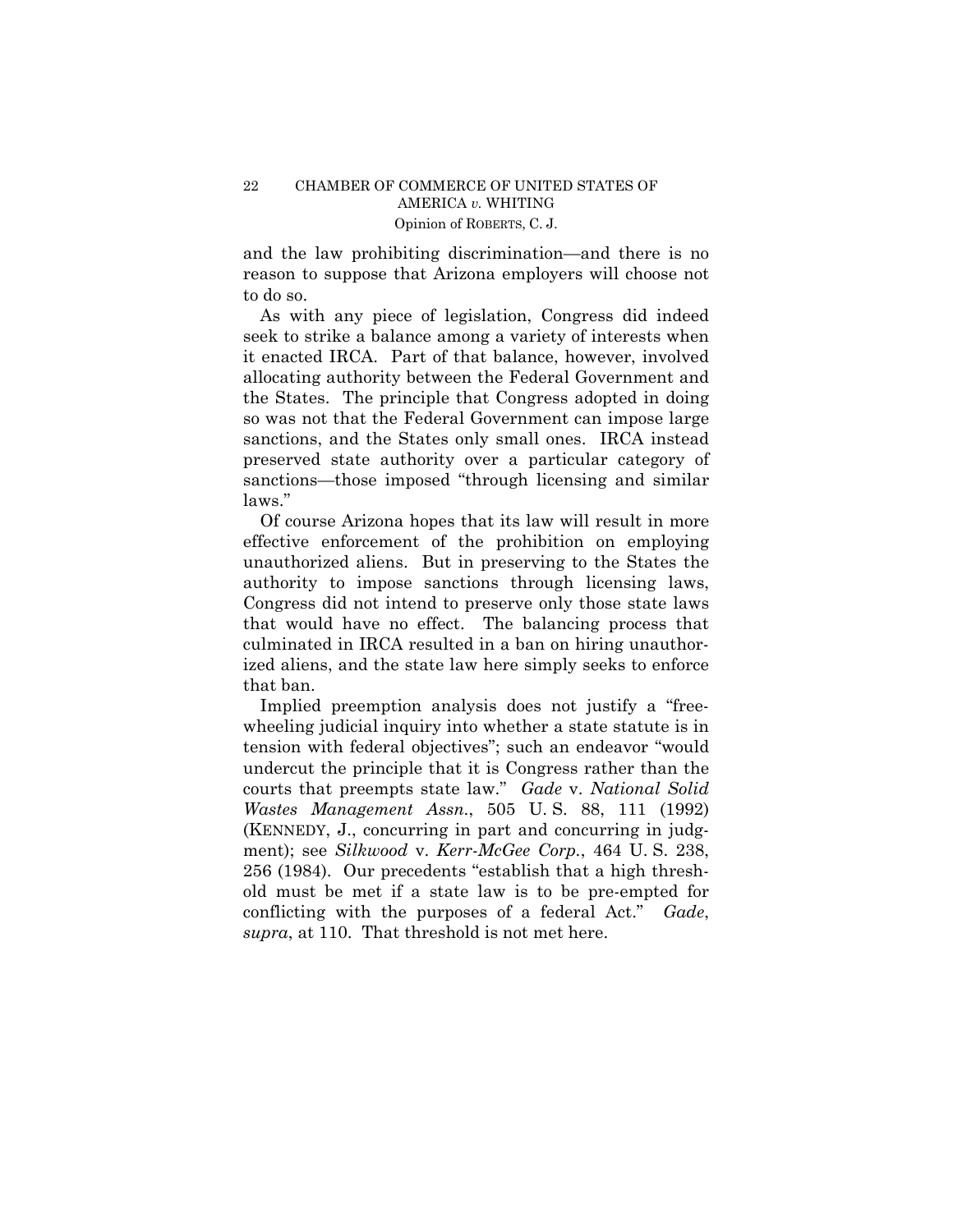#### Opinion of the Court

## III

The Chamber also argues that Arizona's requirement that employers use the federal E-Verify system to determine whether an employee is authorized to work is impliedly preempted. In the Chamber's view, "Congress wanted to develop a reliable and non-burdensome system of work-authorization verification" that could serve as an alternative to the I–9 procedures, and the "mandatory use of E-Verify impedes that purpose." 558 F. 3d, at 866.

A

We begin again with the relevant text. The provision of IIRIRA setting up the program that includes E-Verify contains no language circumscribing state action. It does, however, constrain federal action: absent a prior violation of federal law, "the Secretary of Homeland Security may not require any person or other entity [outside of the Federal Government] to participate in a pilot program" such as E-Verify. IIRIRA §402(a), 110 Stat. 3009–656. That provision limits what the Secretary of Homeland Security may do—nothing more.

The Federal Government recently argued just that, and approvingly referenced Arizona's E-Verify law when doing so. In 2008, an Executive Order mandated that executive agencies require federal contractors to use E-Verify as a condition of receiving a federal contract. See Exec. Order No. 13465, 73 Fed. Reg. 33286 (2008). When that Order and its implementing regulation were challenged, the Government pointed to Arizona's E-Verify mandate as an example of a permissible use of that system: "[T]he State of Arizona has required all public and private employers in that State to use E-Verify . . . . *This is permissible* because the State of Arizona is not the Secretary of Homeland Security." Defendants' Reply Memorandum in Support of Their Motion for Summary Judgment in No. 8:08– cv–03444 (D Md.), p. 7 (emphasis added), appeal dism'd,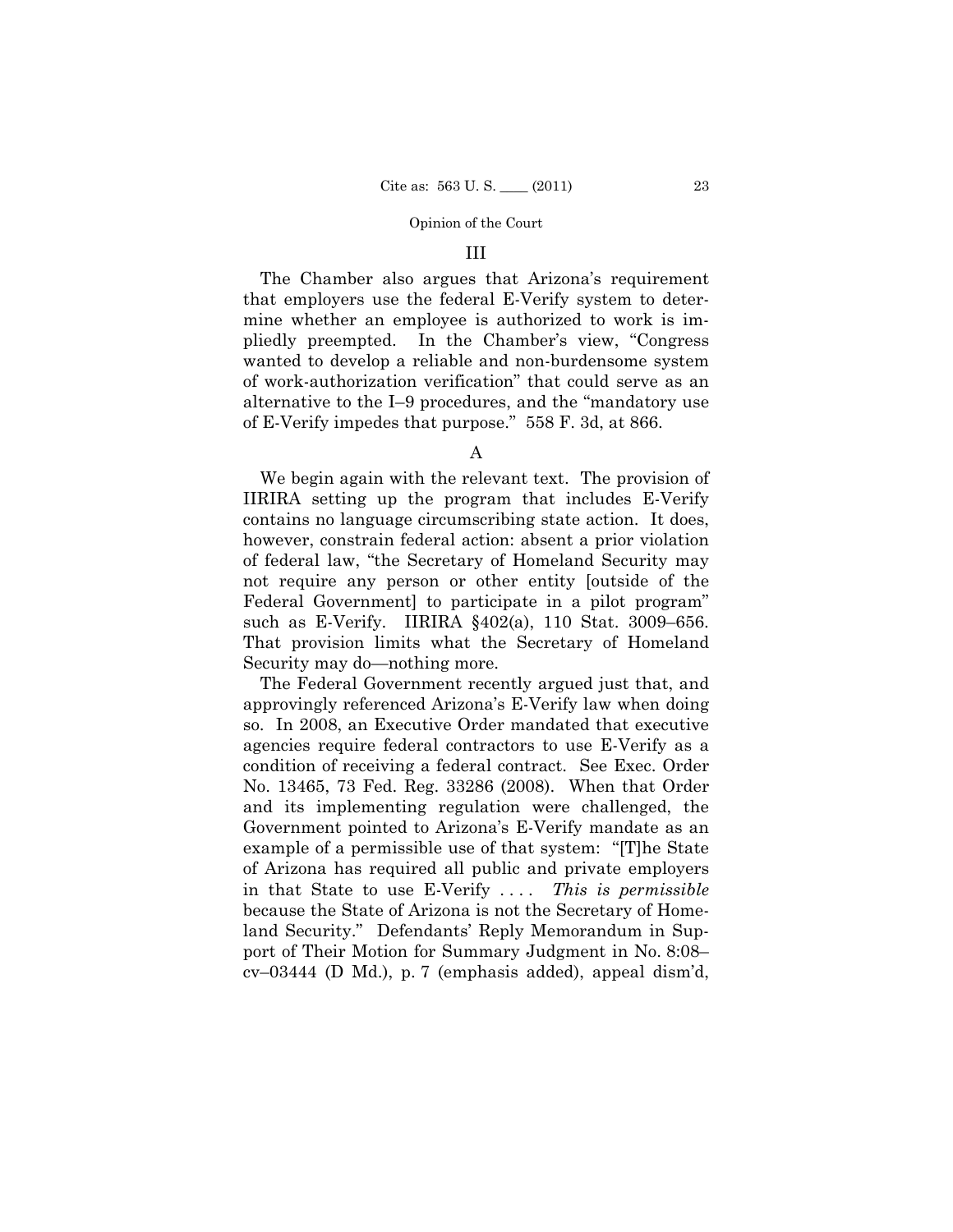No. 09–2006 (CA4, Dec. 14, 2009).

Arizona's use of E-Verify does not conflict with the federal scheme. The Arizona law requires that "every employer, after hiring an employee, shall verify the employment eligibility of the employee" through E-Verify. Ariz. Rev. Stat. Ann. §23–214(A) (West Supp. 2010). That requirement is entirely consistent with the federal law. And the consequences of not using E-Verify under the Arizona law are the same as the consequences of not using the system under federal law. In both instances, the only result is that the employer forfeits the otherwise available rebuttable presumption that it complied with the law. Compare IIRIRA §402(b)(1) with Ariz. Rev. Stat. Ann.  $§23-212(I).10$ 

B

Congress's objective in authorizing the development of E-Verify was to ensure reliability in employment authorization verification, combat counterfeiting of identity documents, and protect employee privacy. 8 U. S. C. §1324a(d)(2). Arizona's requirement that employers operating within its borders use E-Verify in no way obstructs achieving those aims.

In fact, the Federal Government has consistently expanded and encouraged the use of E-Verify. When E-Verify was created in 1996, it was meant to last just four years and it was made available in only six States. IIRIRA §401(b) and (c)(1), 110 Stat. 3009–655 to 3009– 656. Congress since has acted to extend the E-Verify program's existence on four separate occasions, the most recent of which ensures the program's vitality through

<sup>10</sup>Arizona has since amended its statute to include other consequences, such as the loss of state-allocated economic development incentives. See 2008 Ariz. Sess. Laws ch. 152. Because those provisions were not part of the statute when this suit was brought, they are not before us and we do not address their interaction with federal law.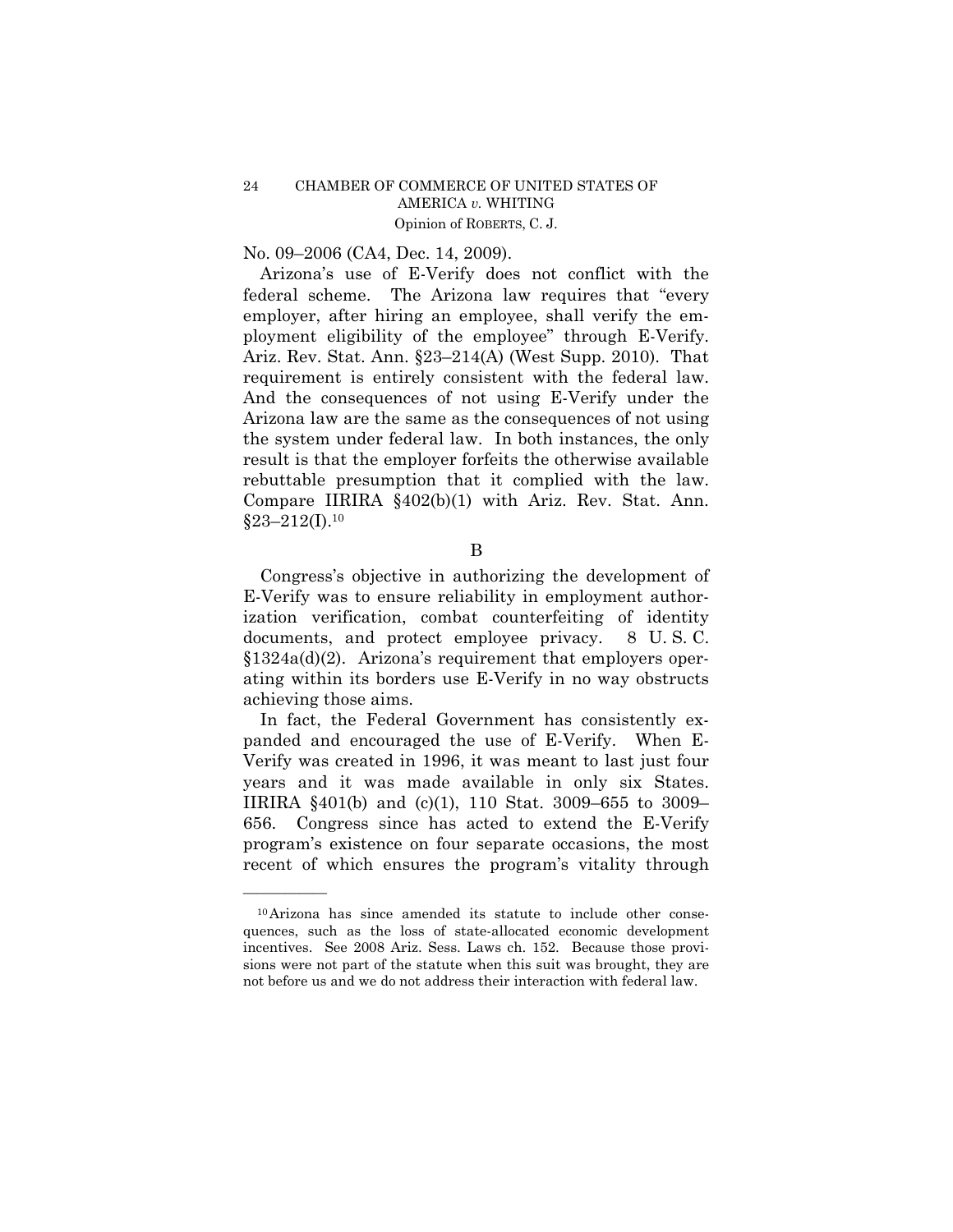#### Opinion of ROBERTS, C. J.

2012.11 And in 2003 Congress directed the Secretary of Homeland Security to make E-Verify available in all 50 States. 117 Stat. 1944; IIRIRA §401(c)(1), 110 Stat. 3009– 656. The Department of Homeland Security has even used "billboard and radio advertisements . . . to encourage greater participation" in the E-Verify program. 534 F. Supp. 2d, at 1056.

The Chamber contends that "if the 49 other States followed Arizona's lead, the state-mandated drain on federal resources would overwhelm the federal system and render it completely ineffective, thereby defeating Congress's primary objective in establishing E-Verify." Brief for Petitioners 50–51. Whatever the legal significance of that argument, the United States does not agree with the factual premise. According to the Department of Homeland Security, "the E-Verify system can accommodate the increased use that the Arizona statute and existing similar laws would create." Brief for United States as *Amicus Curiae* 34. And the United States notes that "[t]he government continues to encourage more employers to participate" in E-Verify. *Id.,* at 31.

The Chamber has reservations about E-Verify's reliability, see Brief for Petitioners 49, n. 27, but again the United States disagrees. The Federal Government reports that "E-Verify's successful track record . . . is borne out by findings documenting the system's accuracy and participants' satisfaction." Brief for United States as *Amicus Curiae* 31. Indeed, according to the Government, the program is "the best means available to determine the employment eligibility of new hires." U. S. Dept. of Homeland Security, U. S. Citizenship and Immigration Services,

<sup>11</sup>See Basic Pilot Extension Act of 2001, §2, 115 Stat. 2407; Basic Pilot Program Extension and Expansion Act of 2003, §2, 117 Stat. 1944; Consolidated Security, Disaster Assistance, and Continuing Appropriations Act, 2009, Div. A, §143, 122 Stat. 3580; Department of Homeland Security Appropriations Act of 2010, §547, 123 Stat. 2177.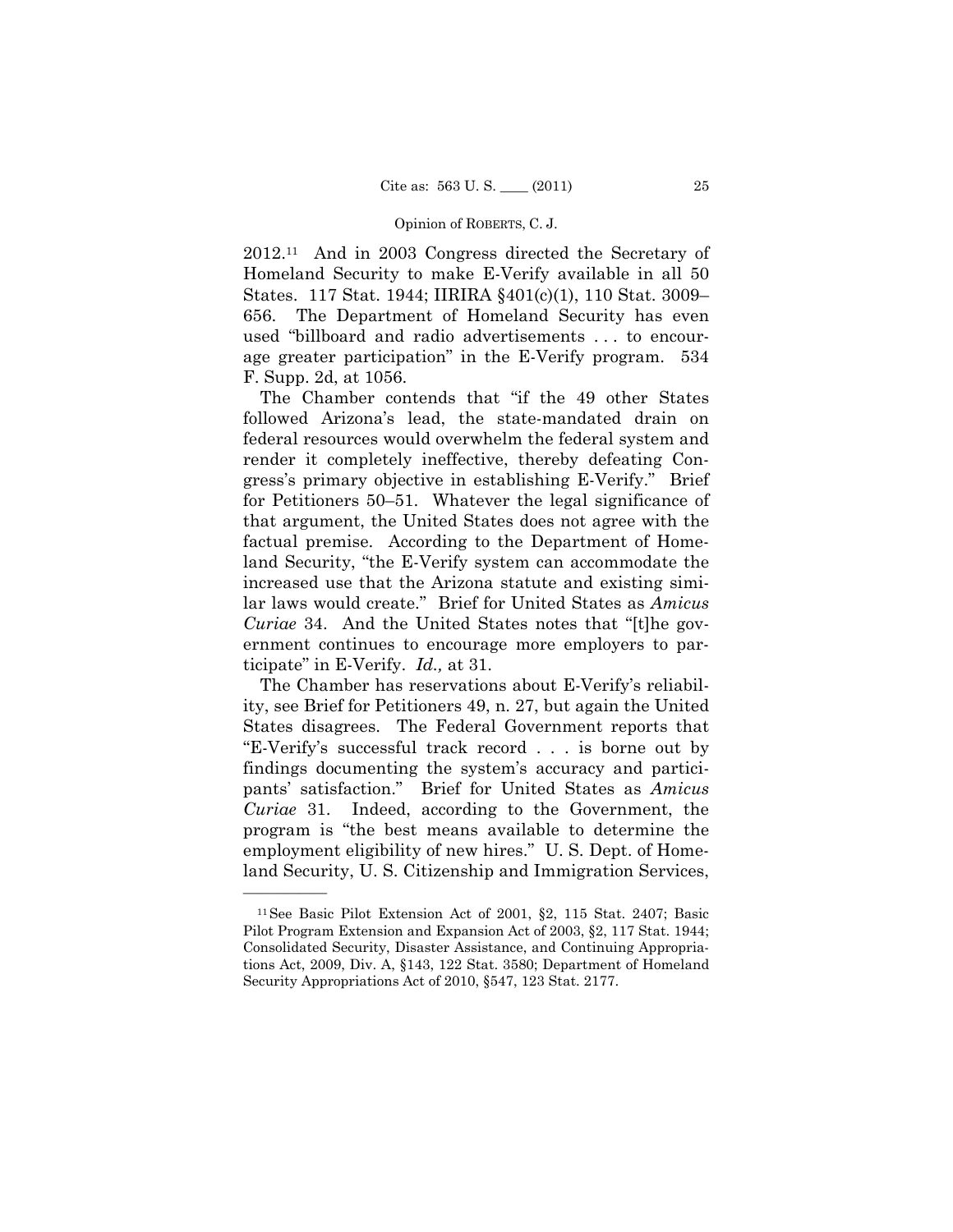E-Verify User Manual for Employers 4 (Sept. 2010).12

\* \* \*

IRCA expressly reserves to the States the authority to impose sanctions on employers hiring unauthorized workers, through licensing and similar laws. In exercising that authority, Arizona has taken the route least likely to cause tension with federal law. It uses the Federal Government's own definition of "unauthorized alien," it relies solely on the Federal Government's own determination of who is an unauthorized alien, and it requires Arizona employers to use the Federal Government's own system for checking employee status. If even this gives rise to impermissible conflicts with federal law, then there really is no way for the State to implement licensing sanctions, contrary to the express terms of the savings clause.

Because Arizona's unauthorized alien employment law fits within the confines of IRCA's savings clause and does not conflict with federal immigration law, the judgment of

<sup>12</sup> JUSTICE BREYER shares the Chamber's concern about E-Verify's accuracy. See *post*, at 8, 19. Statistics from Fiscal Year 2010, however, indicate that of the 15,640,167 E-Verify cases submitted, 98.3% were automatically confirmed as work authorized, 0.3% were confirmed as work authorized after contesting and resolving an initial nonconfirmation—an avenue available to all workers—and 1.43% were not found work authorized. E-Verify Statistics and Reports, available at http://www.uscis.gov/portal/site/uscis/menuitem/statistics (as visited May 23, 2011, and available in the Clerk of Court's case file). As JUSTICE BREYER notes, the initial mismatches (the 0.3%) are frequently due to "incorrectly spelled [names] in government databases or on identification documents.'" Post, at 19. Such a hazard is of course not unique to E-Verify. Moreover, JUSTICE BREYER's statistical analysis underlying his conclusion that E-Verify queries, at least initially, wrongly "suggest[] that an individual [i]s not lawfully employable" "*18% of the time*" needs to be understood for what it is. *Post*, at 8. If E-Verify initially indicated that two individuals were not found work authorized, and later revealed that one of those determinations was incorrect, JUSTICE BREYER would be able to exclaim that the error rate was *50%*.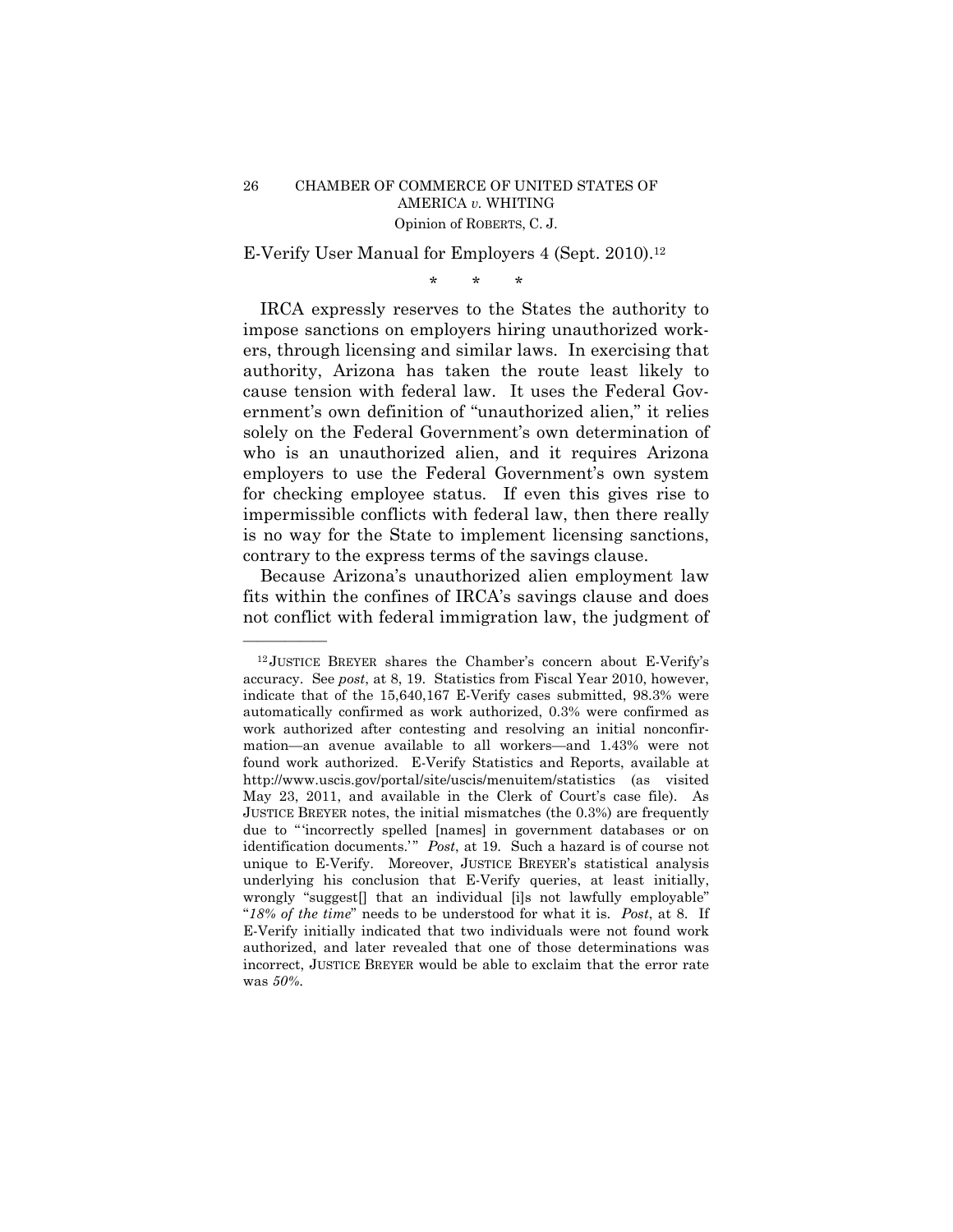Opinion of ROBERTS, C. J.

the United States Court of Appeals for the Ninth Circuit is affirmed.

*It is so ordered.*

 JUSTICE KAGAN took no part in the consideration or decision of this case.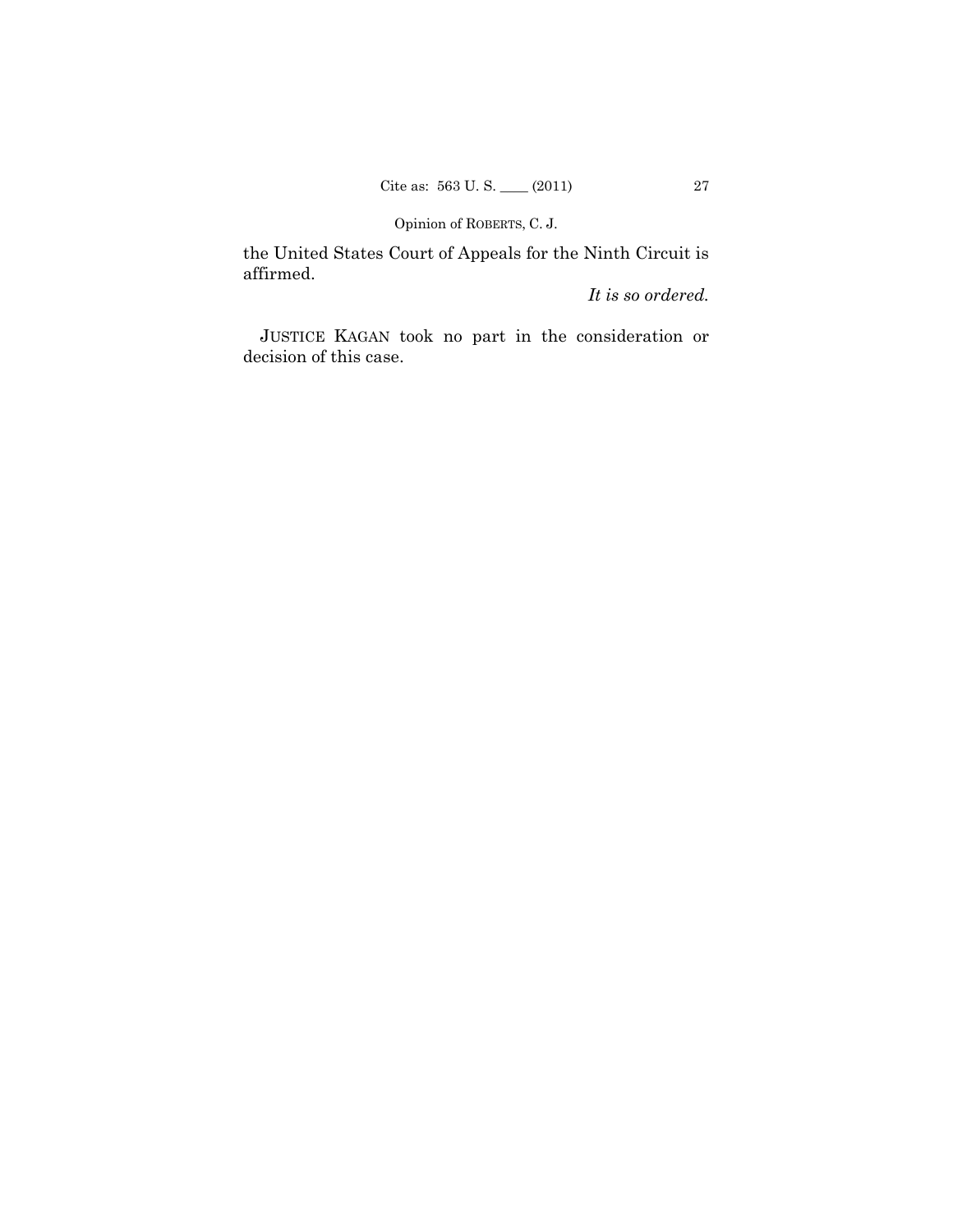BREYER, J., dissenting

## $\frac{1}{2}$  ,  $\frac{1}{2}$  ,  $\frac{1}{2}$  ,  $\frac{1}{2}$  ,  $\frac{1}{2}$  ,  $\frac{1}{2}$  ,  $\frac{1}{2}$ **SUPREME COURT OF THE UNITED STATES**

## $\frac{1}{2}$  ,  $\frac{1}{2}$  ,  $\frac{1}{2}$  ,  $\frac{1}{2}$  ,  $\frac{1}{2}$  ,  $\frac{1}{2}$ No. 09–115

# CHAMBER OF COMMERCE OF THE UNITED STATES OF AMERICA, ET AL., PETITIONERS *v.* MICHAEL B. WHITING ET AL.

## ON WRIT OF CERTIORARI TO THE UNITED STATES COURT OF APPEALS FOR THE NINTH CIRCUIT

[May 26, 2011]

 JUSTICE BREYER, with whom JUSTICE GINSBURG joins, dissenting.

The federal Immigration Reform and Control Act of 1986 (Act or IRCA) pre-empts "any State or local law imposing civil or criminal sanctions (other than through licensing and similar laws) upon those who employ, or recruit, or refer for a fee for employment, unauthorized aliens." 8 U. S. C. §1324a(h)(2). The state law before us, the Legal Arizona Workers Act, imposes civil sanctions upon those who employ unauthorized aliens. See Ariz. Rev. Stat. Ann. §23–211 *et seq.* (West Supp. 2010). Thus the state law falls within the federal Act's general preemption rule and is pre-empted—unless it also falls within that rule's exception for "licensing and similar laws." Unlike the Court, I do not believe the state law falls within this exception, and I consequently would hold it pre-empted.

Arizona calls its state statute a "licensing law," and the statute uses the word "licensing." But the statute strays beyond the bounds of the federal licensing exception, for it defines "license" to include articles of incorporation and partnership certificates, indeed *virtually every* state-law authorization for *any* firm, corporation, or partnership to do business in the State.  $\S 23 - 211(9)(a)$ ; cf.  $\S 23 - 211(9)(c)$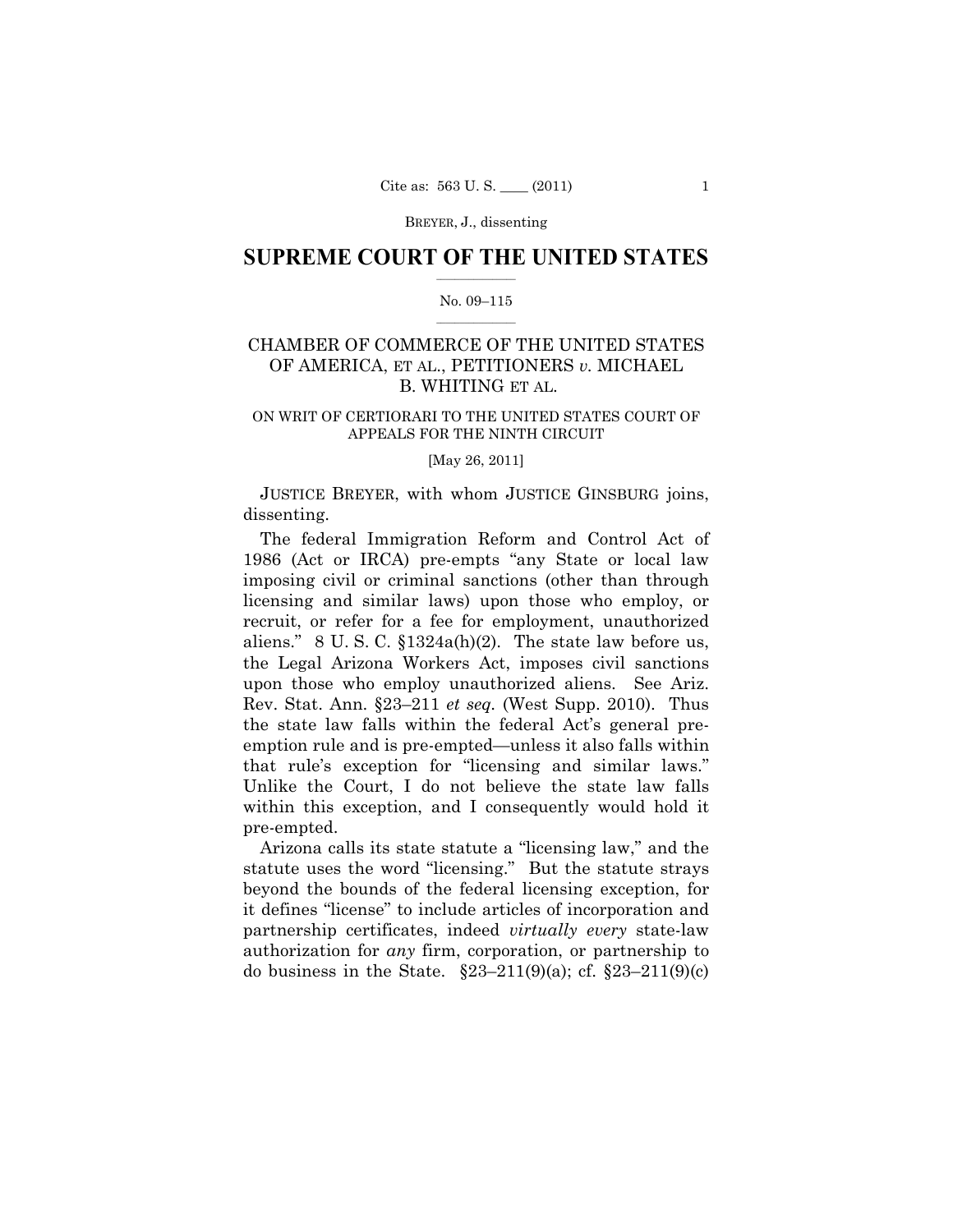## 2 CHAMBER OF COMMERCE OF UNITED STATES OF AMERICA *v.* WHITING BREYER, J., dissenting

(excepting professional licenses, and water and environmental permits). Congress did not intend its "licensing" language to create so broad an exemption, for doing so would permit States to eviscerate the federal Act's preemption provision, indeed to subvert the Act itself, by undermining Congress' efforts (1) to protect lawful workers from national-origin-based discrimination and (2) to protect lawful employers against erroneous prosecution or punishment.

Dictionary definitions of the word "licensing" are, as the majority points out, broad enough to include virtually any permission that the State chooses to call a "license." See *ante*, at 10 (relying on a dictionary and the federal Administrative Procedure Act). But neither dictionary definitions nor the use of the word "license" in an unrelated statute can demonstrate what scope Congress intended the word "licensing" to have *as it used that word in this federal statute*. Instead, statutory context must ultimately determine the word's coverage*.* Context tells a driver that he cannot produce a partnership certificate when a policeman stops the car and asks for a license. Context tells all of us that "licensing" as used in the Act does not include marriage licenses or the licensing of domestic animals. And context, which includes statutory purposes, language, and history, tells us that the federal statute's "licensing" language does not embrace Arizona's overly broad definition of that term. That is to say, ordinary corporate charters, certificates of partnership, and the like do not fall within the scope of the word "licensing" as used in this federal exception. See *Dolan* v. *Postal Service*, 546 U. S. 481, 486 (2006) (statutory interpretation requires courts to "rea[d] the whole statutory text, conside[r] the purpose and context of the statute, and consul[t] any precedents or authorities that inform the analysis"); *United States* v. *Heirs of Boisdoré*, 8 How. 113, 122 (1849) (similar).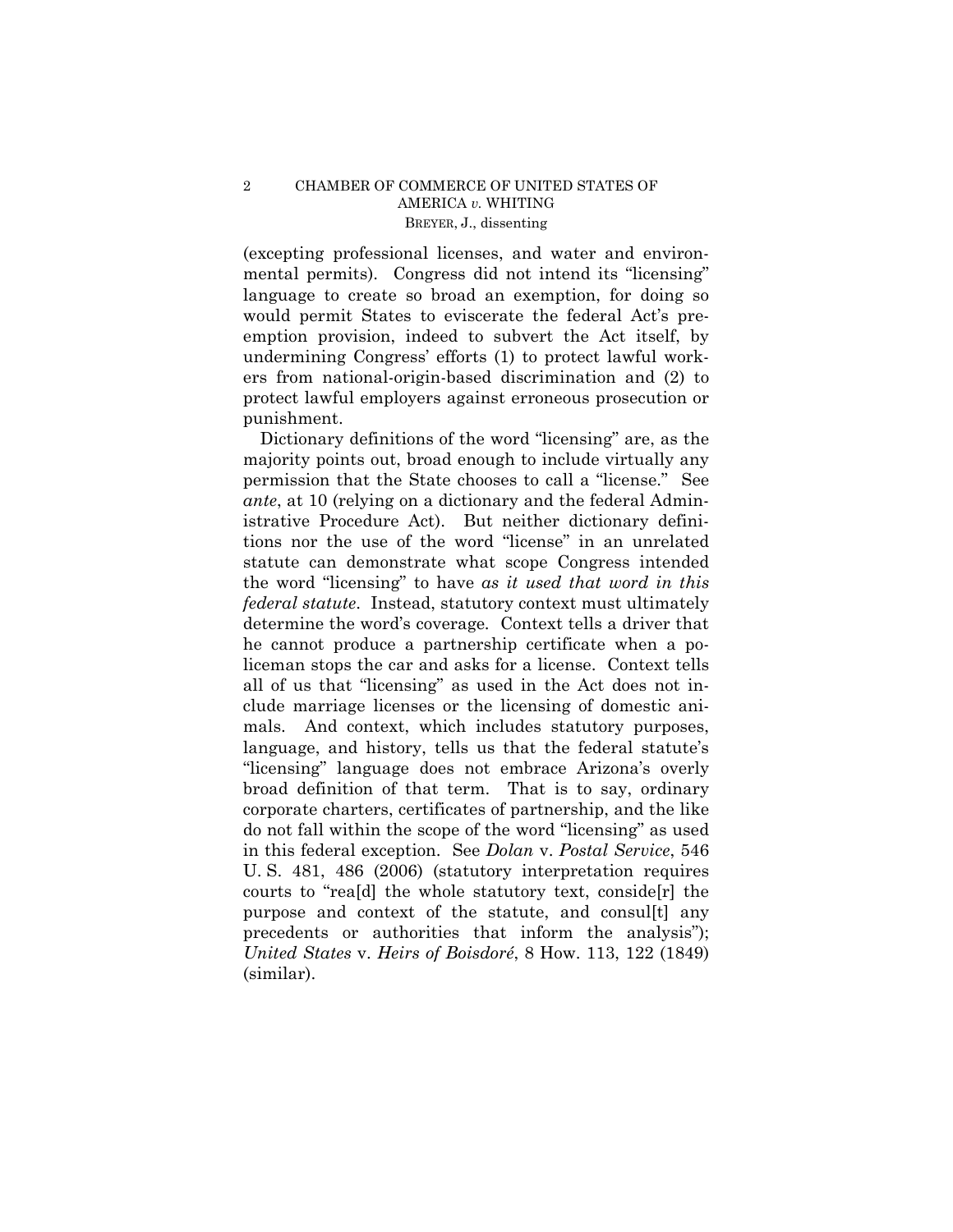#### BREYER, J., dissenting

I

To understand how the majority's interpretation of the word "licensing" subverts the Act, one must understand the basic purposes of the pre-emption provision and of the Act itself. Ordinarily, an express pre-emption provision in a federal statute indicates a particular congressional interest in *preventing* States from enacting laws that might interfere with Congress' statutory objectives. See *International Paper Co.* v. *Ouellette*, 479 U. S. 481, 494 (1987). The majority's reading of the provision's "licensing" exception, however, does the opposite. It *facilitates*  the creation of "'obstacle[s] to the accomplishment and execution of the full purposes and objectives of Congress.'" *Crosby* v. *National Foreign Trade Council*, 530 U. S. 363, 373 (2000) (quoting *Hines* v. *Davidowitz*, 312 U. S. 52, 67 (1941)).

Essentially, the federal Act requires employers to verify the work eligibility of their employees. And in doing so, the Act balances three competing goals. First, it seeks to discourage American employers from hiring aliens not authorized to work in the United States. H. R. Rep. No. 99–682, pt. 1, p. 56 (1986).

Second, Congress wished to avoid "placing an undue burden on employers," *id.*, at 90, and the Act seeks to prevent the "harassment" of "innocent employers," S. Rep. No. 99–132, p. 35 (1985).

Third, the Act seeks to prevent employers from disfavoring job applicants who appear foreign. Reiterating longstanding antidiscrimination concerns, the House Committee Report explained:

"Numerous witnesses . . . have expressed their deep concern that the imposition of employer sanctions will cause extensive employment discrimination against Hispanic-Americans and other minority group mem-

A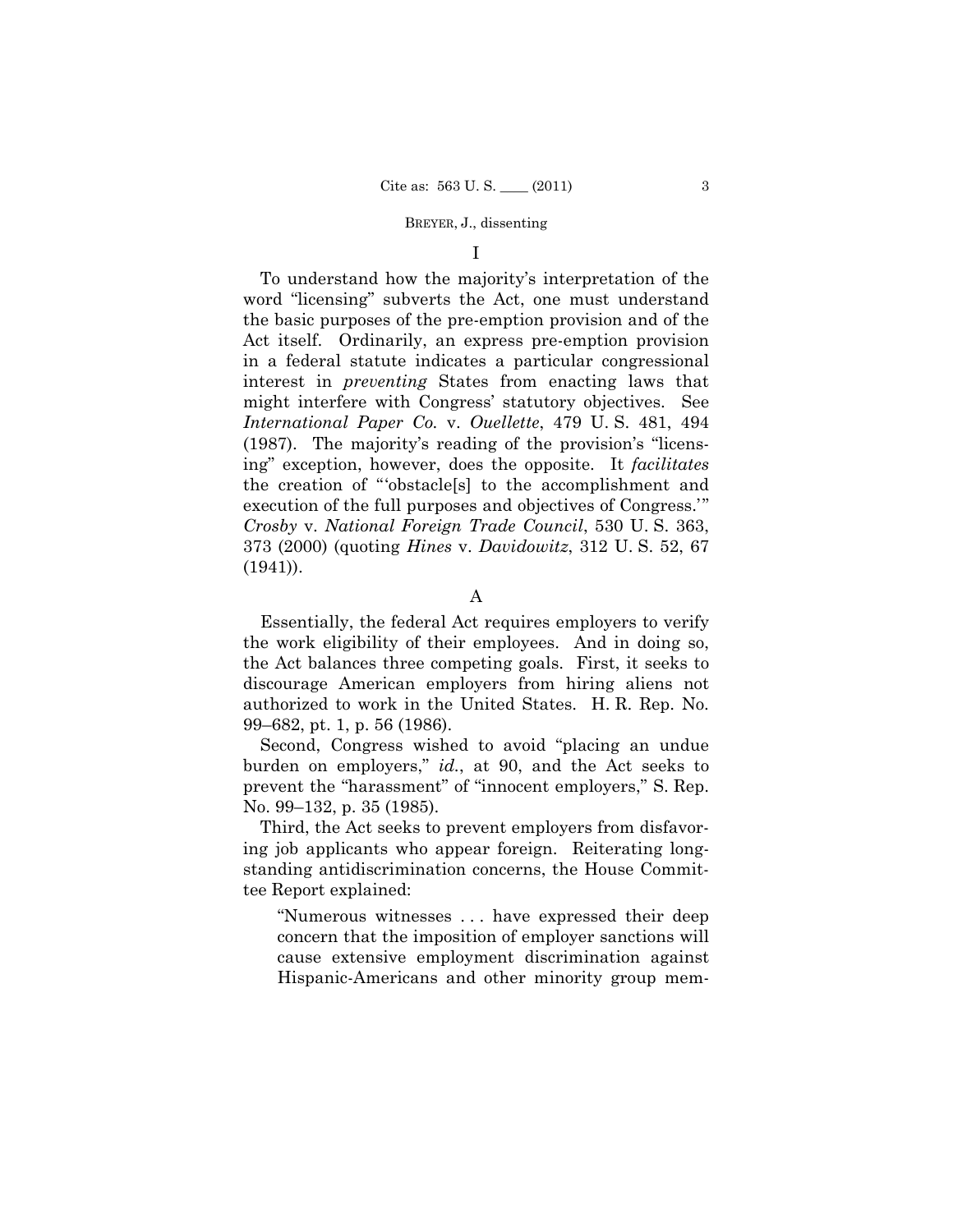## 4 CHAMBER OF COMMERCE OF UNITED STATES OF AMERICA *v.* WHITING BREYER, J., dissenting

bers. These witnesses are genuinely concerned that employers, faced with the possibility of civil and criminal penalties, will be extremely reluctant to hire persons because of their linguistic or physical characteristics." H. R. Rep. No. 99–682, at 68.

See also  $42$  U.S.C.  $\S2000e-2(a)(1)$  (making it an "unlawful employment practice" for an employer to discriminate against an individual "because of such individual's race, color, religion, sex, or national origin"); U. S. Commission on Civil Rights, The Tarnished Golden Door: Civil Rights Issues in Immigration 74 (1980) (finding that "increased employment discrimination against United States citizens and legal residents who are racially and culturally identifiable with major immigrant groups could be the unintended result of an employer sanctions law"). The Committee concluded that "every effort must be taken to minimize the potentiality of discrimination." H. R. Rep. No. 99–682, at 68.

## B

The Act reconciles these competing objectives in several ways:

First, the Act prohibits employers from hiring an alien knowing that the alien is unauthorized to work in the United States. 8 U. S. C. §1324a(a)(1)(A).

Second, the Act provides an easy-to-use mechanism that will allow employers to determine legality: the I-9 form. In completing an I–9 form, the employer certifies that he or she has examined one or two documents (*e.g.,* a passport, or a driver's license along with a Social Security card) that tend to confirm the worker's identity and employability. §1324a(b)(1). Completion of the form in good faith immunizes the employer from liability, even if the worker turns out to be unauthorized.  $\S(1324a(a)(3))$ , 1324a(b)(6).

A later amendment to the law also allows an employer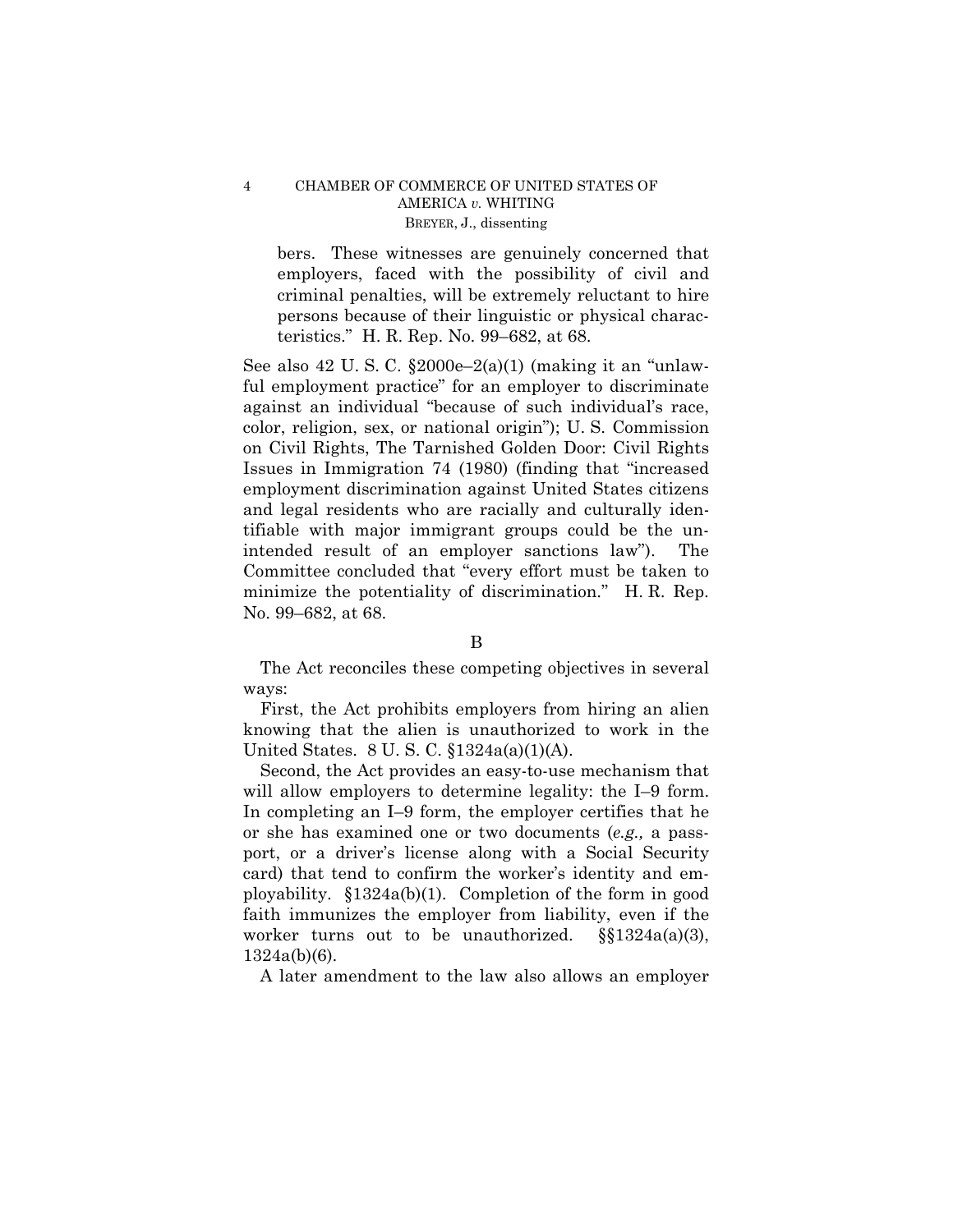#### BREYER, J., dissenting

to verify an employee's work eligibility through an Internet-based federal system called E-Verify. If the employer does so, he or she will receive the benefit of a rebuttable presumption of compliance. Illegal Immigration Reform and Immigrant Responsibility Act of 1996 (IIRIRA), §402(b), 110 Stat. 3009–656 to 3009–657, note following 8 U. S. C. §1324a, p. 331 (Pilot Programs for Employment Eligibility Confirmation).

Third, the Act creates a central enforcement mechanism. The Act directs the Attorney General to establish a single set of procedures for receiving complaints, investigating those complaints that "have a substantial probability of validity," and prosecuting violations. 8 U. S. C. §1324a(e)(1). The relevant immigration officials and administrative law judges have the power to access necessary evidence and witnesses,  $$1324a(e)(2)$ , and the employer has the right to seek discovery from the Federal Government, 28 CFR §68.18 (2010). The employer also has the right to administrative and judicial review of the administrative law judge's decision. §§68.54, 68.56.

Fourth, the Act makes it "an unfair immigration-related employment practice . . . to discriminate against any individual" in respect to employment "because of such individual's national origin." 8 U. S. C. §1324b(a).

Fifth, the Act sets forth a carefully calibrated sanction system. The penalties for hiring unauthorized aliens are graduated to prevent the Act from unduly burdening employers who are not serious offenders. As adjusted for inflation, civil penalties for a first violation of the employment restrictions range from \$375–\$3,200 per worker, and rise to \$3,200–\$16,000 per worker for repeat offenders. §1324a(e)(4)(A); 73 Fed. Reg. 10133 (2008); see also §1324a(f) (imposing criminal fines of not more than \$3,000 per worker and imprisonment for up to six months for "pattern or practice" violators of employment restrictions).

As importantly, the Act limits or removes any incentive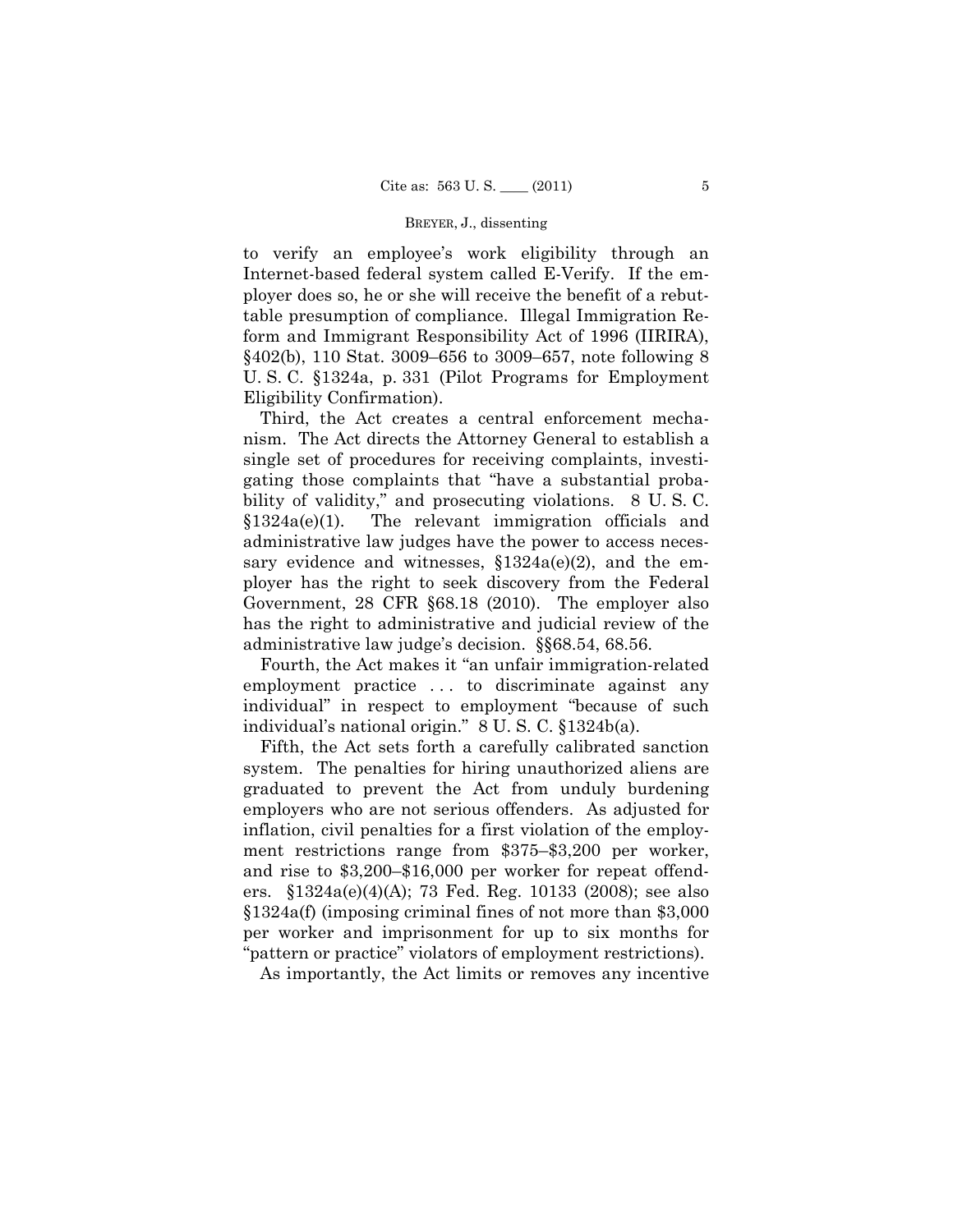## 6 CHAMBER OF COMMERCE OF UNITED STATES OF AMERICA *v.* WHITING BREYER, J., dissenting

to discriminate on the basis of national origin by setting antidiscrimination fines at equivalent levels: \$375–\$3,200 per worker for first-time offenders, and \$3,200–\$16,000 per worker for repeat offenders.  $\S 1324b(g)(2)(B)(iv)$ ; 73 Fed. Reg. 10134. The Act then ties its unlawful employment and antidiscrimination provisions together by providing that, should the antihiring provisions terminate, the antidiscrimination provisions will also terminate, §1324b(k), "the justification for them having been removed," H. R. Conf. Rep. No. 99–1000, p. 87 (1986).

C

Now, compare and contrast Arizona's statute. As I have said, that statute applies to virtually all business-related licenses, other than professional licenses. Ariz. Rev. Stat. Ann. §23–211(9). Like the federal Act, the state law forbids the employment of unauthorized aliens. §§23–212(A), 23–212.01(A). It also provides employers with somewhat similar defenses. §§23–212(I)–(J), 23–212.01(I)–(J). But thereafter the state and federal laws part company.

First, the state statute seriously threatens the federal Act's antidiscriminatory objectives by radically skewing the relevant penalties. For example, in the absence of the Arizona statute, an Arizona employer who intentionally hires an unauthorized alien for the second time would risk a maximum penalty of \$6,500. 8 U.S.C.  $$1324a(e)(4)$  $(A)(ii)$ ; 73 Fed. Reg. 10133. But the Arizona statute subjects that same employer (in respect to the same two incidents) to mandatory, permanent loss of the right to do business in Arizona–a penalty that Arizona's Governor has called the "business death penalty." Ariz. Rev. Stat. Ann. §23–212.01(F)(2); News Release, Governor Signs Employer Sanctions Bill (2007), App. 399. At the same time, the state law leaves the other side of the punishment balance—the antidiscrimination side—unchanged.

This is no idle concern. Despite the federal Act's efforts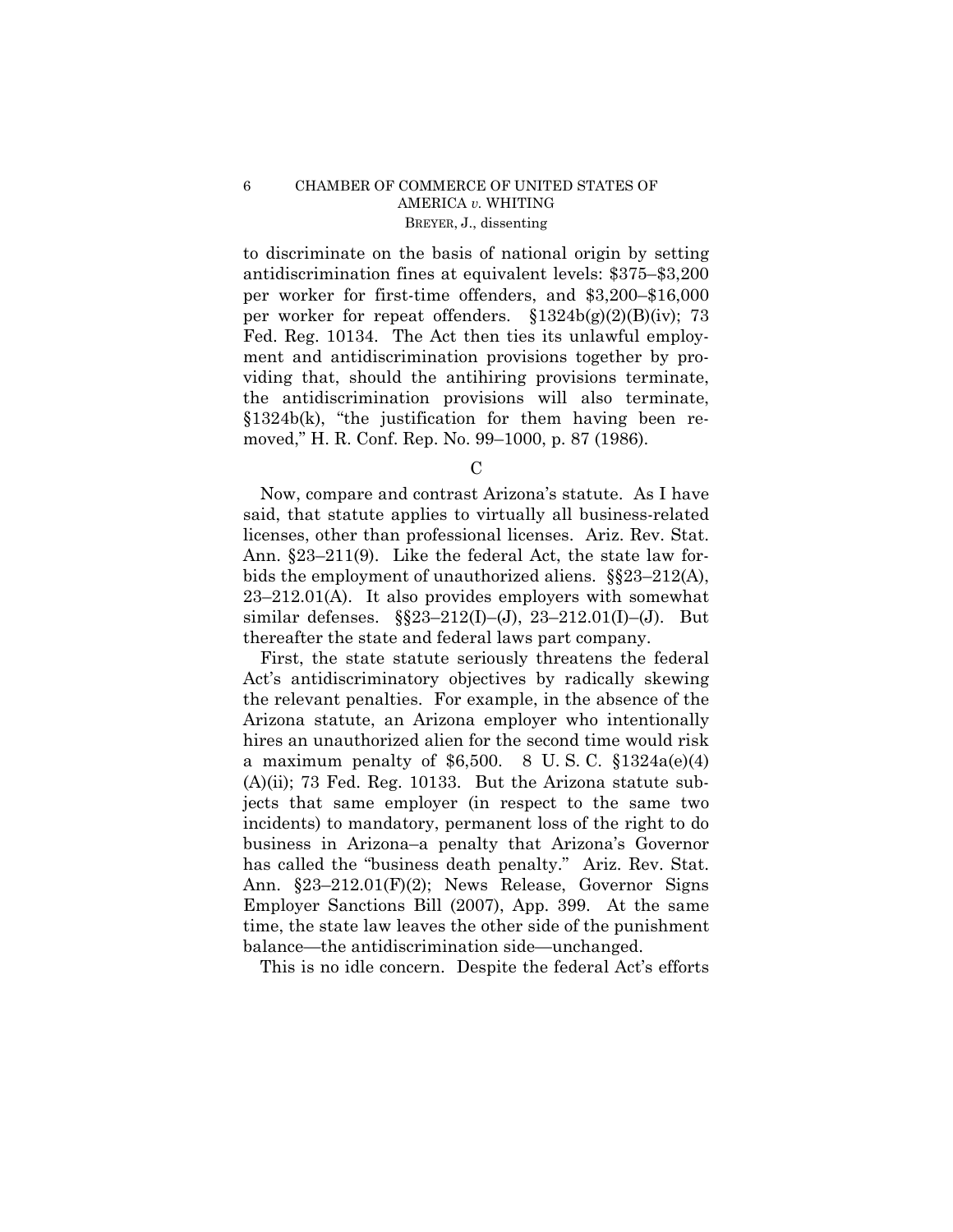### BREYER, J., dissenting

to prevent discriminatory practices, there is evidence that four years after it had become law, discrimination was a serious problem. In 1990, the General Accounting Office identified "widespread discrimination . . . as a result of" the Act. Report to the Congress, Immigration Reform: Employer Sanctions and the Question of Discrimination 3, 37, 80. Sixteen percent of employers in Los Angeles admitted that they applied the I–9 requirement "only to foreign-looking or foreign-sounding persons," and 22 percent of Texas employers reported that they "began a practice to (1) hire only persons born in the United States or (2) not hire persons with temporary work eligibility documents" because of the Act. *Id.*, at 41–43. If even the federal Act (with its carefully balanced penalties) can result in some employers discriminating, how will employers behave when erring on the side of discrimination leads only to relatively small fines, while erring on the side of hiring unauthorized workers leads to the "business death penalty"?

Second, Arizona's law subjects lawful employers to increased burdens and risks of erroneous prosecution. In addition to the Arizona law's severely burdensome sanctions, the law's procedures create enforcement risks not present in the federal system. The federal Act creates one centralized enforcement scheme, run by officials versed in immigration law and with access to the relevant federal documents. The upshot is an increased likelihood that federal officials (or the employer) will discover whether adverse information flows from an error-prone source and that they will proceed accordingly, thereby diminishing the likelihood that burdensome proceedings and liability reflect documentary mistakes.

Contrast the enforcement system that Arizona's statute creates. Any citizen of the State can complain (anonymously or otherwise) to the state attorney general (or any county attorney), who then "*shall* investigate," Ariz. Rev.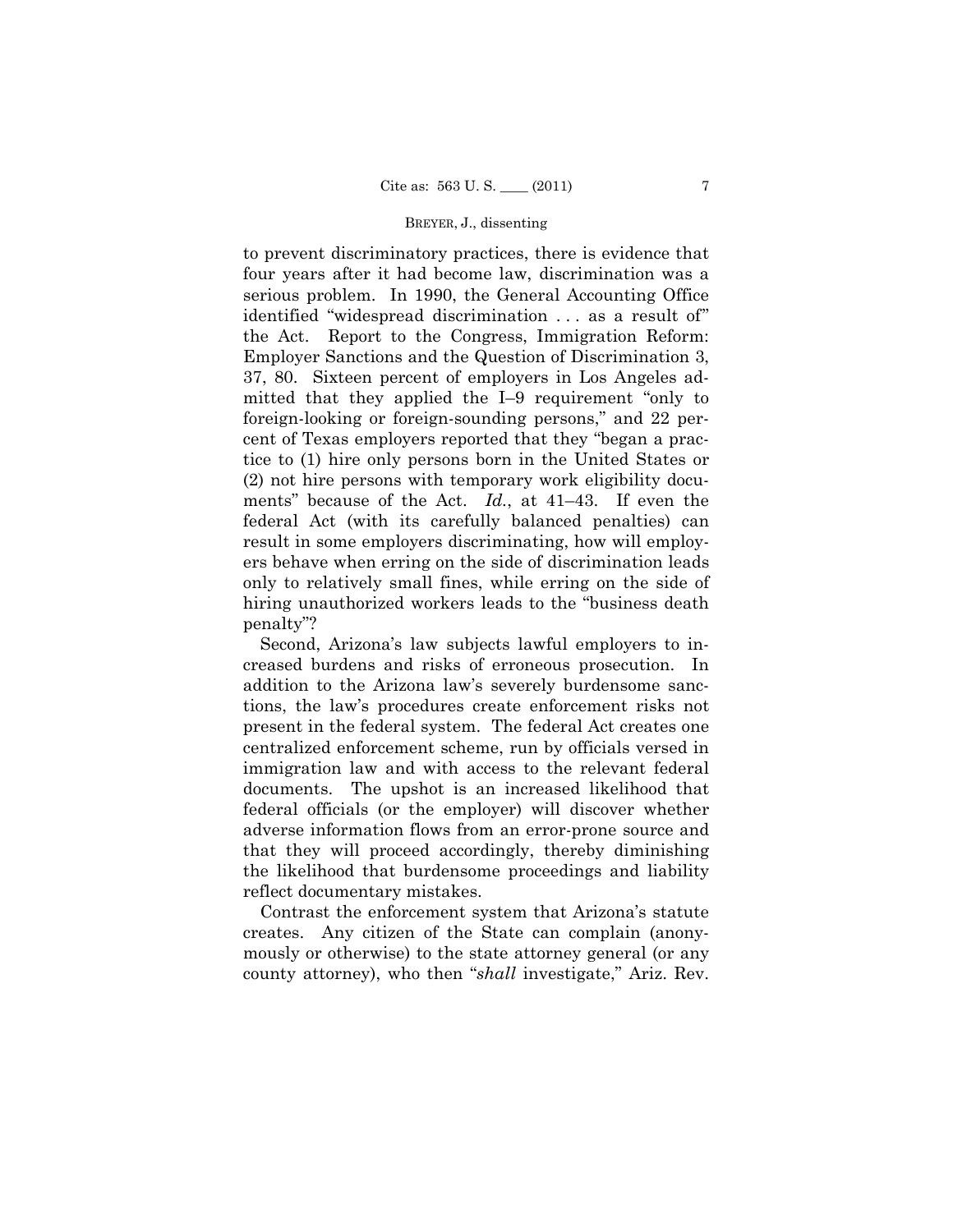Stat. Ann. §23–212(B) (emphasis added), and, upon a determination that that the "complaint is not false and frivolous . . . shall notify the appropriate county attorney to bring an action,"  $\S23-212(C)(3)$ . This mandatory language, the lower standard ("not frivolous" instead of "substantial"), and the removal of immigration officials from the state screening process (substituting numerous, elected county attorneys) increase the likelihood that suspicious circumstances will lead to prosecutions and liability of employers—even where more careful investigation would have revealed that there was no violation.

Again, this matter is far from trivial. Studies of one important source of Government information—the E-Verify system—describe how the federal administrative process *corrected* that system's tentative "unemployable" indications *18% of the time*. This substantial error rate is not a function of a small sample size. See *ante*, at 26, n. 12. Rather, data from one fiscal year showed 46,921 workers initially rejected but later "confirmed as work authorized"—all while E-Verify was used by only a fraction of the Nation's employers. U. S. Citizenship and Immigration Services, Statistics and Reports, http:// www.uscis.gov/portal/site/uscis/menuitem.eb1d4c2a3e5b9a c89243c6a7543f6d1a/?vgnextchannel=7c579589cdb76210V gnVCM100000b92ca60aRCRD (Feb. 4, 2011) (as visited May 18, 2011, and available in Clerk of Court's case file). That is to say nearly one-in-five times that the E-Verify system suggested that an individual was not lawfully employable (*i.e.*, returned a tentative nonconfirmation of work authorization), the system was wrong; and subsequent review in the federal administrative process determined as much. (And those wrongly identified were likely to be persons of foreign, rather than domestic, origin, by a ratio of approximately 20 to 1.) See Westat, Findings of the E-Verify Program Evaluation xxxi, 210, 246 (Dec. 2009) (assessing data from April to June 2008). E-Verify's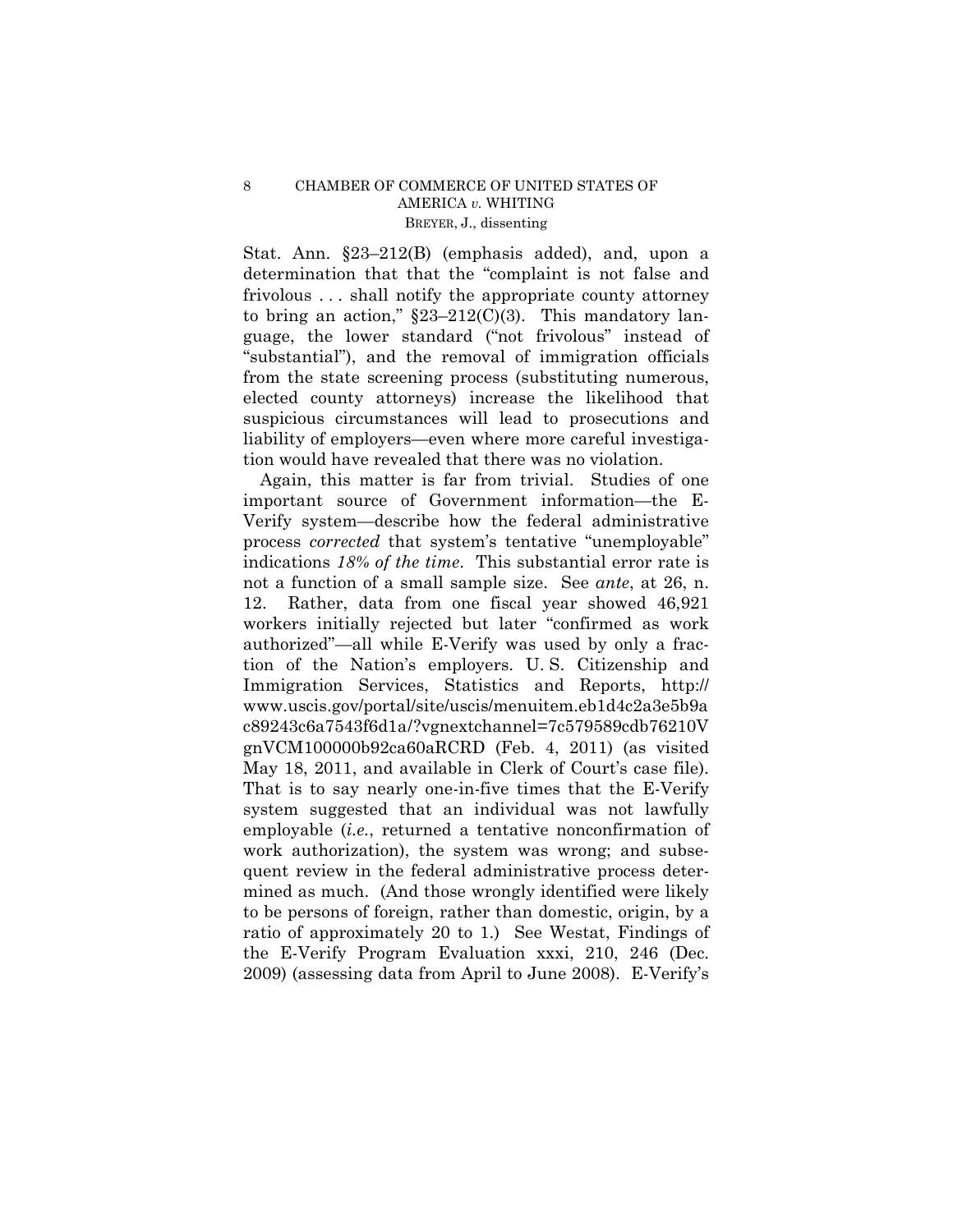#### BREYER, J., dissenting

accuracy rate is even worse "in states that require the use of E-Verify for all or some of their employees." *Id.*, at 122.

A related provision of the state law aggravates the risk of erroneous prosecutions. The state statute says that in "determining whether an employee is an unauthorized alien, the court shall consider only the federal government's determination pursuant to 8 [U. S. C.] §1373(c)." Ariz. Rev. Stat. Ann. §23–212(H). But the federal provision to which the state law refers, 8 U. S. C. §1373(c), says only that the Federal Government, upon a State's request, shall verify a person's "citizenship or immigration status." It says nothing about work authorization. See *post*, at 7– 10 (SOTOMAYOR, J., dissenting). It says nothing about the source of the Federal Government's information. It imposes no duty upon the Federal Government or anyone else to investigate the validity of that information, which may falsely implicate an employer 18% of the time.

So what is the employer to do? What statute gives an employer whom the State proceeds against in state court the right to conduct discovery against the Federal Government? The Arizona statute, like the federal statute, says that the employer's use of an I–9 form provides a defense. But there is a hitch. The federal Act says that neither the I–9 form, nor "any information contained in or appended to" the form, "may . . . be used for purposes other than for enforcement of this" federal Act. §1324a(b)(5). So how can the employer present a defense, say, that the Government's information base is flawed? The majority takes the view that the forms are not *necessary* to receive the benefit of the affirmative defense. *Ante*, at 18, n. 9. But the I–9 form would surely be the employer's most effective evidence. See also *post*, at 11 (SOTOMAYOR, J., dissenting) (suggesting that the unavailability of I–9 forms to defend against state-court charges means that Congress "intended no such" proceedings).

Nor does the Arizona statute facilitate the presentation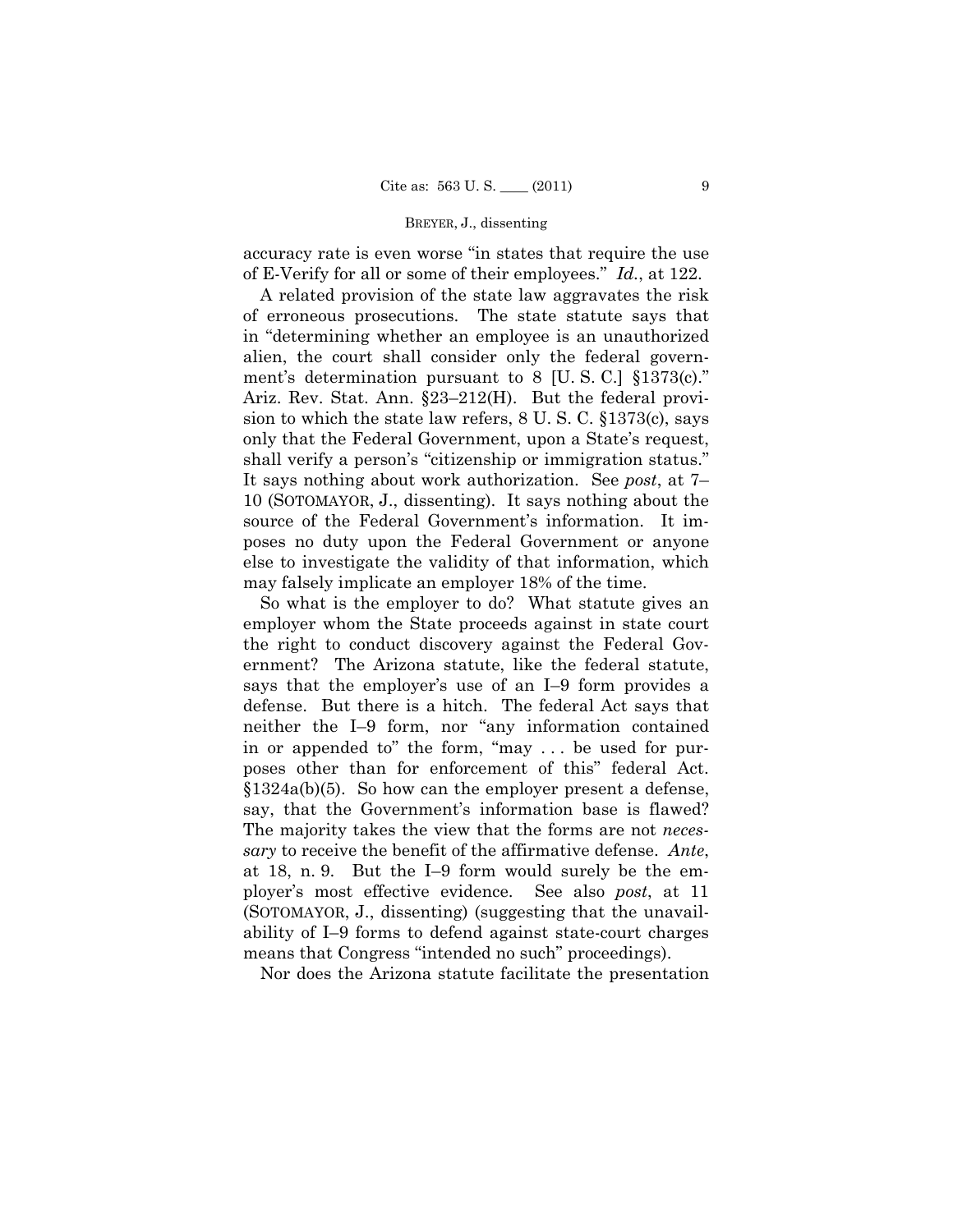## 10 CHAMBER OF COMMERCE OF UNITED STATES OF AMERICA *v.* WHITING BREYER, J., dissenting

of a defense when it immediately follows (1) its statement that "the court shall consider *only* the federal government's determination" when it considers "whether an employee is an *unauthorized alien"* with (2) its statement that "[t]he federal government's determination creates a rebuttable presumption of the employee's *lawful* status." Ariz. Rev. Stat. Ann. §23–212(H) (emphasis added). The two statements sound as if they mean that a Federal Government determination that the worker is *unlawful*  is conclusive against the employer, but its determination that the worker's employment is *lawful* is subject to rebuttal by the State. Arizona tells us that the statute means the opposite. See *ante*, at 16, n. 7. But the legal briefs of Arizona's attorney general do not bind the state courts. And until the matter is cleared up, employers, despite I–9 checks, despite efforts to use E-Verify, will hesitate to hire those they fear will turn out to lack the right to work in the United States.

And that is my basic point. Either directly or through the uncertainty that it creates, the Arizona statute will impose additional burdens upon lawful employers and consequently lead those employers to erect ever stronger safeguards against the hiring of unauthorized aliens without counterbalancing protection against unlawful discrimination. And by defining "licensing" so broadly, by bringing nearly all businesses within its scope, Arizona's statute creates these effects statewide.

Why would Congress, after deliberately limiting ordinary penalties to the range of a few thousand dollars per illegal worker, want to permit far more drastic state penalties that would directly and mandatorily destroy entire businesses? Why would Congress, after carefully balancing sanctions to avoid encouraging discrimination, want to allow States to destroy that balance? Why would Congress, after creating detailed procedural protections for employers, want to allow States to undermine them? Why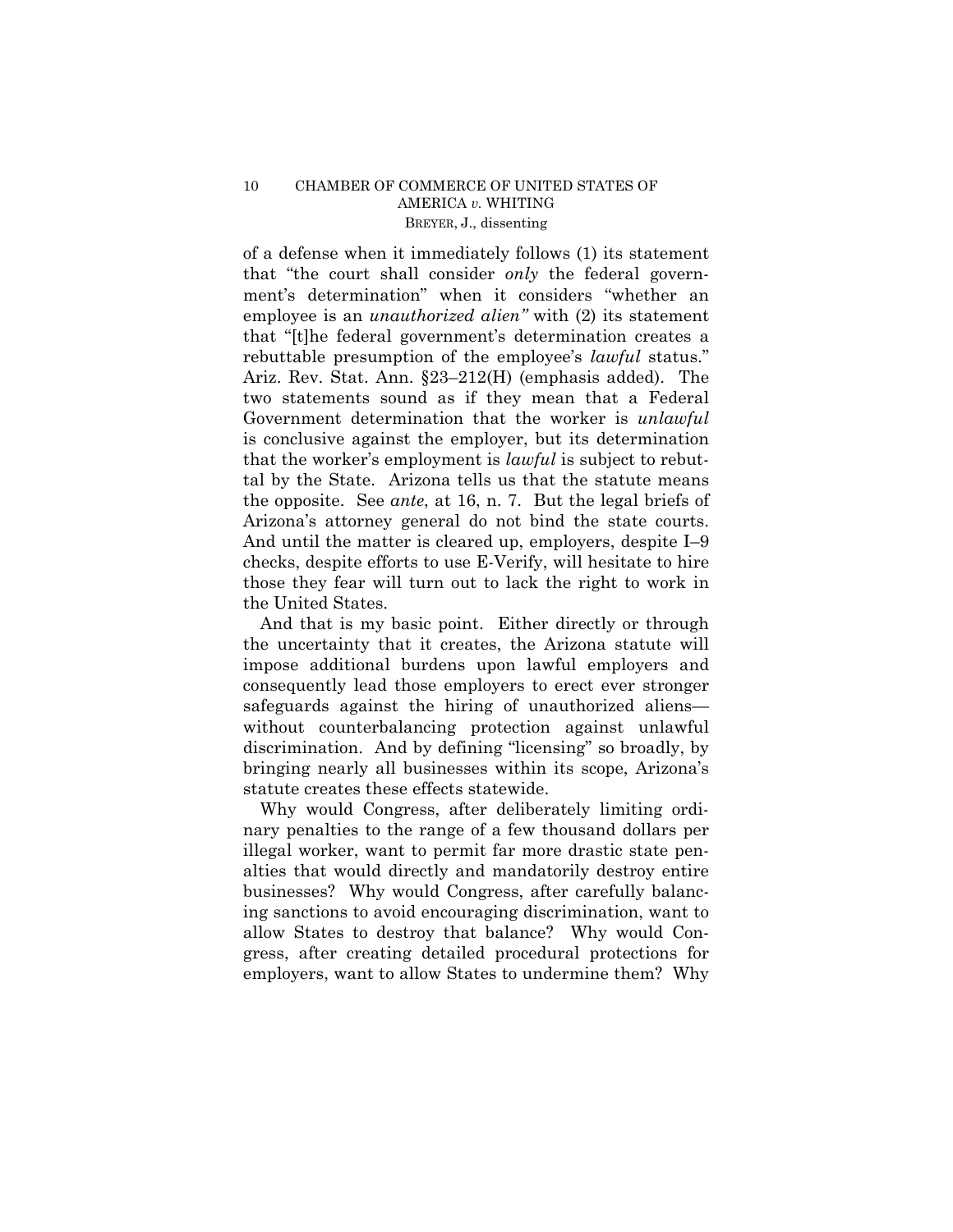#### BREYER, J., dissenting

would Congress want to write into an express pre-emption provision—a provision designed to prevent States from undercutting federal statutory objectives—an exception that could so easily destabilize its efforts? The answer to these questions is that Congress would not have wanted to do any of these things. And that fact indicates that the majority's reading of the licensing exception—a reading that would allow what Congress sought to forbid—is wrong.

II

The federal licensing exception cannot apply to a state statute that, like Arizona's statute, seeks to bring virtually all articles of incorporation and partnership certificates within its scope. I would find the scope of the exception to federal pre-emption to be far more limited. Context, purpose, and history make clear that the "licensing and similar laws" at issue involve *employment-related* licensing systems.

The issuance of articles of incorporation and partnership certificates and the like have long had little or nothing to do with hiring or "employment." Indeed, Arizona provides no evidence that any State, at the time the federal Act was enacted, had refused to grant or had revoked, say, partnership certificates, in light of the partners' hiring practices of any kind, much less the hiring of unauthorized aliens. See Ariz. Rev. Stat. Ann. §29–308 (limited partnership formed upon the filing of a certificate of partnership providing names and addresses); §29–345 (providing for dissolution of a limited partnership "[o]n application by or for a partner or assignee . . . whenever it is not reasonably practicable to carry on the business in conformity with the partnership agreement").

To read the exception as covering laws governing corporate charters and partnership certificates (which are not usually called "licensing" laws) is to permit States to turn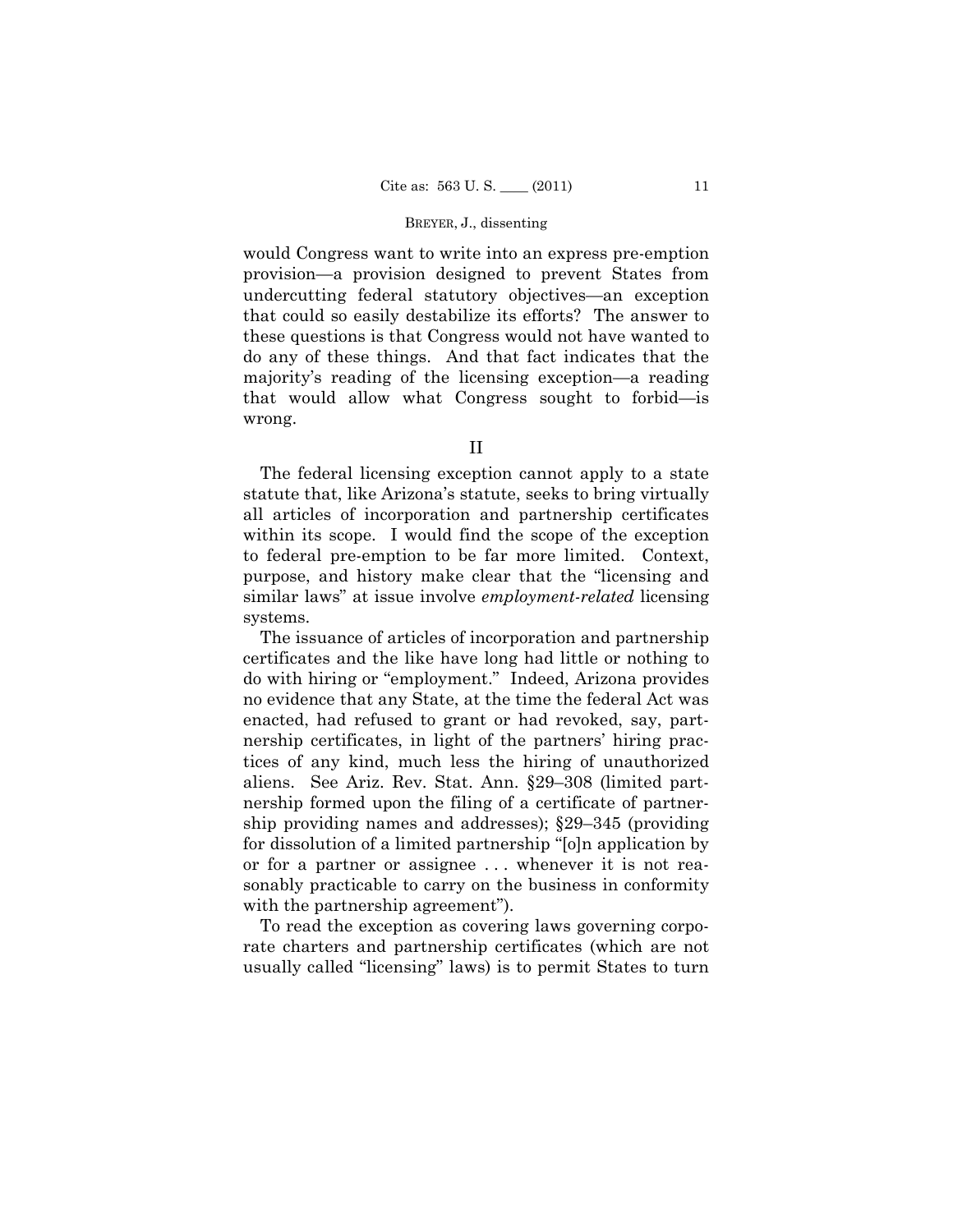## 12 CHAMBER OF COMMERCE OF UNITED STATES OF AMERICA *v.* WHITING BREYER, J., dissenting

virtually every permission-related state law into an employment-related "licensing" law. The State need only call the permission a "license" and revoke the license should its holder hire an unauthorized alien. If what was not previously an employment-related licensing law can become one simply by using it as a sanction for hiring unauthorized aliens or simply by state definition, indeed, if the State can call a corporate charter an employment-related licensing law, then why not an auto licensing law (amended to revoke the driver's licenses of those who hire unauthorized aliens)? Why not a dog licensing law? Or why not "impute" a newly required license to conduct any business to every human being in the State, withdrawing that license should that individual hire an unauthorized alien? See S. C. Code Ann. §41–8–20 (Supp. 2010) (providing that "[a]ll private employers in South Carolina . . . shall be imputed a South Carolina employment license, which permits a private employer to employ a person in this State," but conditioning the license on the company's not hiring unauthorized aliens).

Such laws might prove more effective in stopping the hiring of unauthorized aliens. But they are unlikely to do so consistent with Congress' other critically important goals, in particular, Congress' efforts to protect from discrimination legal workers who look or sound foreign. That is why we should read the federal exemption's "licensing" laws as limited to those that involve the kind of licensing that, in the absence of this general state statute, would nonetheless have some significant relation to employment or hiring practices. Otherwise we read the federal "licensing" exception as authorizing a State to undermine, if not to swallow up, the federal pre-emption rule.

## III

I would therefore read the words "licensing and similar laws" as covering state licensing systems applicable pri-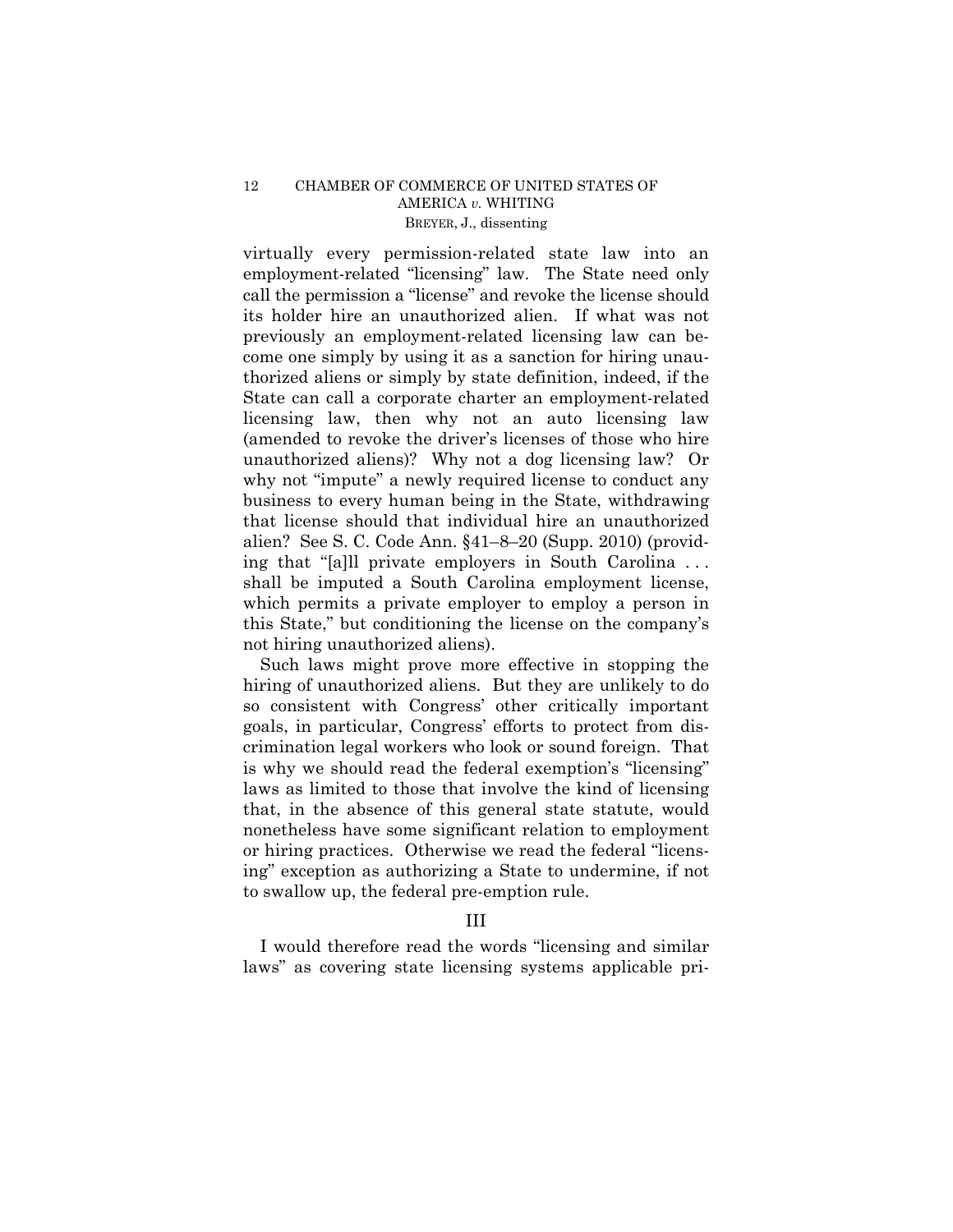### BREYER, J., dissenting

marily to the licensing of firms in the business of recruiting or referring workers for employment, such as the state agricultural labor contractor licensing schemes in existence when the federal Act was created. This reading is consistent with the provision's history and language, and it minimizes the risk of harm of the kind just described.

The Act's history supports this interpretation. Ever since 1964, the Federal Government has administered statutes that create a federal licensing scheme for agricultural labor contractors, firms that specialize in recruiting agricultural workers and referring them to farmers for a fee. Farm Labor Contractor Registration Act of 1963 (FLCRA), 78 Stat. 920; Migrant and Seasonal Agricultural Worker Protection Act (AWPA), 96 Stat. 2583. The statutes require agricultural labor contractors to register with the federal Secretary of Labor, to obtain a registration certificate (in effect a license), and to require the contractor's employees to carry that certificate with them when engaging in agricultural labor contracting activities. AWPA §101; FLCRA §4. The statutes list a host of forbidden activities, one of which (prior to 1986) was hiring unauthorized aliens. See AWPA §§103, 106; FLCRA §5(b). Prior to 1986, if the federal Labor Department believed a firm had violated these substantive provisions, it could institute administrative proceedings within the Labor Department. And if the Secretary found the labor contracting firm had violated the provisions, the Secretary could impose monetary penalties or withdraw the firm's registration. AWPA §§103, 503; FLCRA §§5(b), 9.

Most important, and unlike the 1986 Act before us, the earlier agricultural labor contracting statutes *did not preempt similar state laws*. To the contrary, the earlier Acts were "intended to supplement State law" and did not "excuse any person from compliance with appropriate State law and regulation." AWPA §521; see FLCRA §12. By 1986, nearly a dozen States had developed state licens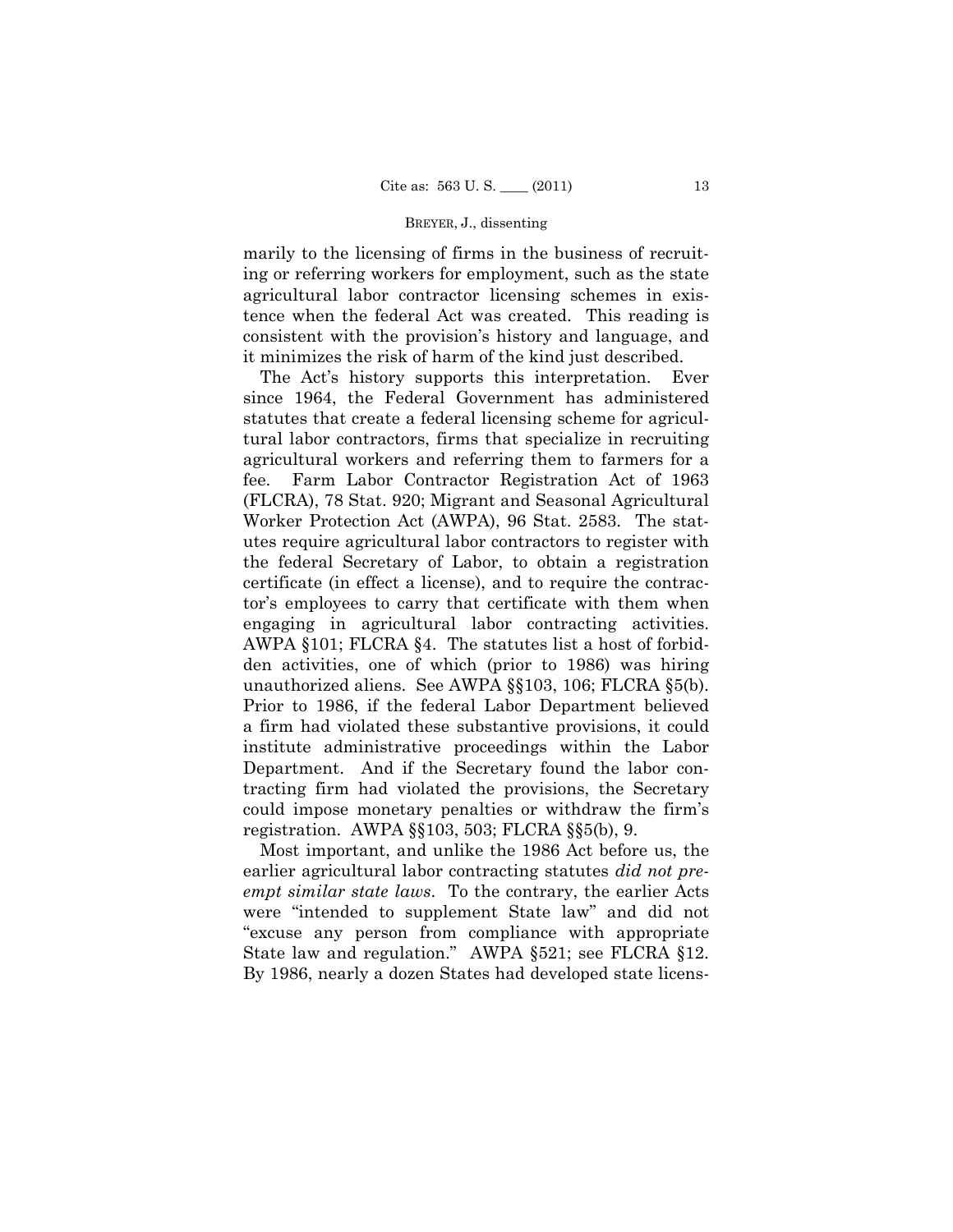ing systems for agricultural labor contractors, *i.e.*, firms that recruited and referred farm (and sometimes forestry) workers for a fee; some of these laws provided that state licenses could be revoked if the contractors hired unauthorized aliens. See, *e.g.,* Cal. Lab. Code §1690(f) (Deering Supp. 1991); 43 Pa. Cons. Stat. §§1301.503(4), 1301.505(3) (1965–1983 Supp. Pamphlet); Ore. Rev. Stat. §§658.405(1), 658.440(2)(d) (1987) (covering forestry workers).

In 1986, Congress (when enacting the Act now before us) focused directly upon the earlier federal agricultural labor contractor licensing system. And it changed that earlier system by including a series of conforming amendments in the Act. One amendment removes from the earlier statutes the specific prohibition against hiring unauthorized aliens. It thereby makes agricultural labor contractors subject to the Act's similar general prohibition against such hiring. IRCA §101(b)(1)(C) (repealing AWPA §106). Another amendment takes from the Secretary of Labor most of the Secretary's enforcement powers in respect to the hiring of unauthorized aliens. It thereby leaves agricultural labor contractors subject to the same single unified enforcement system that the immigration Act applies to all employers. See 29 U. S. C. §1853. A third amendment, however, leaves with the Secretary of Labor the power to withdraw the federal registration certificate from an agricultural labor contractor that hired unauthorized aliens. IRCA  $$101(b)(1)(B)(iii)$ , 29 U.S.C. §1813(a)(6). Thus, the Act leaves this subset of employers (*i.e.*, agricultural labor contractors but not other employers) subject to a federal licensing scheme.

So far, the conforming amendments make sense. But have they not omitted an important matter? Prior to 1986, States as well as the Federal Government could license agricultural labor contractors. Should the 1986 statute not say whether Congress intended that dual system to continue? The answer is that the 1986 Act does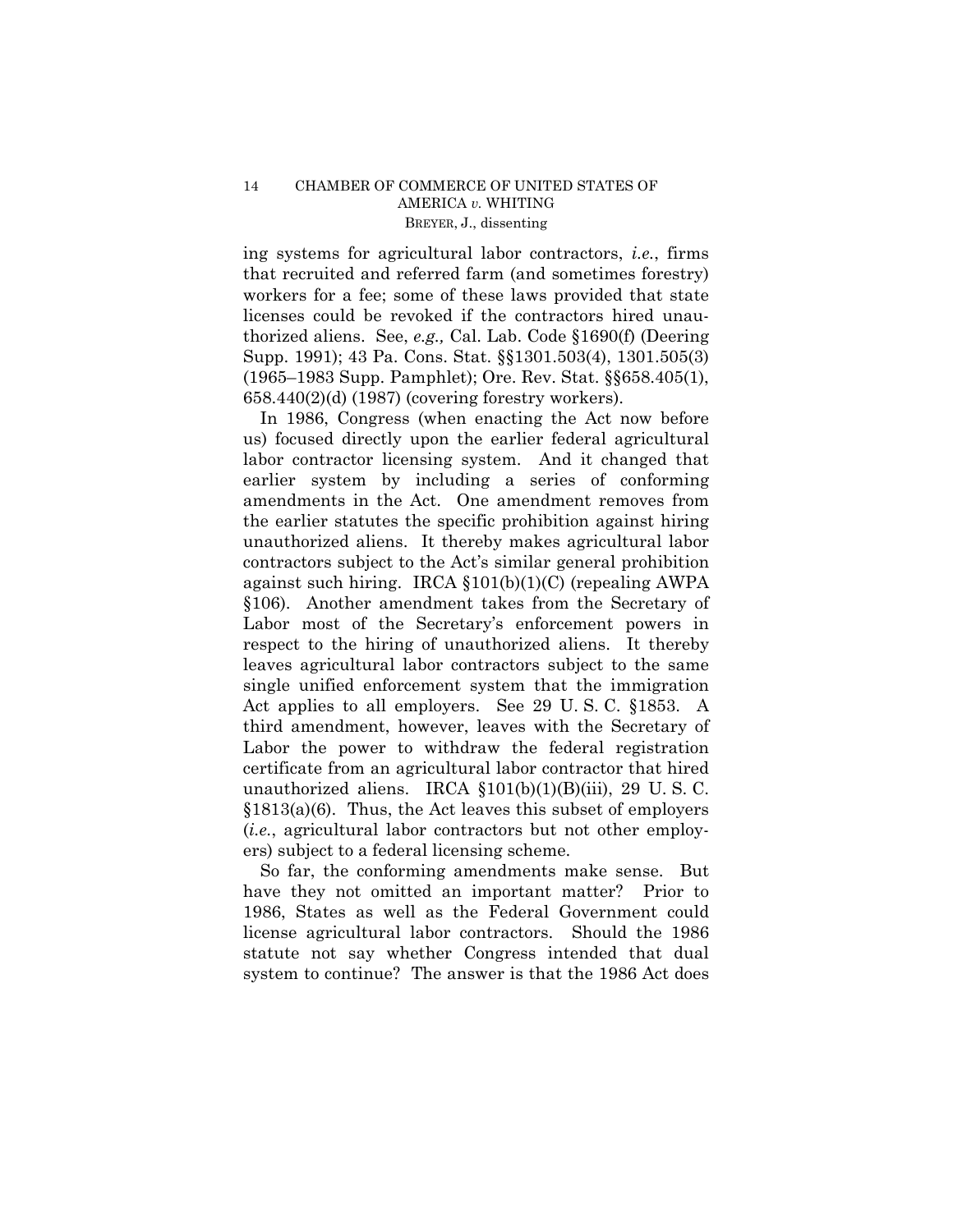#### BREYER, J., dissenting

not omit this matter. It answers the coexistence question directly with the parenthetical phrase we are now considering, namely, the phrase, "other than through licensing and similar laws," placed in the middle of the Act's preemption provision. 8 U.S.C.  $$1324a(h)(2)$ . That phrase refers to agricultural labor contractors, and it says that, in respect to those licensing schemes, dual state/federal licensing can continue.

As of 1986, there were strong reasons for permitting that dual system to continue *in this specialized area*. Dual enforcement had proved helpful in preventing particularly serious employment abuses. See, *e.g.*, 128 Cong. Rec. 24090 (1982) (reflecting concerns that agricultural workers were "housed in hovels; . . . subjected to physical abuse and kept in virtual slavery"). And because the contractors' business consists of providing labor forces, their hiring of authorized workers is closely related to their general fitness to do business. See S. Rep. No. 202, 88th Cong., 1st Sess., 1 (1963) (explaining that farm labor contractor registration laws are needed to prevent "irresponsible crew leaders" from "exploit[ing] . . . farmers"); Martin, Good Intentions Gone Awry: IRCA and U. S. Agriculture, 534 Annals Am. Acad. Pol. & Soc. Sci. 44, 49 (1994) (describing how farmers who relied on contractors risked losing their labor forces to immigration raids). Dual enforcement would not create a federal/state penalty disparity, for federal systems as well as state systems provide for license revocation. Experience had shown that dual enforcement had not created any serious conflict or other difficulty. And in light of the specialized nature and comparatively small set of businesses subject to dual enforcement, to permit licensing of that set of businesses would not seriously undermine the objectives of the Act or its pre-emption provision.

Thus, it is not surprising that the legislative history of the 1986 Act's pre-emption provision says that the licens-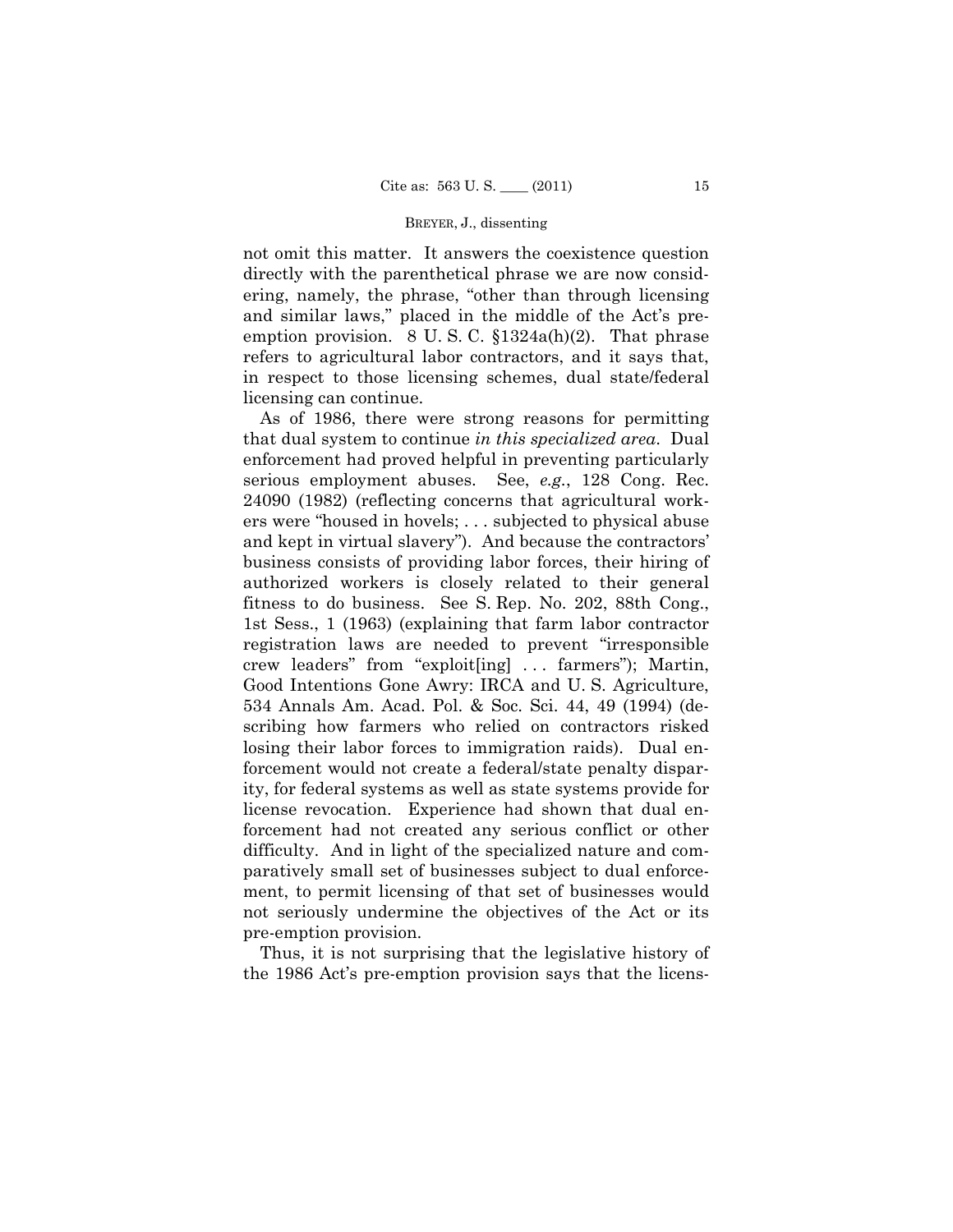## 16 CHAMBER OF COMMERCE OF UNITED STATES OF AMERICA *v.* WHITING BREYER, J., dissenting

ing exception is about the licensing of agricultural labor contractors. The House Report on the Act, referring to the licensing exception, states that the Committee did "not intend to preempt licensing or 'fitness to do business laws,' *such as state farm labor contractor laws or forestry laws, which specifically require such licensee or contractor to refrain from hiring, recruiting or referring undocumented aliens*." H. R. Rep. No. 99–682, at 58 (emphasis added).

The Act's language, while not requiring this interpretation, is nonetheless consistent with limiting the scope of the phrase in this way. Context can limit the application of the term "licensing" to particular *types* of licensing. The Act's subject matter itself limits the term to employmentrelated licensing. And the Act's specific reference to those who "recruit or refer for a fee for employment, unauthorized aliens," is consistent with employment-related licensing that focuses primarily upon labor contracting businesses.

Thus, reading the phrase as limited in scope to laws licensing businesses that recruit or refer workers for employment is consistent with the statute's language, with the relevant history, and with other statutory provisions in the Act. That reading prevents state law from undermining the Act and from turning the pre-emption clause on its head. That is why I consider it the better reading of the statute.

IV

Another section of the Arizona statute requires "every employer, after hiring an employee," to "verify the employment eligibility of the employee" through the Federal Government's E-Verify program. Ariz. Rev. Stat. Ann. §23–214. This state provision makes participation in the federal E-Verify system *mandatory* for virtually all Arizona employers. The federal law governing the E-Verify program, however, creates a program that is *voluntary.*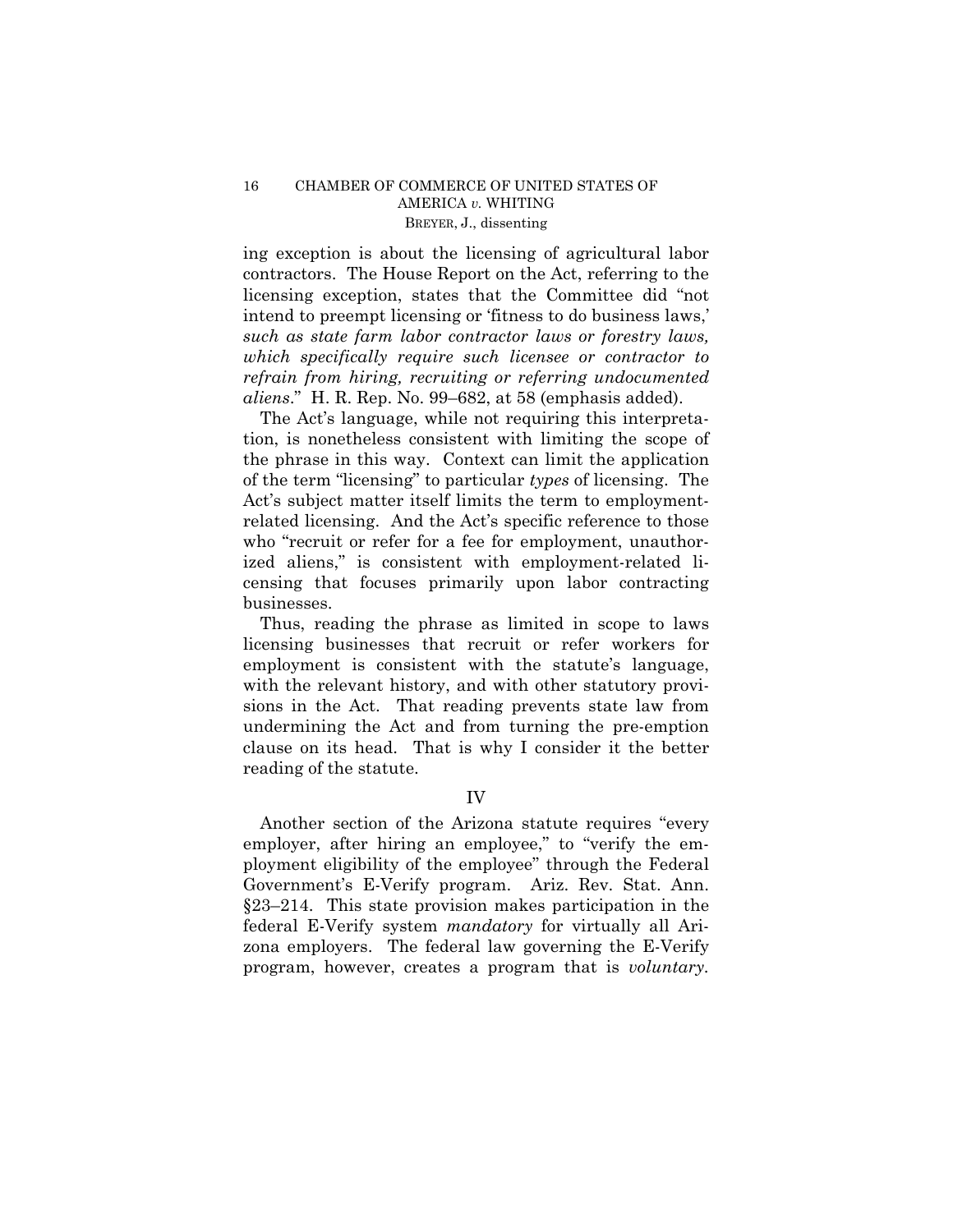#### BREYER, J., dissenting

By making mandatory that which federal law seeks to make voluntary, the state provision stands as a significant "'obstacle to the accomplishment and execution of the full purposes and objectives of Congress,'" *Crosby*, 530 U. S., at 373 (quoting *Hines*, 312 U. S., at 67). And it is consequently pre-empted.

The federal statute itself makes clear that participation in the E-Verify program is voluntary. The statute's relevant section bears the title "Voluntary Election to Participate in a Pilot Program." IIRIRA §402, note following 8 U. S. C. §1324a, p. 331. A subsection bears the further title, "Voluntary Election." §402(a). And within that subsection, the statute says that employers "*may* elect to participate." (Emphasis added.) The statute elsewhere requires the Secretary of Homeland Security to "widely publicize . . . the voluntary nature" of the program.  $§402(d)(2)$ ; see also  $§402(d)(3)(A)$  (requiring the designation of local officials to advertise the "voluntary nature" of the program). It adds that employers may "terminate" their "election" to participate by following certain procedures. §402(c)(3). And it tells the Secretary of Homeland Security (as an earlier version told the Attorney General) that she "may not require any person or other entity to participate." §402(a); see also §402(e) (creating exceptions, none of which is applicable here, that require federal employers and certain others to participate in E-Verify or another pilot program).

Congress had strong reasons for insisting on the voluntary nature of the program. E-Verify was conceived as, and remains, a pilot program. Its database consists of tens of millions of Social Security and immigration records kept by the Federal Government. These records are prone to error. See, *e.g.,* Office of the Inspector General, Social Security Administration, Congressional Response Report: Accuracy of the Social Security Administration's Numident File 12 (2006) (hereinafter Social Security Report)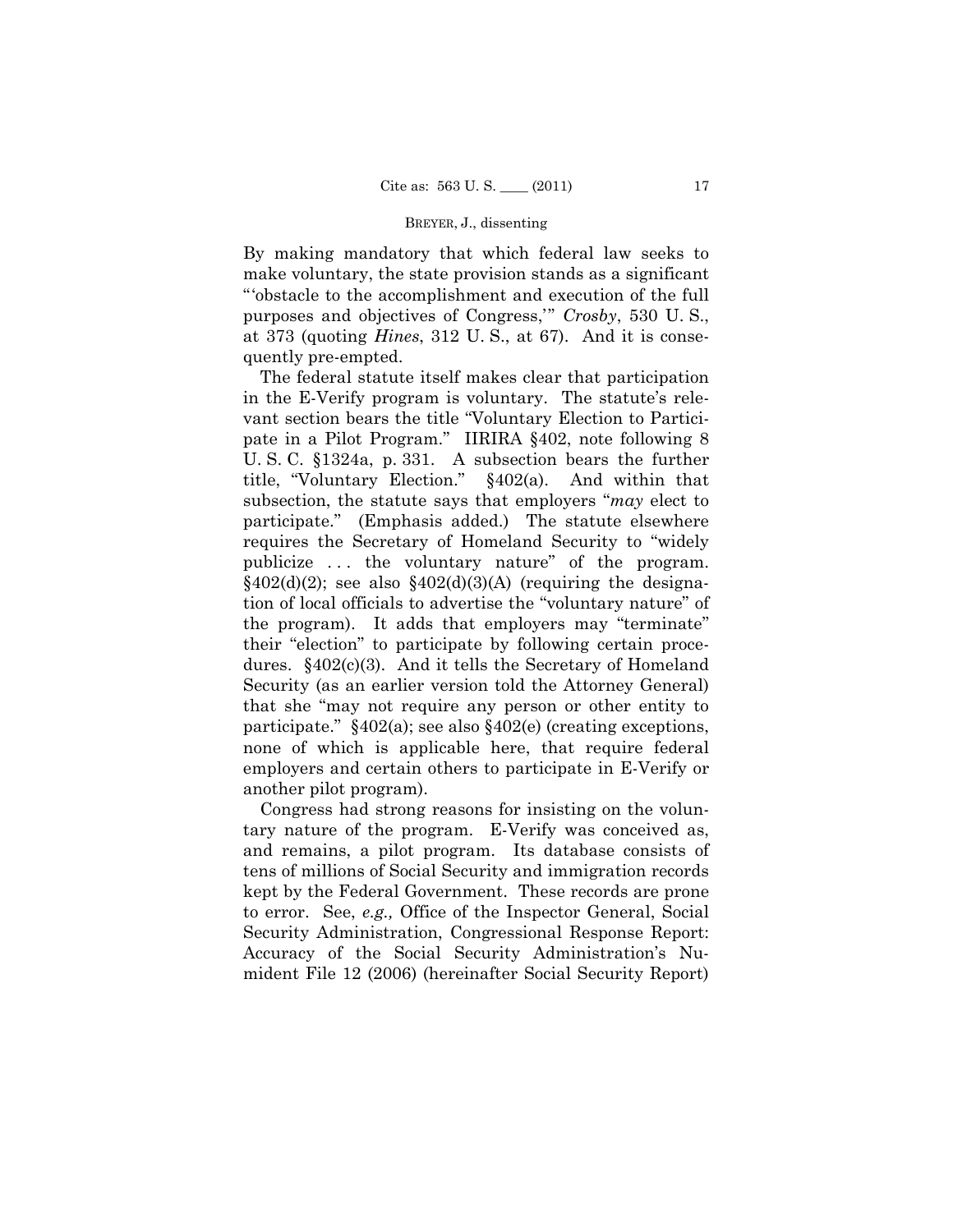## 18 CHAMBER OF COMMERCE OF UNITED STATES OF AMERICA *v.* WHITING BREYER, J., dissenting

(estimating that 3.3 million naturalized citizens are misclassified in a Social Security database used by E-Verify); GAO, Employment Verification: Federal Agencies Have Taken Steps to Improve E-Verify, but Significant Challenges Remain 16 (GAO–11–146, 2010) (hereinafter GAO Report) (noting that "erroneous [nonconfirmations] related to name inconsistencies . . . remain an issue" that "can create the appearance of discrimination because of their disparate impact on certain cultural groups"). And making the program mandatory would have been hugely expensive. See *post*, at 16 (SOTOMAYOR, J., dissenting).

The E-Verify program is still a pilot program, as a matter of statute and practice. See IIRIRA §401; Letter from H. Couch to R. Stana (Dec. 8, 2010) (discussing aspects of E-Verify that have yet to be implemented). The effects of the program's efforts to take account of, and correct for, potential errors remain uncertain. Congress could decide that, based on the results of the pilot, E-Verify should become a mandatory program. But it has not yet made that determination. And in making that decision, it will have to face a number of questions: Will workers receiving tentative negative verdicts understand the possibility of administrative challenge? Will they make the effort to invoke that process, say traveling from a farm to an urban Social Security office? Will employers prove willing to undergo the financial burden of supporting a worker who might lose the challenge? Will employers hesitate to train those workers during the time they bring their challenges? Will employers simply hesitate to hire workers who might receive an initial negative verdict—more likely those who look or sound foreign? Or will they find ways to dismiss those workers? These and other unanswered questions convinced Congress to make E-Verify a pilot program, to commission continuous study and evaluation, and to insist that participation be voluntary.

In co-opting a federal program and changing the key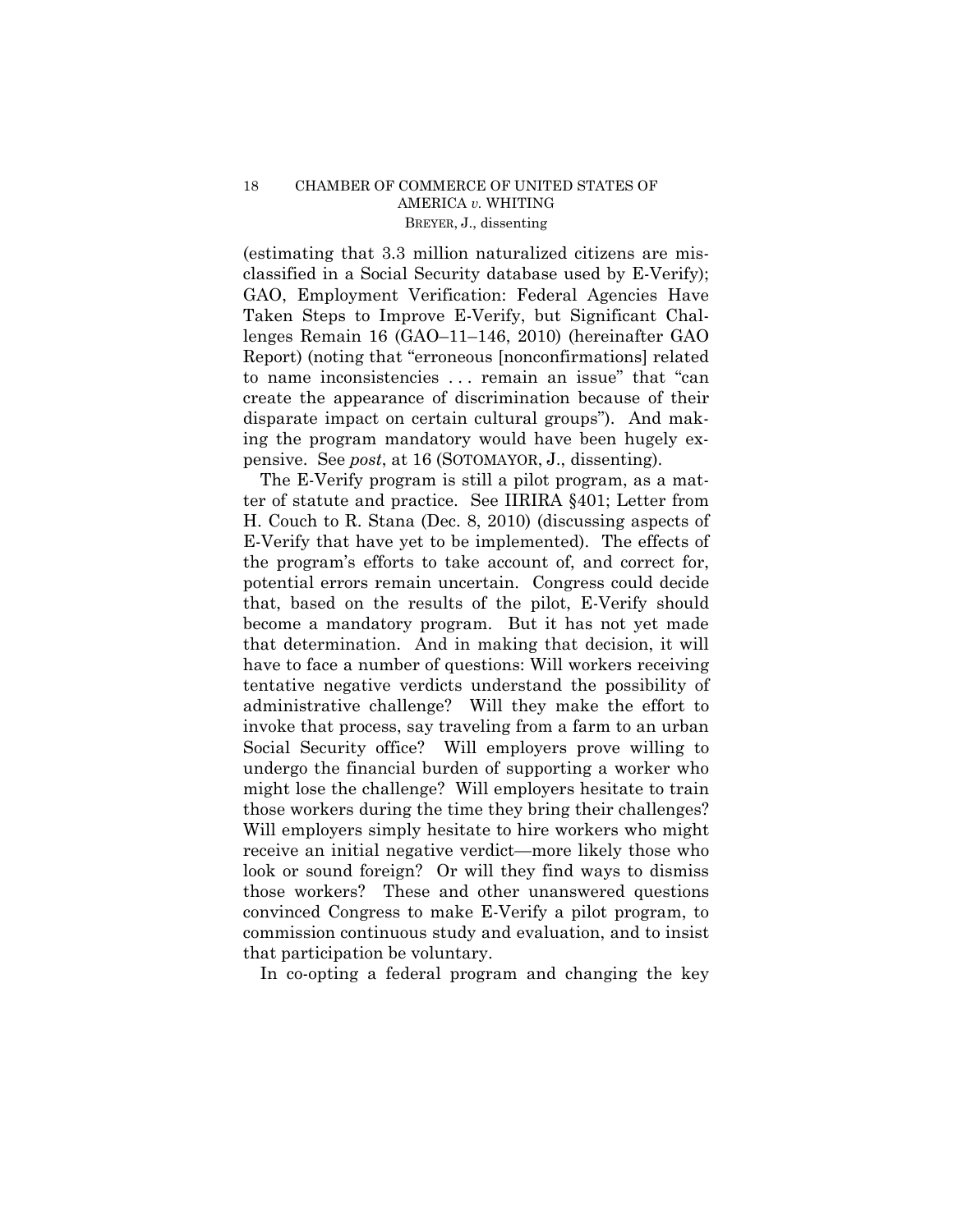#### BREYER, J., dissenting

terms under which Congress created that program, Arizona's mandatory state law simply ignores both the federal language and the reasoning it reflects, thereby posing an "'obstacle to the accomplishment'" of the objectives Congress' statute evinces. *Crosby*, *supra*, at 373 (quoting *Hines*, *supra*, at 67).

The majority reaches a contrary conclusion by pointing out (1) that Congress has renewed the E-Verify program several times, each time expanding its coverage, to the point where it now encompasses all 50 States; (2) that the E-Verify database has become more accurate; (3) that the Executive Branch has itself mandated participation for federal contractors; and (4) that the statute's language tells the Secretary of Homeland Security, *not the States,* to maintain the program as voluntary.

The short, and, I believe, conclusive answers to these objections are: (1) Congress has kept the language of the statute—and the voluntary nature of the program—the same throughout its program renewals. See 115 Stat. 2407; 117 Stat. 1944; §547, 123 Stat. 2177. And it is up to Congress, not to Arizona or this Court, to decide when participation in the program should cease to be voluntary.

(2) The studies and reports have repeatedly found both (a) that the E-Verify program had achieved greater accuracy, but (b) that problems remain. See, *e.g.,* Social Security Report 11 (estimating that Social Security records contain 4.8 million "discrepancies that could require the numberholder to visit [the Social Security Administration] . . . before employment eligibility would be confirmed"); GAO Report 19 (estimating that, if E-Verify were made mandatory nationwide, 164,000 newly hired workers each year would erroneously be adjudged ineligible to work because of name mismatches, as when the worker's "first or last name is incorrectly spelled in government databases or on identification documents"). And it is up to Congress, not to Arizona or this Court, to determine when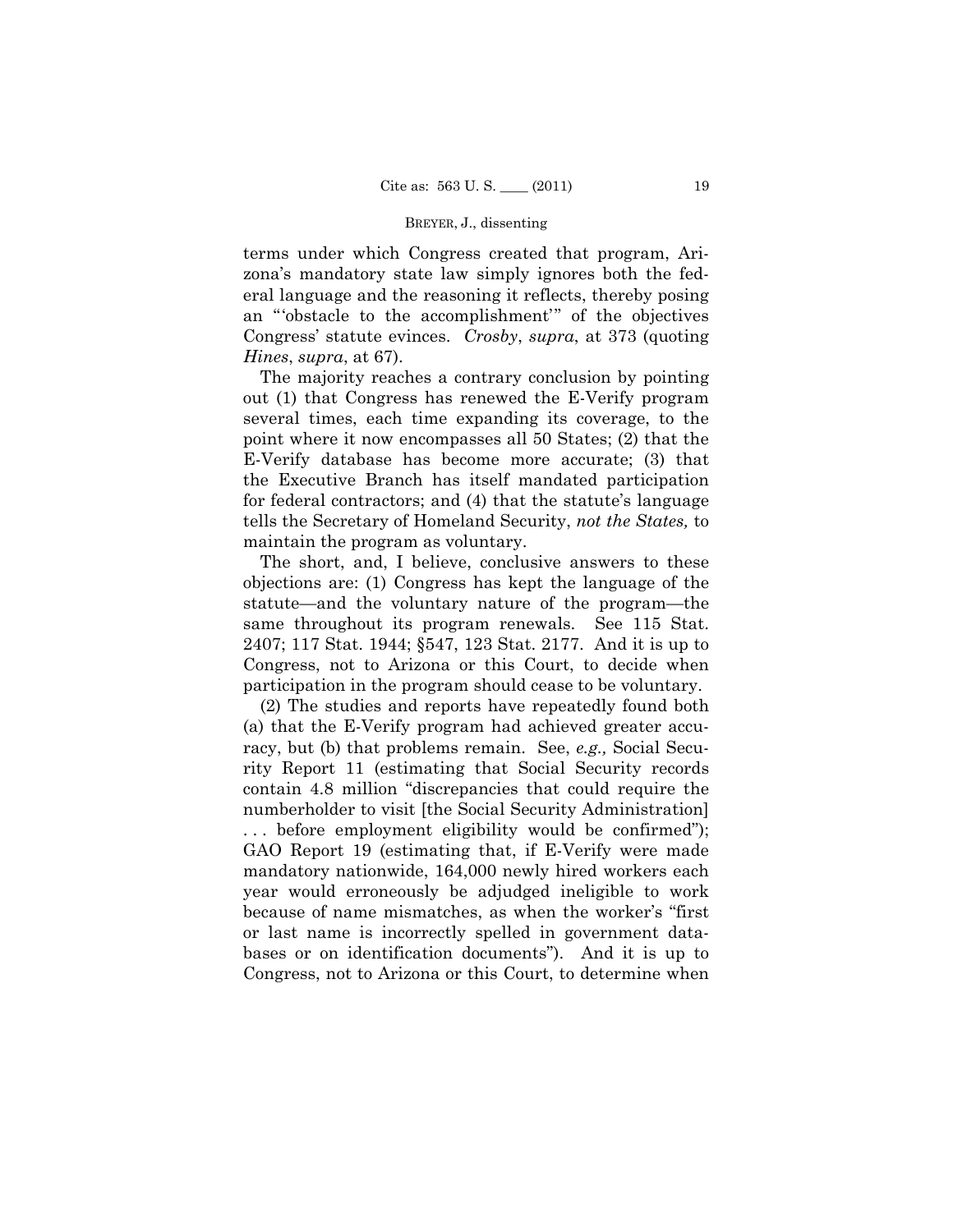the federally designed and federally run E-Verify program is ready for expansion.

(3) Federal contractors are a special group of employers, subject to many special requirements, who enter voluntarily into a special relation with the Government. For the Federal Government to mandate that a special group participate in the E-Verify program tells us little or nothing about the effects of a State's mandating that nearly every employer within the State participate—as Arizona has done. And insofar as we have not determined whether the Executive was authorized by Congress to mandate E-Verify for federal contractors, it says nothing about Congress' intent.

(4) There is no reason to imply negatively from language telling the Secretary *not* to make the program mandatory, permission for the States to do so. There is no presumption that a State may modify the operation of a uniquely federal program like E-Verify. Cf. *Buckman Co.* v. *Plaintiffs' Legal Comm.*, 531 U. S. 341, 347–348 (2001); *Boyle* v. *United Technologies Corp.*, 487 U. S. 500, 504–505 (1988); see also *post*, at 15–16 (SOTOMAYOR, J., dissenting). The remaining federal statutory language makes clear the voluntary nature of the E-Verify program. Arizona's plan would undermine that federal objective.

For these reasons I would hold that the federal Act, including its E-Verify provisions, pre-empts Arizona's state law. With respect, I dissent from the majority's contrary holdings.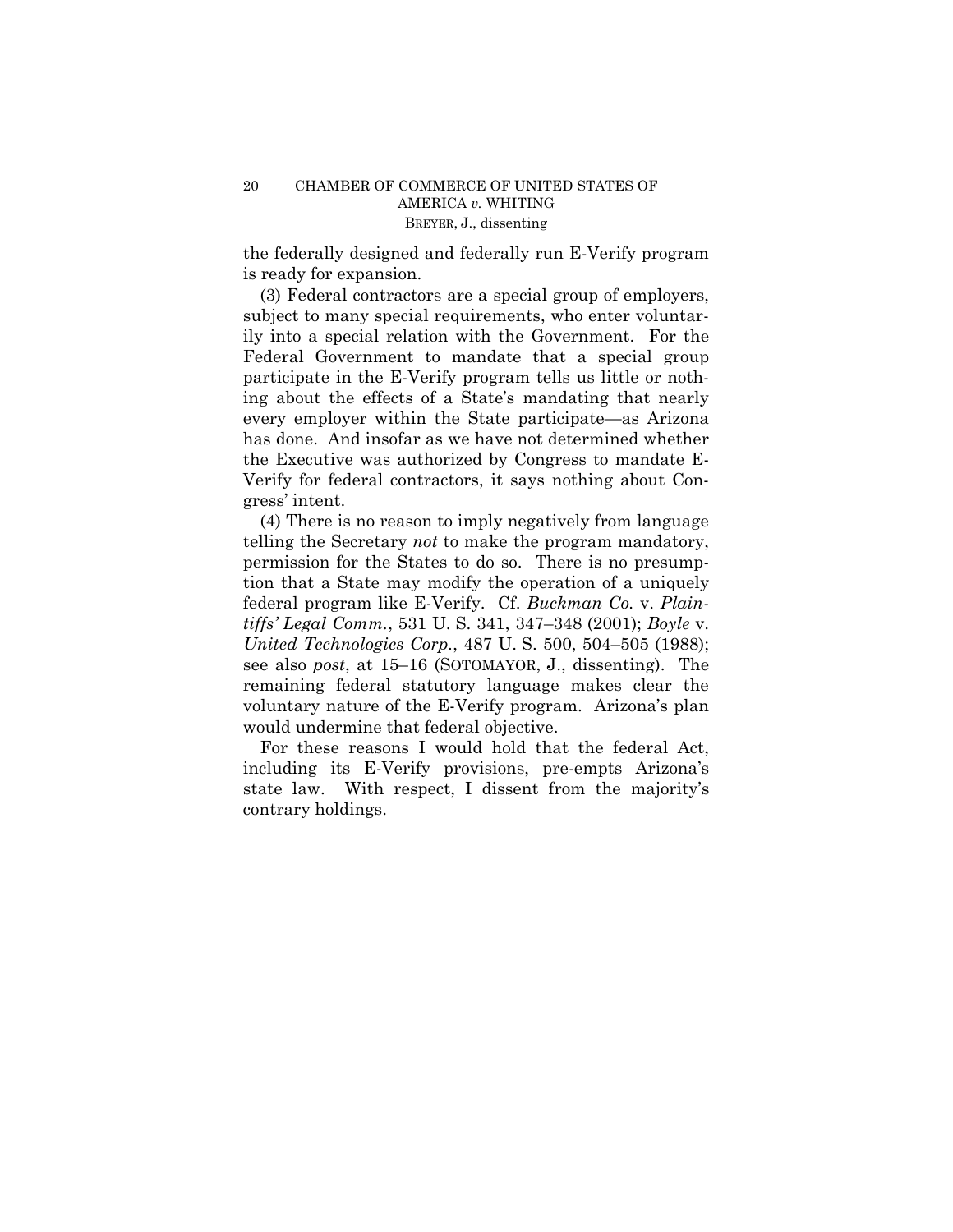SOTOMAYOR, J., dissenting

## $\frac{1}{2}$  ,  $\frac{1}{2}$  ,  $\frac{1}{2}$  ,  $\frac{1}{2}$  ,  $\frac{1}{2}$  ,  $\frac{1}{2}$  ,  $\frac{1}{2}$ **SUPREME COURT OF THE UNITED STATES**

## $\frac{1}{2}$  ,  $\frac{1}{2}$  ,  $\frac{1}{2}$  ,  $\frac{1}{2}$  ,  $\frac{1}{2}$  ,  $\frac{1}{2}$ No. 09–115

# CHAMBER OF COMMERCE OF THE UNITED STATES OF AMERICA, ET AL., PETITIONERS *v.* MICHAEL B. WHITING ET AL.

## ON WRIT OF CERTIORARI TO THE UNITED STATES COURT OF APPEALS FOR THE NINTH CIRCUIT

[May 26, 2011]

## JUSTICE SOTOMAYOR, dissenting.

In enacting the Immigration Reform and Control Act of 1986 (IRCA), 100 Stat. 3359, Congress created a "comprehensive scheme prohibiting the employment of illegal aliens in the United States." *Hoffman Plastic Compounds, Inc.* v. *NLRB*, 535 U. S. 137, 147 (2002). The Court reads IRCA's saving clause—which preserves from pre-emption state "licensing and similar laws," 8 U. S. C. §1324a(h)(2)—to permit States to determine for themselves whether someone has employed an unauthorized alien so long as they do so in conjunction with licensing sanctions. This reading of the saving clause cannot be reconciled with the rest of IRCA's comprehensive scheme. Having constructed a federal mechanism for determining whether someone has knowingly employed an unauthorized alien, and having withheld from the States the information necessary to make that determination, Congress could not plausibly have intended for the saving clause to operate in the way the majority reads it to do. When viewed in context, the saving clause can only be understood to preserve States' authority to impose licensing sanctions after a final federal determination that a person has violated IRCA by knowingly employing an unauthorized alien. Because the Legal Arizona Workers Act in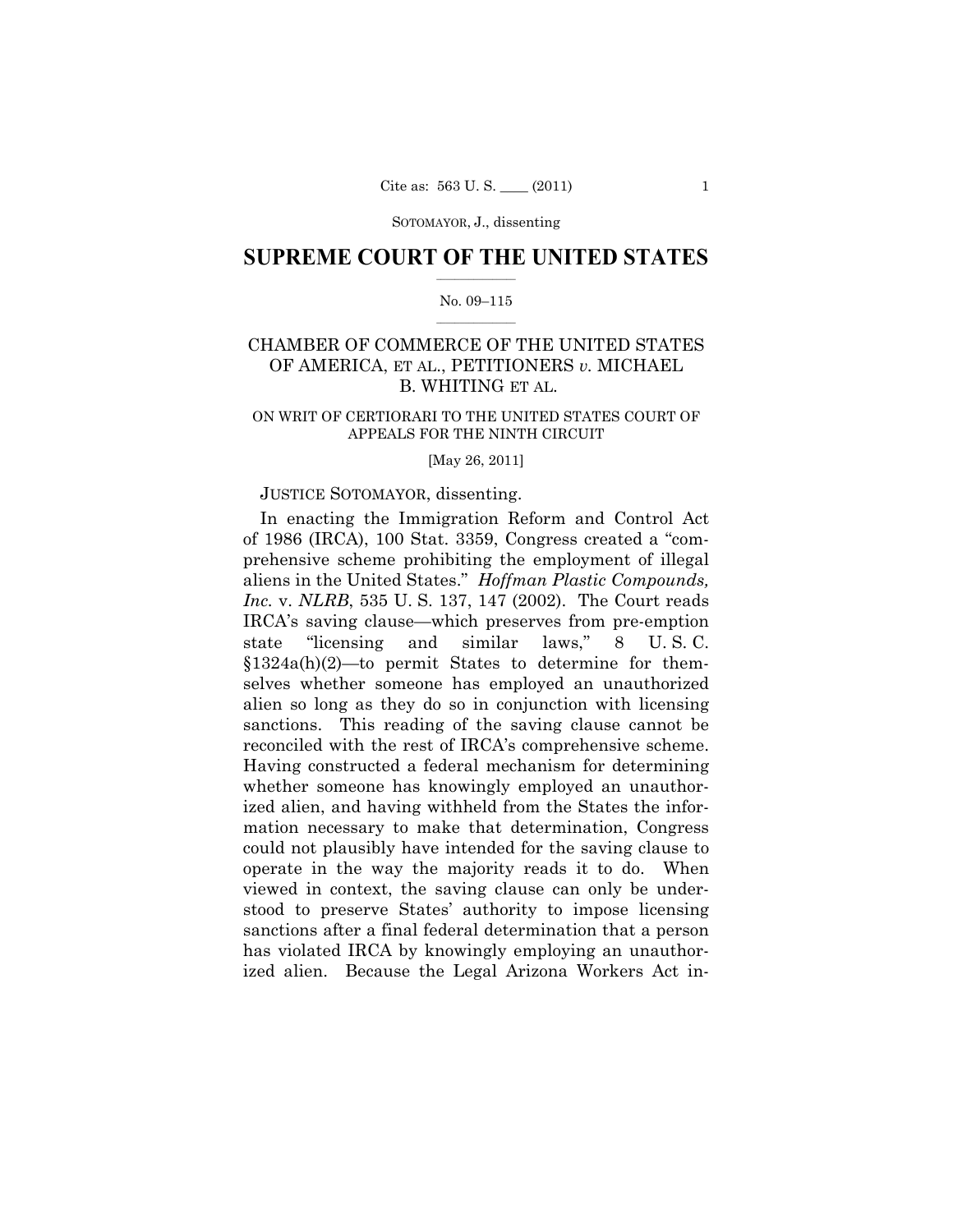stead creates a separate state mechanism for Arizona state courts to determine whether a person has employed an unauthorized alien, I would hold that it falls outside the saving clause and is pre-empted.

I would also hold that federal law pre-empts the provision of the Arizona Act making mandatory the use of E-Verify, the federal electronic verification system. By requiring Arizona employers to use E-Verify, Arizona has effectively made a decision for Congress regarding use of a federal resource, in contravention of the significant policy objectives motivating Congress' decision to make participation in the E-Verify program voluntary.

> I A

I begin with the plain text of IRCA's pre-emption clause. IRCA expressly pre-empts States from "imposing civil or criminal sanctions (other than through licensing and similar laws) upon those who employ, or recruit or refer for a fee for employment, unauthorized aliens."1 *Ibid.* The Arizona Act, all agree, imposes civil sanctions upon those who employ unauthorized aliens. The Act thus escapes express pre-emption only if it falls within IRCA's parenthetical saving clause for "licensing and similar laws." *Ibid.* 

The saving clause is hardly a paragon of textual clarity. IRCA does not define "licensing," nor does it use the word "licensing" in any other provision. Laws that impose sanctions by means of licensing exist in many forms. Some permit authorities to take action with respect to licenses upon finding that a licensee has engaged in pro

<sup>1</sup> IRCA defines the term "unauthorized alien" to mean, "with respect to the employment of an alien at a particular time, that the alien is not at that time either (A) an alien lawfully admitted for permanent residence, or (B) authorized to be so employed by this chapter or by the Attorney General." 8 U. S. C. §1324a(h)(3).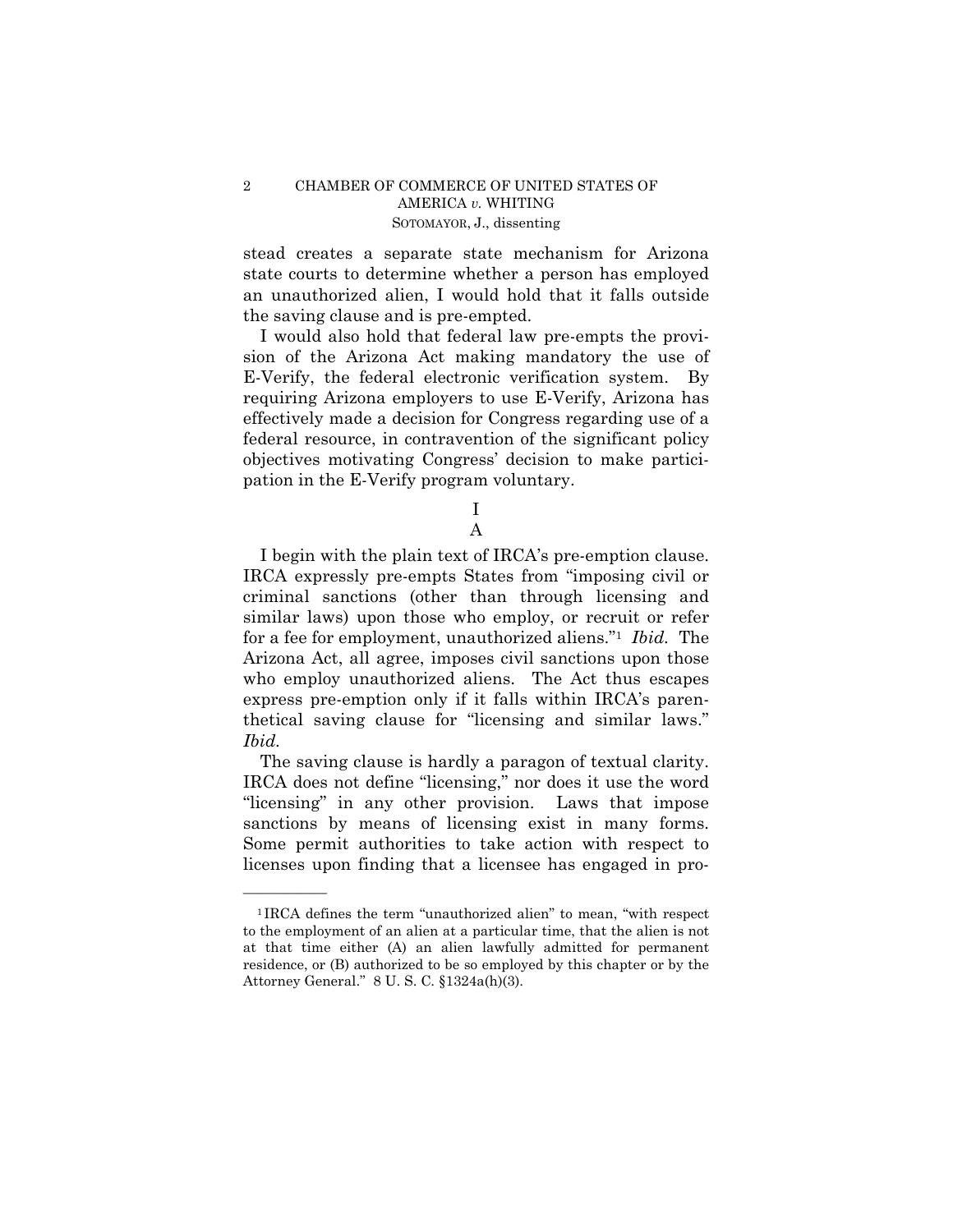### SOTOMAYOR, J., dissenting

hibited conduct. See, *e.g.*, Ariz. Rev. Stat. Ann. §4– 210(A)(1) (West 2011) (liquor licenses may be suspended or revoked if the licensing authority determines after notice and a hearing that repeated acts of violence have occurred on the licensed premises). Others, more narrowly, permit authorities to take such action following a pre-existing determination by another authorized body that the licensee has violated another provision of law. See, *e.g.*, §4–202(D) (liquor licenses may not be renewed to persons who have been convicted of felonies within the past five years). That both types of laws might be defined in some contexts as licensing laws does not necessarily mean that Congress intended the saving clause to encompass both types. See *Dolan* v. *Postal Service*, 546 U. S. 481, 486 (2006) ("A word in a statute may or may not extend to the outer limits of its definitional possibilities"); see also *FCC* v. *AT&T Inc.*, 562 U. S. \_\_\_, \_\_\_ (2011) (slip op., at 9) ("[C]onstruing statutory language is not merely an exercise in ascertaining the outer limits of [a word's] definitional possibilities" (internal quotation marks omitted; second alteration in original)). In isolation, the text of IRCA's saving clause provides no hint as to which type or types of licensing laws Congress had in mind.

B

Because the plain text of the saving clause does not resolve the question, it is necessary to look to the text of IRCA as a whole to illuminate Congress' intent. See *Dolan*, 546 U. S., at 486 ("Interpretation of a word or phrase depends upon reading the whole statutory text, considering the purpose and context of the statute"); *Ali* v. *Federal Bureau of Prisons*, 552 U. S. 214, 222 (2008) (construction of a statutory term "must, to the extent possible, ensure that the statutory scheme is coherent and consistent"); *Davis* v. *Michigan Dept. of Treasury*, 489 U. S. 803, 809 (1989) ("[St]tatutory language cannot be construed in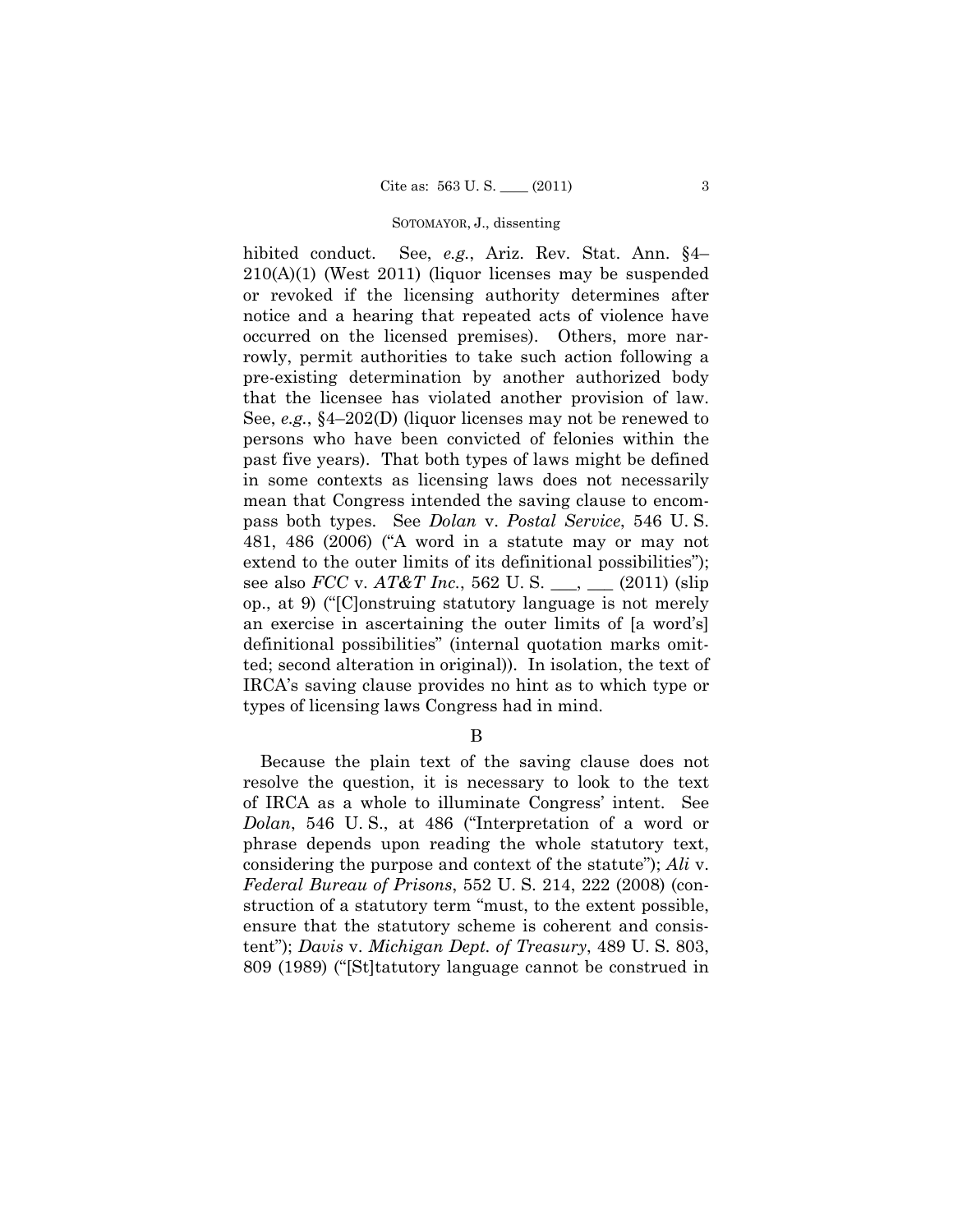## 4 CHAMBER OF COMMERCE OF UNITED STATES OF AMERICA *v.* WHITING SOTOMAYOR, J., dissenting

a vacuum. It is a fundamental canon of statutory construction that the words of a statute must be read in their context and with a view to their place in the overall statutory scheme").2

Before Congress enacted IRCA in 1986, a number of States had enacted legislation prohibiting employment of unauthorized aliens. See *ante*, at 2, and n. 1 (citing 12 such laws). California, for example, prohibited the knowing employment of an alien "who is not entitled to lawful residence in the United States" when "such employment would have an adverse effect on lawful resident workers," and made violations punishable by fines of \$200 to \$500. 1971 Cal. Stats. ch. 1442, §1; see also *De Canas* v. *Bica*, 424 U. S. 351, 352, n. 1 (1976). Kansas went even further, making it a misdemeanor, punishable by a term of confinement not to exceed one month, to employ a person within Kansas knowing "such person to be illegally within the territory of the United States." Kan. Stat. Ann. §§21– 4409, 21–4502 (1981).3

Congress enacted IRCA amidst this patchwork of state laws. IRCA "'forcefully' made combating the employment of illegal aliens central to 'the policy of immigration law.'" *Hoffman*, 535 U. S., at 147 (quoting *INS* v. *National Center for Immigrants' Rights, Inc.*, 502 U. S. 183, 194, and n. 8 (1991); brackets omitted); see also H. R. Rep. No. 99– 682, pt. 1, p. 46 (1986) (hereinafter H. R. Rep. No. 99–682)

<sup>2</sup>As these cases demonstrate, a contextual analysis of a statutory provision is in no way "untethered" from the statute's text. *Ante*, at 15, n. 6. To the contrary, the majority's reading of the saving clause—with its singular focus on the undefined word "licensing" to the exclusion of all contextual considerations—is "untethered" from the statute as a whole.<br><sup>3</sup>None of the pre-IRCA state laws cited by the majority provided for

licensing-related sanctions. The parties have not identified any pre-IRCA state laws related to licensing that purported to regulate the employment of unauthorized aliens other than those governing agricultural labor contractors. See *ante*, at 13–14 (BREYER, J., dissenting).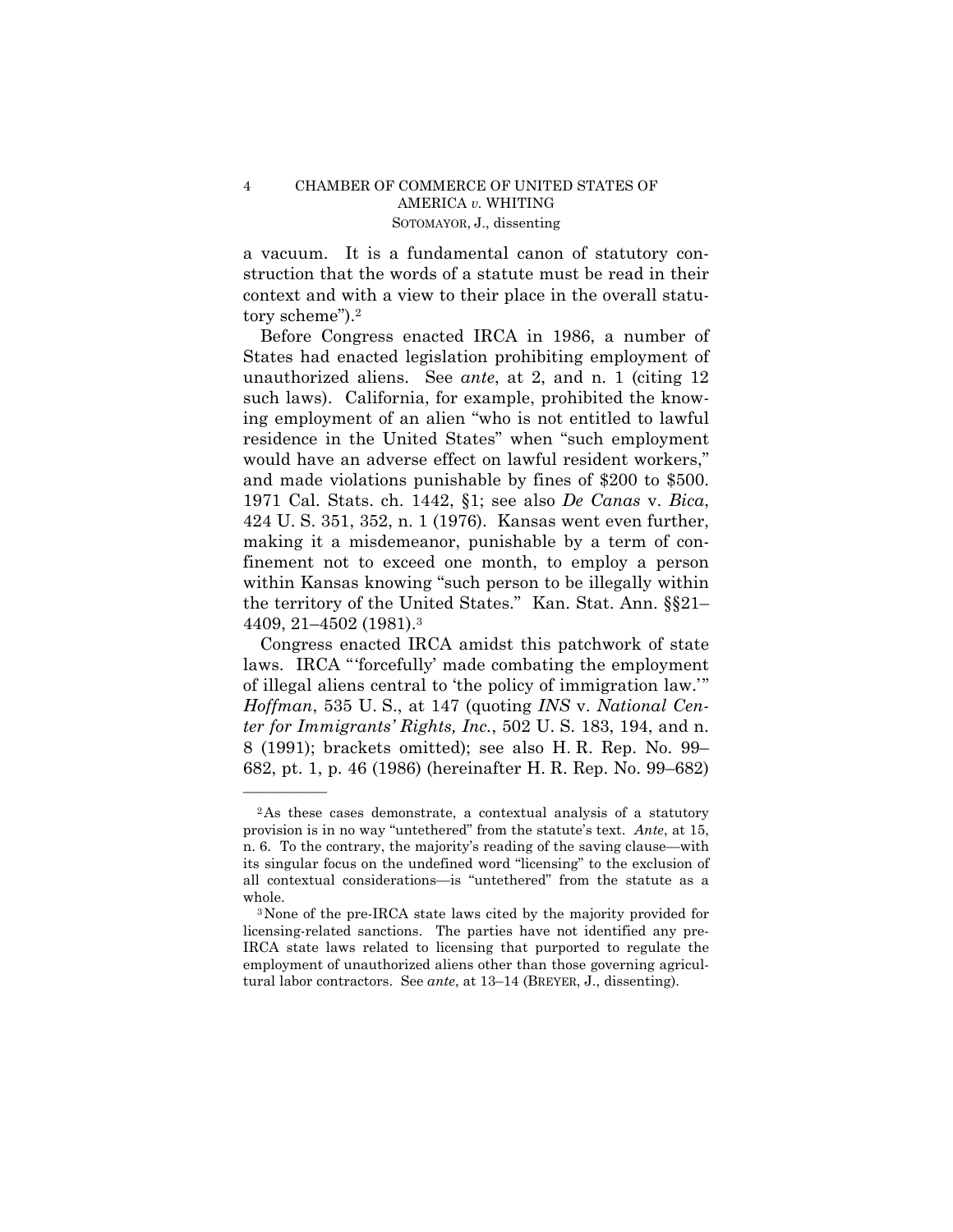#### SOTOMAYOR, J., dissenting

("[L]egislation containing employer sanctions is the most humane, credible and effective way to respond to the large-scale influx of undocumented aliens"). As the majority explains, IRCA makes it "unlawful for a person or other entity to hire, or to recruit or refer for a fee, for employment in the United States an alien knowing the alien is an unauthorized alien." §1324a(a)(1)(A); *ante*, at 3. IRCA also requires employers to verify that they have reviewed documents establishing an employee's eligibility for employment. See §1324a(b); *ante*, at 3–4. These two provisions are the foundation of IRCA's "comprehensive scheme prohibiting the employment of illegal aliens in the United States." *Hoffman*, 535 U. S., at 147.

Congress made explicit its intent that IRCA be enforced uniformly. IRCA declares that "[i]t is the sense of the Congress that . . . the immigration laws of the United States should be enforced vigorously *and uniformly*." §115, 100 Stat. 3384 (emphasis added). Congress structured IRCA's provisions in a number of ways to accomplish this goal of uniform enforcement.

First, and most obviously, Congress expressly displaced the myriad state laws that imposed civil and criminal sanctions on employers who hired unauthorized aliens. See §1324a(h)(2); see also H. R. Rep. No. 99–682, at 58 ("The penalties contained in this legislation are intended to specifically preempt any state or local laws providing civil fines and/or criminal sanctions on the hiring, recruitment or referral of undocumented aliens"). Congress could not have made its intent to pre-empt state and local laws imposing civil or criminal sanctions any more "'clear [or] manifest.'" *Medtronic, Inc.* v. *Lohr*, 518 U. S. 470, 485 (1996) (quoting *Rice* v. *Santa Fe Elevator Corp.*, 331 U. S. 218, 230 (1947)).

Second, Congress centralized in the Federal Government enforcement of IRCA's prohibition on the knowing employment of unauthorized aliens. IRCA instructs the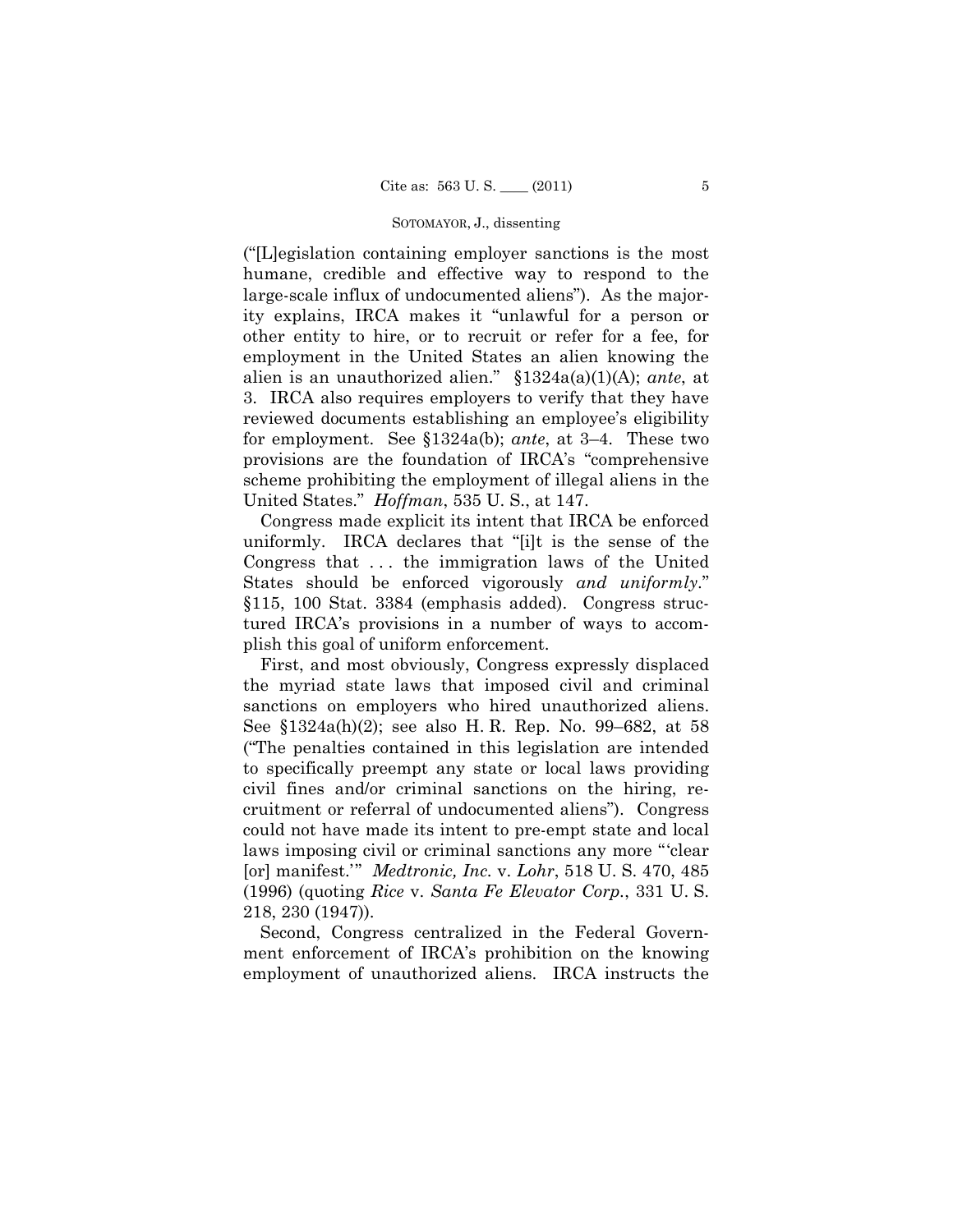## 6 CHAMBER OF COMMERCE OF UNITED STATES OF AMERICA *v.* WHITING SOTOMAYOR, J., dissenting

Attorney General to designate a specialized federal agency unit whose "primary duty" will be to prosecute violations of IRCA. §1324a(e)(1)(D). IRCA also instructs the Attorney General to establish procedures for receiving complaints, investigating complaints having "a substantial probability of validity," and investigating other violations. §1324a(e)(1); see also 8 CFR §274a.9 (2010). Upon concluding that a person has violated IRCA, the Attorney General must provide the person with notice and an opportunity for a hearing before a federal administrative law judge (ALJ). 8 U. S. C. §§1324a(e)(3)(A), (B). If the person does not request a hearing, the Attorney General may impose a final, nonappealable order requiring payment of sanctions.  $$1324a(e)(3)(B)$ . If the person requests a hearing, the ALJ is required to hold a hearing and, upon finding that the person has violated IRCA, must order the payment of sanctions.  $$1324a(e)(3)(C)$ . The ALJ's order is the final agency order, unless the affected person requests and obtains further administrative appellate review. §1324a(e)(7); see also 28 CFR §68.54 (2010). IRCA grants immigration officers and ALJs "reasonable access to examine evidence of any person or entity being investigated" and provides them with extensive subpoena powers.  $§1324a(e)(2)$ . And the immigration officers investigating suspected violations obviously have access to the relevant federal information concerning the work authorization status of the employee in question.4

Third, Congress provided persons "adversely affected" by an agency order with a right of review in the federal courts of appeals.  $\S 1324a(e)(8)$ ; see also  $\S 1324a(e)(9)$ (directing the Attorney General in cases of noncompliance to file suit in federal district court to enforce a final order

<sup>4</sup>By regulation, the Attorney General has conferred on parties charged with violating IRCA the right to obtain discovery from the Federal Government in a hearing before an ALJ. See 28 CFR §68.18.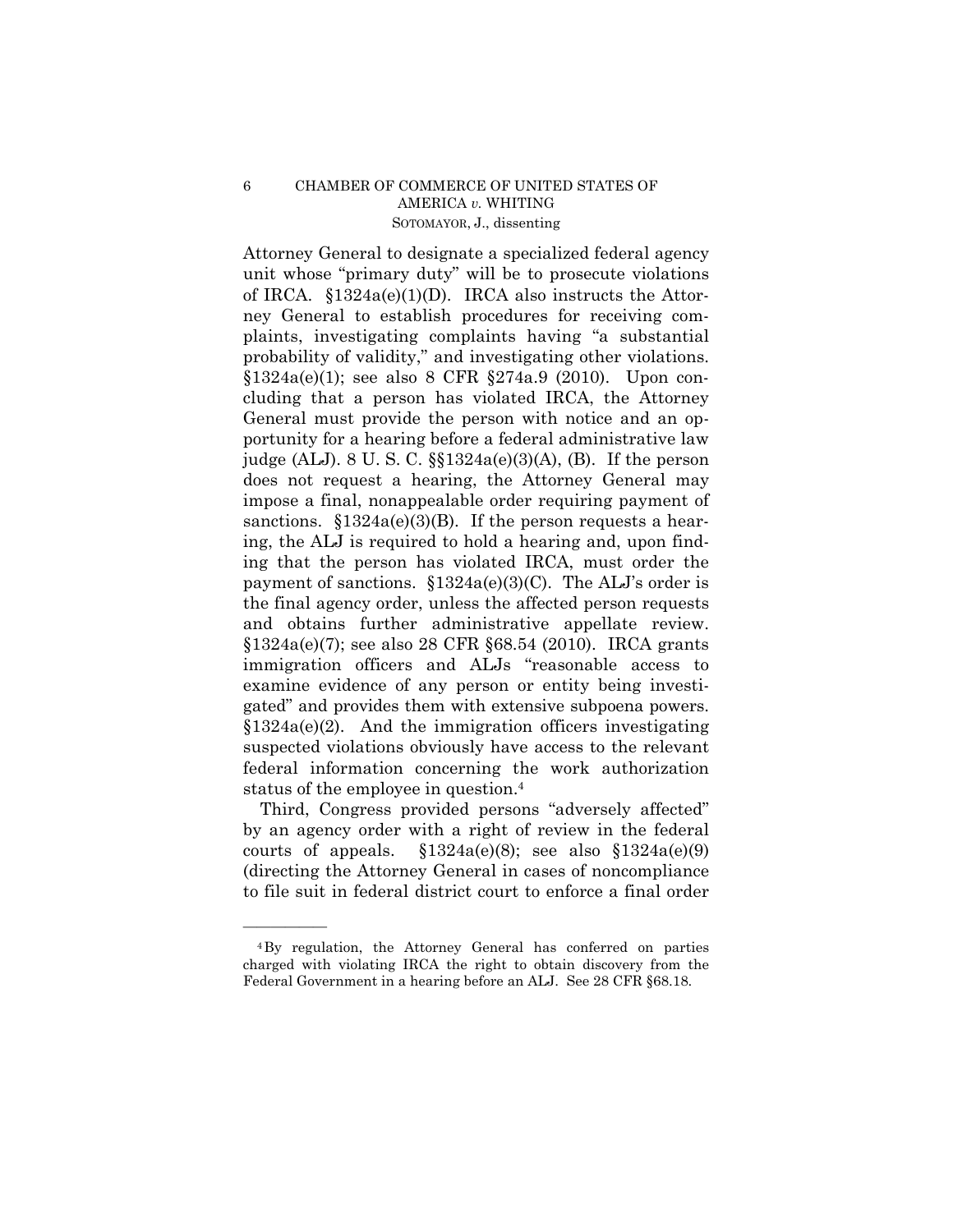### SOTOMAYOR, J., dissenting

imposing sanctions); §1324a(f) (authorizing the Attorney General to pursue injunctive relief and criminal sanctions in federal district court). In this way, Congress ensured that administrative orders finding violations of IRCA would be reviewed by federal judges with experience adjudicating immigration-related matters.

Fourth, Congress created a uniquely federal system by which employers must verify the work authorization status of new hires. Under this system, an employer must attest under penalty of perjury on a form designated by the Attorney General (the I–9 form) that it has examined enumerated identification documents to verify that a new hire is not an unauthorized alien.  $$1324a(b)(1)(A);$  see also 8 CFR §274a.2; *ante*, at 3–4. Good-faith compliance with this verification requirement entitles an employer to an affirmative defense if charged with violating IRCA. §1324a(a)(3); see also H. R. Rep. No. 99–682, at 57. Notably, however, IRCA prohibits use of the I–9 form for any purpose other than enforcement of IRCA and various provisions of federal criminal law. §1324a(b)(5); 8 CFR §274a.2(b)(4). Use of the I–9 form is thus limited to *federal* proceedings, as the majority acknowledges. See *ante*, at 18, n. 9.

Finally, Congress created no mechanism for States to access information regarding an alien's work authorization status for purposes of enforcing state prohibitions on the employment of unauthorized aliens. The relevant sections of IRCA make no provision for the sharing of work authorization information between federal and state authorities even though access to that information would be critical to a State's ability to determine whether an employer has employed an unauthorized alien. In stark contrast, a separate provision in the same title of IRCA creates a verification system by which States can ascertain the immigration status of aliens applying for benefits under programs such as Medicaid and the food stamp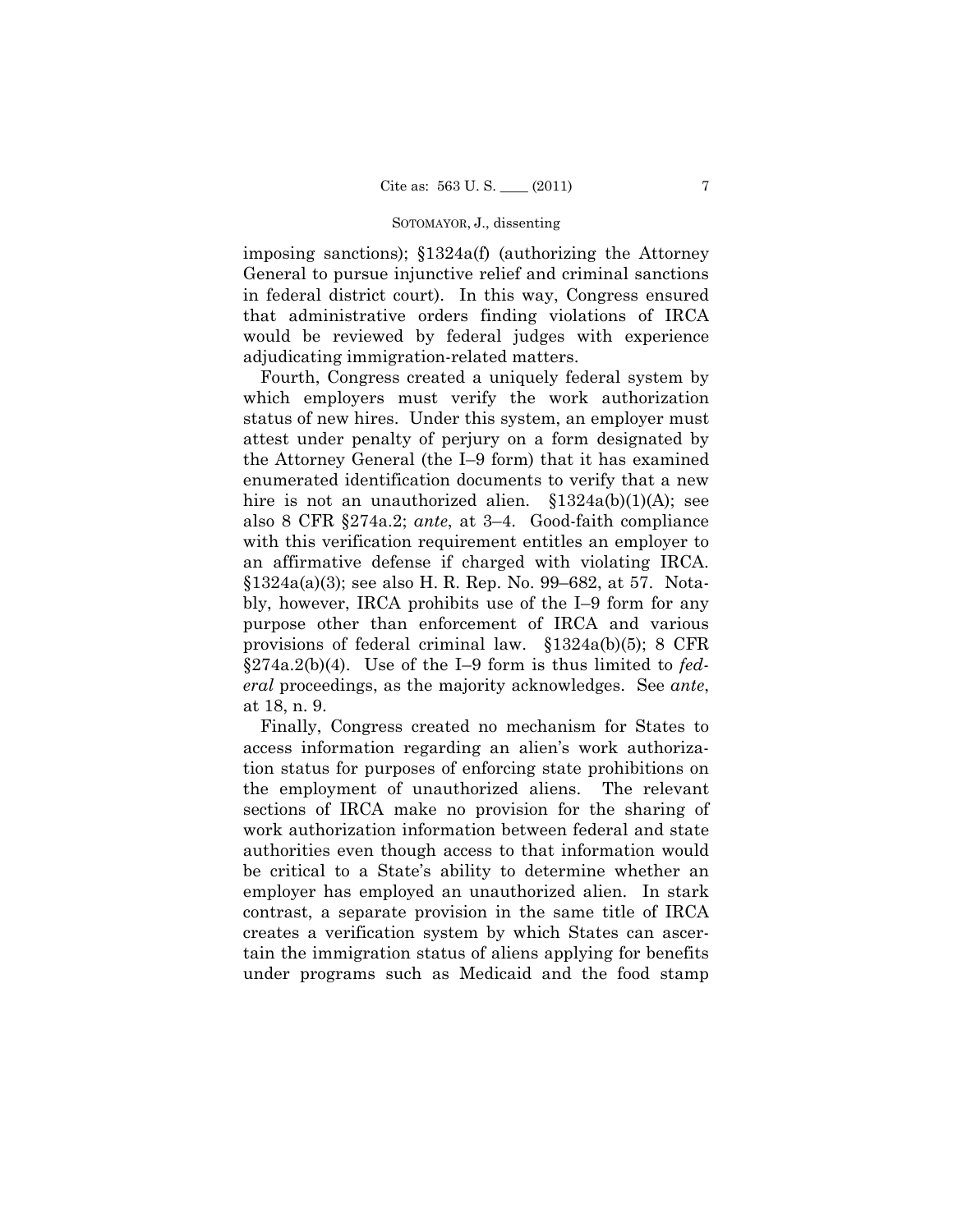program. See IRCA §121(a)(1)(C), 42 U. S. C. §1320b– 7(d)(3). The existence of a verification system in one provision of IRCA, coupled with its absence in the provision governing employment of unauthorized aliens, suggests strongly that Congress did not contemplate any role for the States in adjudicating questions regarding employment of unauthorized aliens. Cf. *Bates* v. *United States*, 522 U. S. 23, 29–30 (1997) ("Where Congress includes particular language in one section of a statute but omits it in another section of the same Act, it is generally presumed that Congress acts intentionally and purposely in the disparate inclusion or exclusion" (internal quotation marks and brackets omitted)).

In an attempt to show that Congress intended for the Federal Government to share immigration-related information with the States, Arizona points to a federal statute, 8 U. S. C. §1373(c), requiring the Government to respond to certain inquiries from state agencies. Section 1373(c), however, merely requires the Government to respond to inquiries from state agencies "seeking to verify or ascertain the citizenship or immigration status of any individual within the jurisdiction of the agency." It does not require the provision of information regarding an alien's work authorization status, which is not necessarily synonymous with immigration status. See 8 CFR §274a.12(c) (identifying categories of *legal* aliens "who must apply for employment authorization").5 Arizona has not identified any federal statute or regulation requiring the Federal Government to provide information regarding an alien's work authorization status to a State.6 More

formation regarding the work authorization status of its employees

<sup>5</sup>For example, spouses and minor children of persons working in the United States as exchange visitors must apply for employment authorization even though they have lawful immigration status as dependents of the exchange visitor. See 8 CFR  $\S 274a.12(c)(5)$ .<br><sup>6</sup>In its capacity as an employer, a State may be able to access in-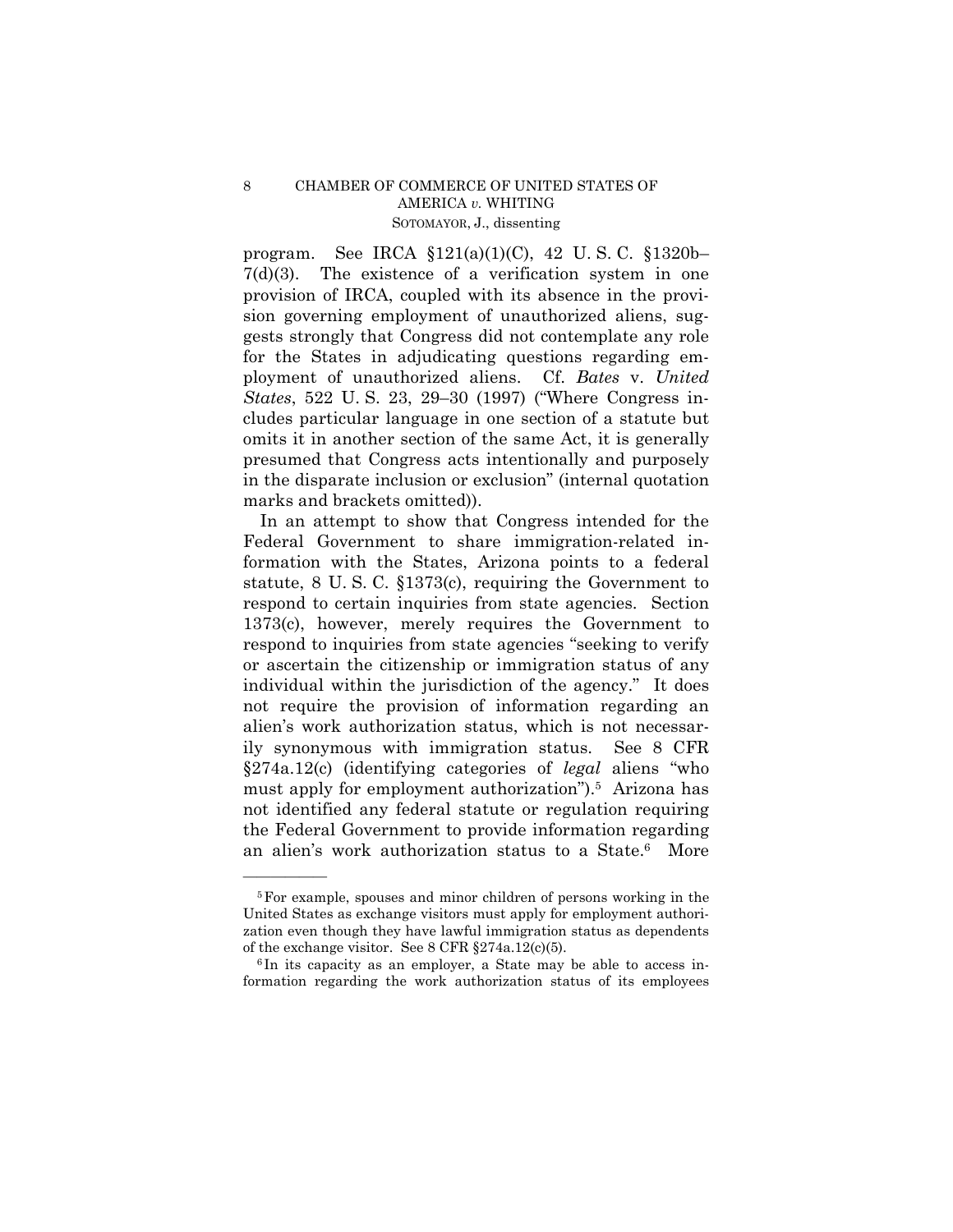#### SOTOMAYOR, J., dissenting

importantly, §1373(c) was enacted in 1996, see §642(c), 110 Stat. 3009–707, and thus says nothing about Congress' intent when it enacted IRCA's saving clause a decade earlier. See *Jones* v. *United States*, 526 U. S. 227, 238 (1999).

Collectively, these provisions demonstrate Congress' intent to build a centralized, exclusively federal scheme for determining whether a person has "employ[ed], or recruit[ed] or refer[red] for a fee for employment, unauthorized aliens."  $8 \text{ U.S. C. }$ \$1324a(h)(2).

IRCA's saving clause must be construed against this backdrop. Focusing primarily on the text of the saving clause, Arizona and the majority read the clause to permit States to determine themselves whether a person has employed an unauthorized alien, so long as they do so in connection with licensing sanctions. See *ante*, at 12–13. This interpretation overlooks the broader statutory context and renders the statutory scheme "[in]coherent and [in]consistent." *Ali*, 552 U. S., at 222.

Under the majority's reading of the saving clause, state prosecutors decide whether to commence licensing-related proceedings against a person suspected of employing an unauthorized alien. The majority's holding also permits state courts and other tribunals to adjudicate the question whether an employer has employed an unauthorized alien. The Arizona Act illustrates the problems with reading the saving clause to permit such state action. The Act directs prosecutors to verify an employee's work authorization with the Federal Government pursuant to §1373(c), *e.g.*, Ariz. Rev. Stat. Ann. §23–212(B) (West Supp. 2010), and the state court "shall consider only the federal government's determination pursuant to [§]1373(c)" in "determin

 $\mathbf C$ 

through use of E-Verify.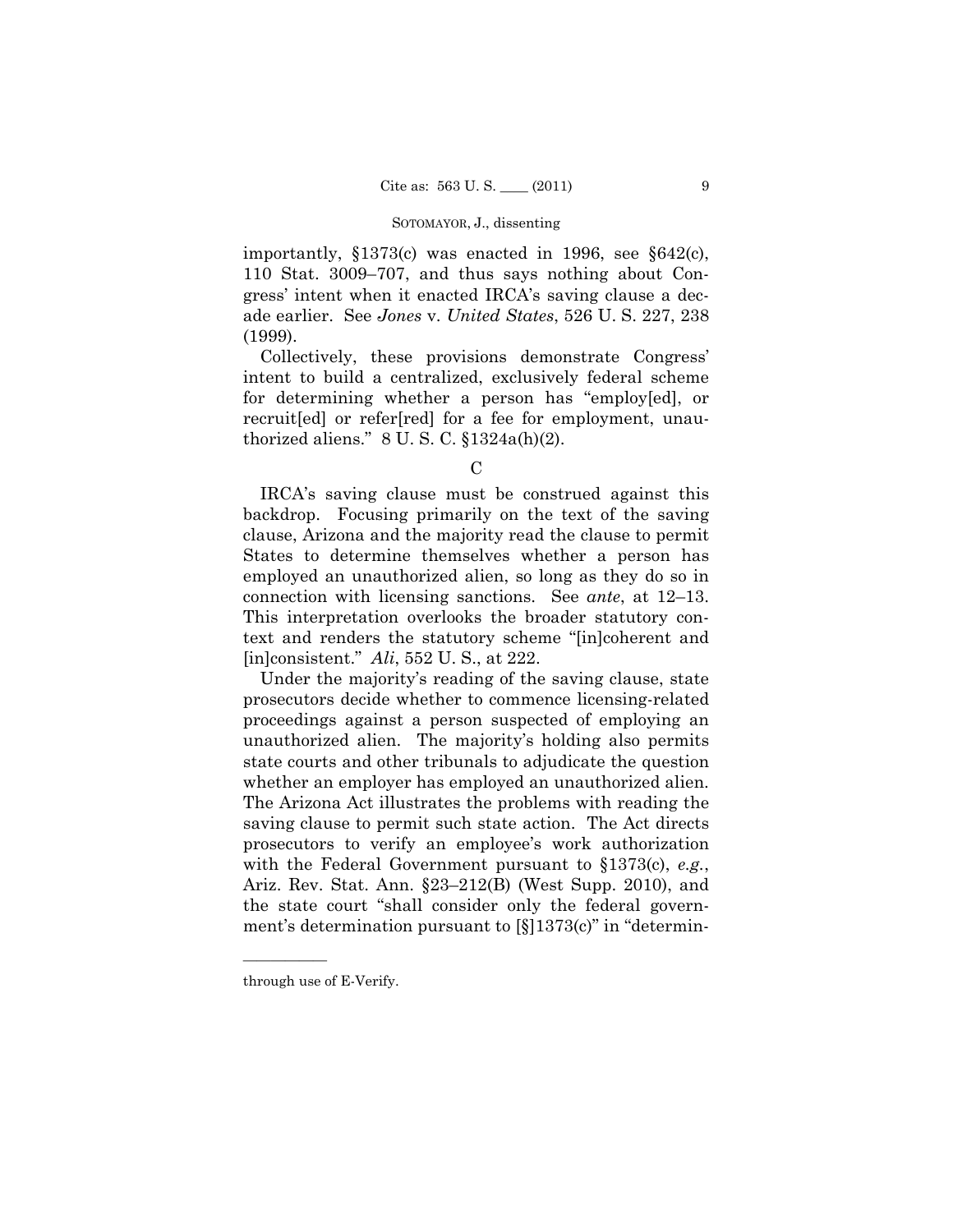## 10 CHAMBER OF COMMERCE OF UNITED STATES OF AMERICA *v.* WHITING SOTOMAYOR, J., dissenting

ing whether an employee is an unauthorized alien," *e.g.*,  $§23-212(H).7$  Putting aside the question whether  $§1373(c)$ actually provides access to work authorization information, §1373(c) did not exist when IRCA was enacted in 1986. See *supra*, at 9. Arizona has not identified any avenue by which States could have accessed work authorization information in the first decade of IRCA's existence. The absence of any such avenue at the time of IRCA's enactment speaks volumes as to how Congress would have understood the saving clause to operate: If States had no access to information regarding the work authorization status of aliens, how could state courts have accurately adjudicated the question whether an employer had employed an unauthorized alien?

The Arizona Act's reliance on §1373(c) highlights the anomalies inherent in state schemes that purport to adjudicate whether an employee is an authorized alien. Even when Arizona prosecutors obtain information regarding an alien's *immigration* status pursuant to §1373(c), the prosecutors and state court will have to determine the significance of that information to an alien's *work authorization* status, which will often require deciding technical questions of immigration law. See, *e.g.*, 8 CFR §§274a.12(a)–(c) (dividing 62 different classes of aliens into those authorized for employment incident to immigration status, those authorized for employment with a specific employer incident to immigration status, and those who must apply for work authorization). And, as discussed above, that information may not shed light at all on an alien's work authorization status, which is oftentimes distinct from immigration status. See *supra*, at 8, and n. 5. As a result, in many cases state decisions—made by

<sup>7</sup>However, the "federal government's determination creates [only] a rebuttable presumption of the employee's lawful status." *E.g.*, §23– 212(H).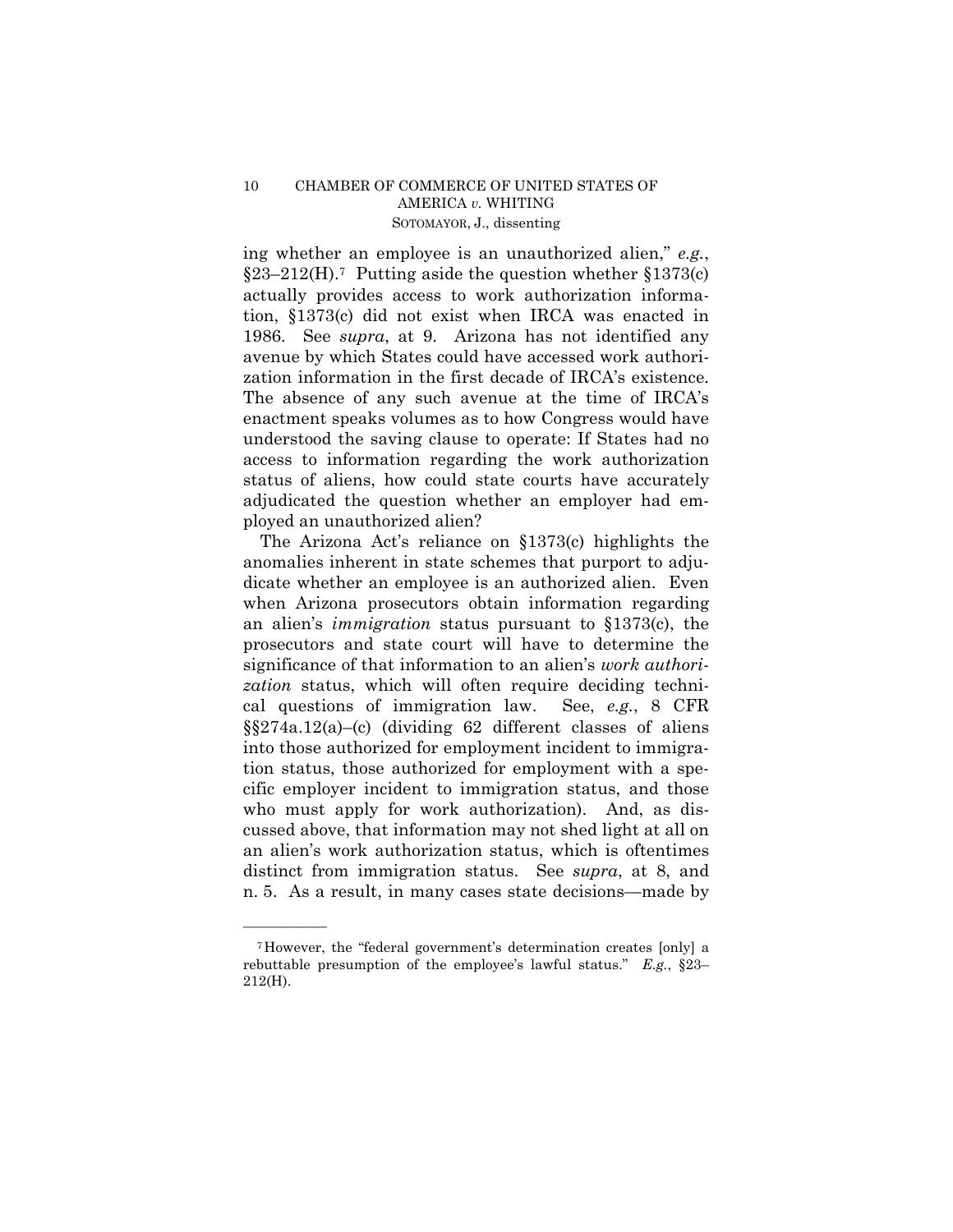#### SOTOMAYOR, J., dissenting

prosecutors and courts with no or little experience in federal immigration law—will rest on less-than-complete or inaccurate information, "creat[ing] enforcement risks not present in the federal system." *Ante*, at 7 (BREYER, J., dissenting). I can discern no reason why Congress would have intended for state courts inexperienced in immigration matters to adjudicate, in the context of licensing sanctions, the very same question that IRCA commits to federal officers, ALJs, and the courts of appeals.

Equally problematic is the fact that employers charged under a state enforcement scheme with hiring unauthorized aliens are foreclosed from using I–9 forms in their defense in the state proceedings. Like IRCA, the Arizona Act confers an affirmative defense on employers who comply in good faith with IRCA's verification requirement. See Ariz. Rev. Stat. Ann. §§23–212(J), 23–212.01(J). As discussed above, however, IRCA prohibits an employer from using the I–9 form to establish that affirmative defense under Arizona law. See 8 U. S. C. §1324a(b)(5); 8 CFR §274a.2(b)(4). Not to worry, the majority says: The employer can establish the affirmative defense through office policies and testimony of employees. *Ante*, at 18, n. 9. But Congress made the I–9 verification system and accompanying good-faith defense central to IRCA. See, *e.g.*, H. R. Rep. No. 99–682, at 60 ("[A]n effective verification procedure, combined with an affirmative defense for those who in good faith follow the procedure, is essential"). Given the importance of this procedure, if Congress in fact intended for state courts to adjudicate whether a person had employed an unauthorized alien in connection with licensing sanctions, why would it have prohibited that person from using the I–9 form—"the employer's most effective evidence," *ante*, at 9 (BREYER, J., dissenting)—in the state-court proceeding? The question answers itself: Congress intended no such thing.

Furthermore, given Congress' express goal of "uni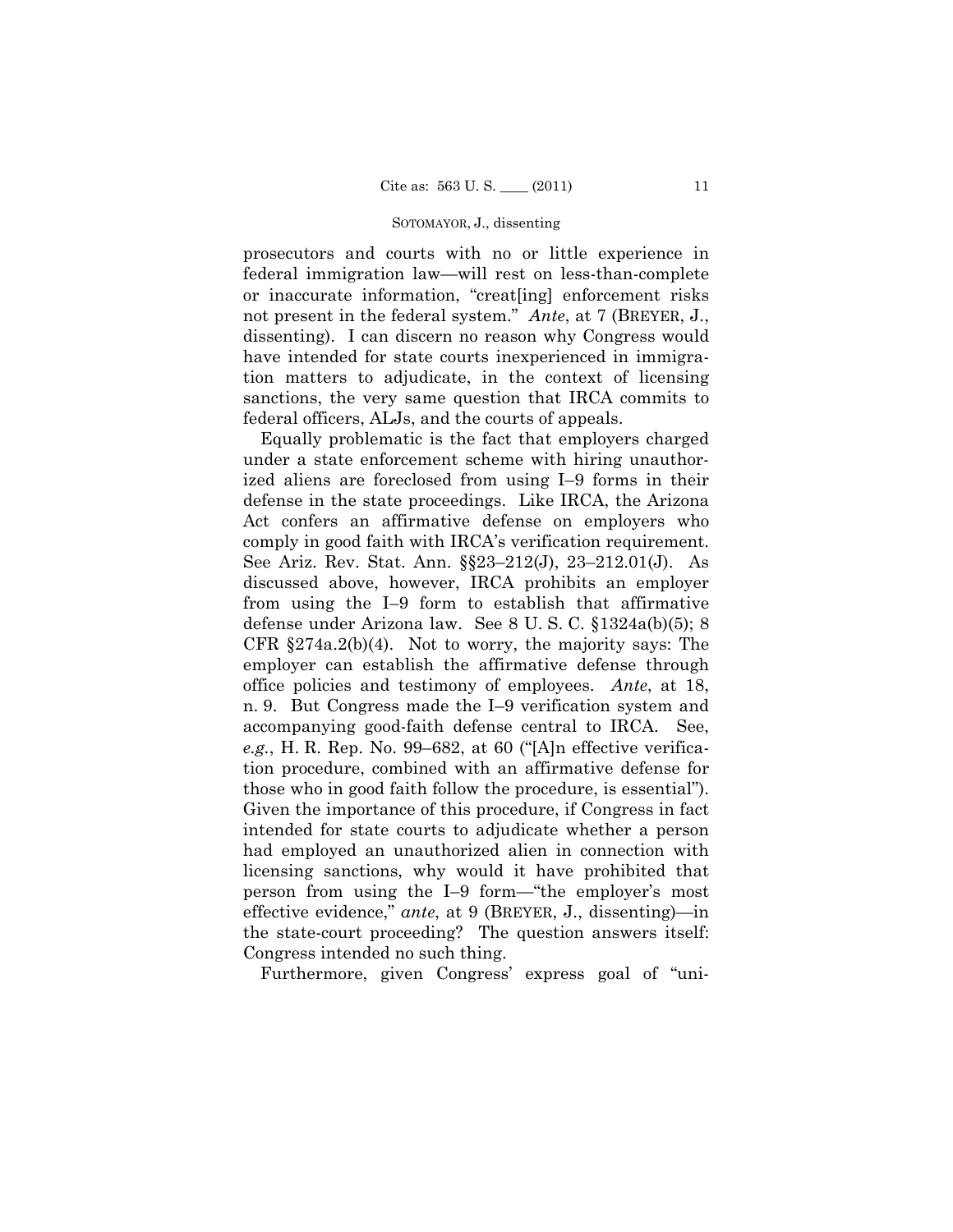## 12 CHAMBER OF COMMERCE OF UNITED STATES OF AMERICA *v.* WHITING SOTOMAYOR, J., dissenting

for[m]" enforcement of "the immigration laws of the United States," IRCA §115, 100 Stat. 3384, I cannot believe that Congress intended for the 50 States and countless localities to implement their own distinct enforcement and adjudication procedures for deciding whether employers have employed unauthorized aliens. Reading the saving clause as the majority does subjects employers to a patchwork of enforcement schemes similar to the one that Congress sought to displace when it enacted IRCA. Having carefully constructed a uniform federal scheme for determining whether a person has employed an unauthorized alien, Congress could not plausibly have meant to create such a gaping hole in that scheme through the undefined, parenthetical phrase "licensing and similar laws." See *Whitman* v. *American Trucking Assns., Inc.*, 531 U. S. 457, 468 (2001) ("Congress . . . does not, one might say, hide elephants in mouseholes").

In sum, the statutory scheme as a whole defeats Arizona's and the majority's reading of the saving clause. Congress would not sensibly have permitted States to determine for themselves whether a person has employed an unauthorized alien, while at the same time creating a specialized federal procedure for making such a determination, withholding from the States the information necessary to make such a determination, and precluding use of the I–9 forms in nonfederal proceedings. See *United States* v. *Locke*, 529 U. S. 89, 106 (2000) ("We decline to give broad effect to saving clauses where doing so would upset the careful regulatory scheme established by federal  $law$ ").

To render IRCA's saving clause consistent with the statutory scheme, I read the saving clause to permit States to impose licensing sanctions following a final federal determination that a person has violated  $$1324a(a)(1)(A)$  by knowingly hiring, recruiting, or refer-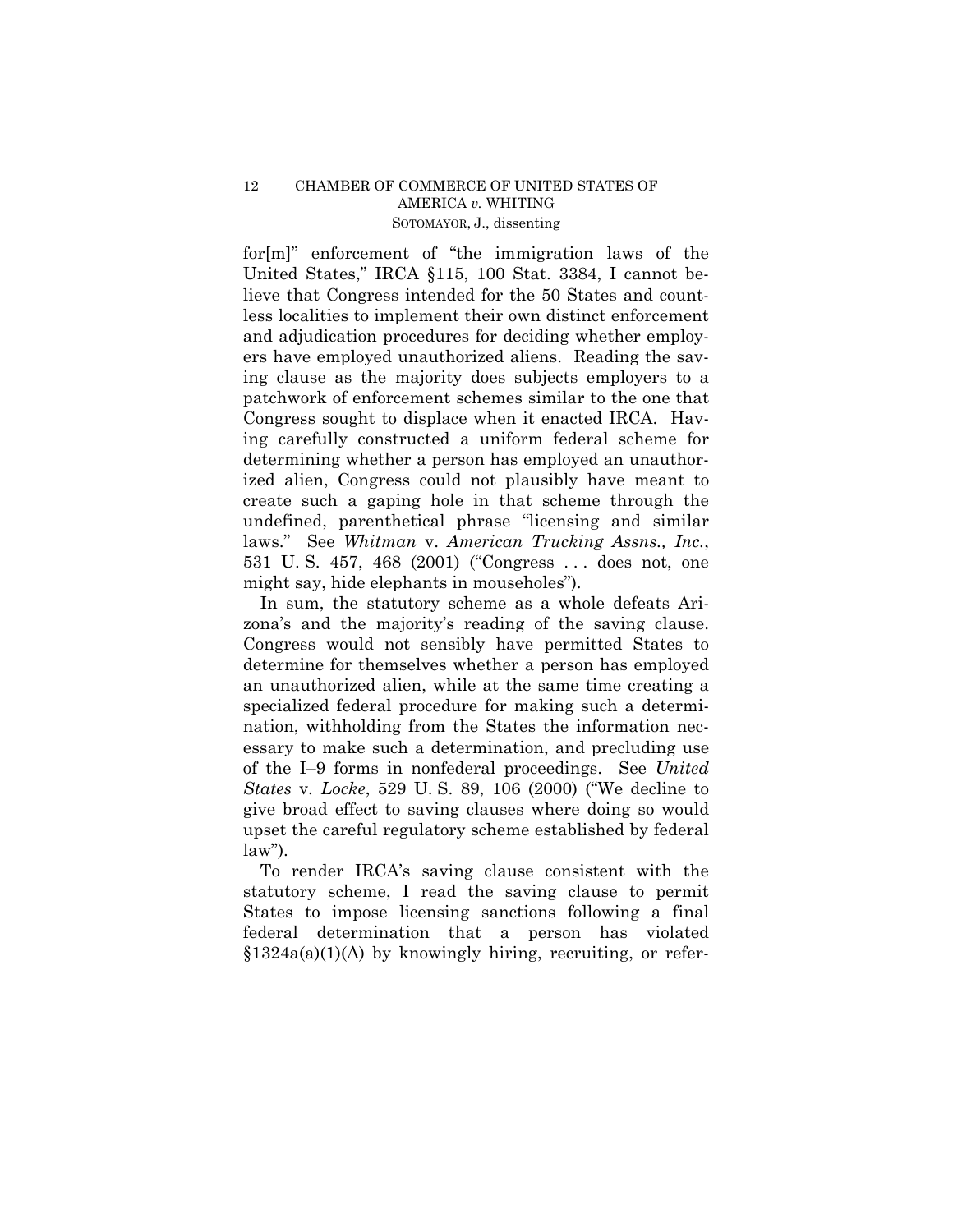## SOTOMAYOR, J., dissenting

ring for a fee an unauthorized alien.8 This interpretation both is faithful to the saving clause's text, see *supra*, at 2– 3, and best reconciles the saving clause with IRCA's "careful regulatory scheme," *Locke*, 529 U. S., at 106. It also makes sense as a practical matter. In enacting IRCA's pre-emption clause, Congress vested in the Federal Government the authority to impose civil and criminal sanctions on persons who employ unauthorized aliens. Licensing and other types of business-related permissions are typically a matter of state law, however. See, *e.g.*, *Kamen*  v. *Kemper Financial Services, Inc.*, 500 U. S. 90, 98 (1991) (noting that "[c]orporation law" is an area traditionally "governed by state-law standards"); *Chicago Title & Trust* 

<sup>8</sup>This reading of the saving clause finds support in IRCA's legislative history. The House Committee on the Judiciary reported that IRCA was "not intended to preempt or prevent lawful state or local processes concerning the suspension, revocation or refusal to reissue a license to any person who has been found to have violated the sanctions provisions *in this legislation*." H. R. Rep. No. 99–682, at 58 (emphasis added). The Committee's reference to "this legislation" is, of course, a reference to IRCA, and only federal officers, ALJs, and courts have authority under IRCA to find that a person has violated the statute's sanctions provisions.

My reading is also consistent with, though not compelled by, the provisions in IRCA that amended the Migrant and Seasonal Agricultural Worker Protection Act (AWPA), 96 Stat. 2583. As JUSTICE BREYER discusses in detail, see *ante*, at 13–15 (dissenting opinion), AWPA requires entities to secure a certificate of registration from the Department of Labor before engaging in any "farm labor contracting activity." AWPA §101, 96 Stat. 2587, 29 U. S. C. §1811(a). Before 1986, AWPA prohibited farm labor contractors from hiring unauthorized aliens, and it permitted the Department of Labor to institute administrative proceedings to enforce this prohibition. See §§103(a)(3), 103(b), 106(a), 96 Stat. 2588–2590. In IRCA, Congress repealed this prohibition, IRCA  $$101(b)(1)(C)$ , but authorized the Secretary of Labor to withdraw a contractor's federal registration certificate upon a finding of an IRCA violation, IRCA §101(b)(1)(B)(iii), 100 Stat. 3372, 29 U. S. C. §1813(a)(6). Thus, IRCA made AWPA's licensing sanctions turn on a prior federal adjudication of a violation of IRCA.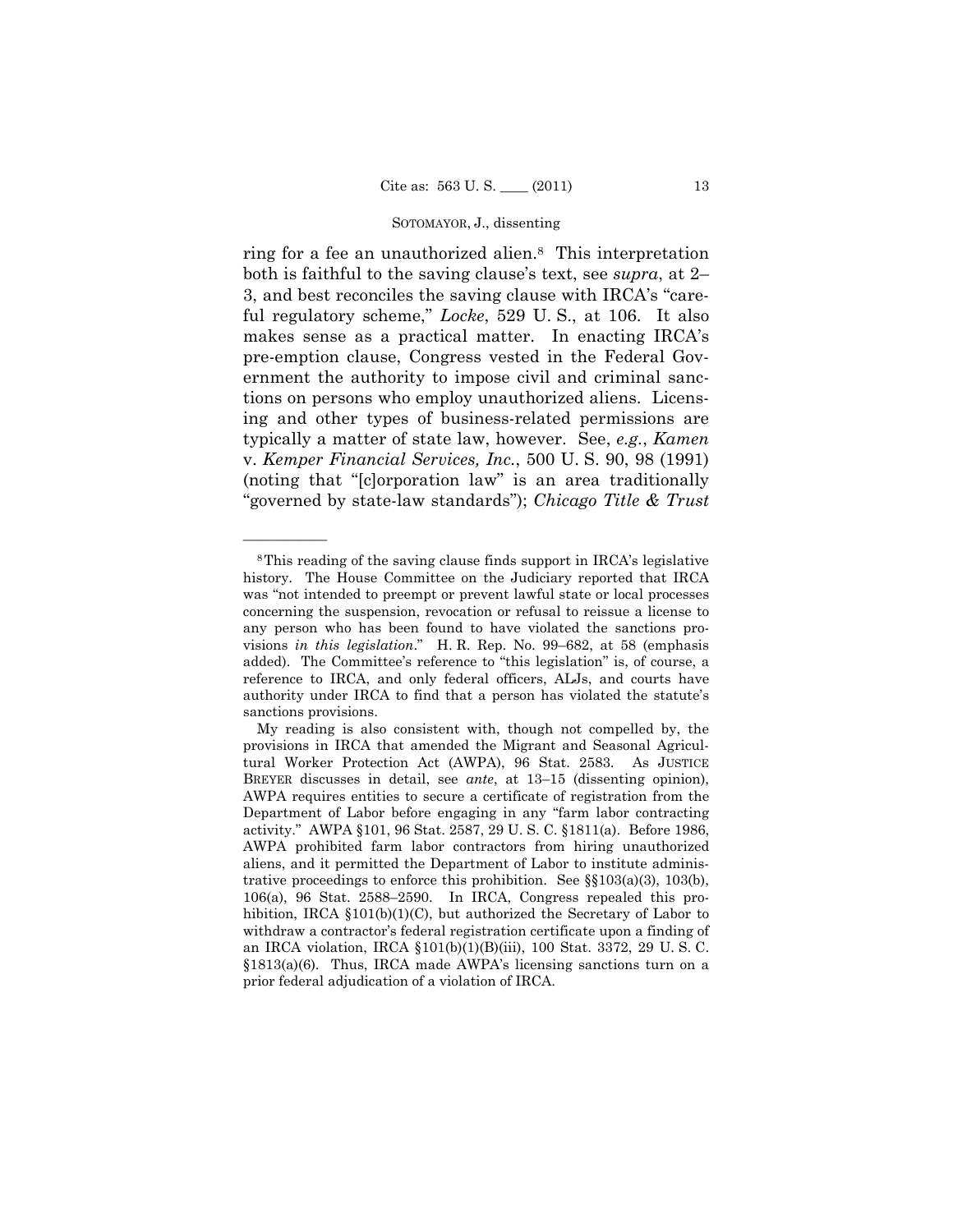## 14 CHAMBER OF COMMERCE OF UNITED STATES OF AMERICA *v.* WHITING SOTOMAYOR, J., dissenting

*Co.* v. *Forty-One Thirty-Six Wilcox Bldg. Corp.*, 302 U. S. 120, 127 (1937) ("How long and upon what terms a statecreated corporation may continue to exist is a matter exclusively of state power"). As a result, if Congress wanted to "ensur[e] that a full range of sanctions [was] available to be used against businesses that employ unauthorized aliens," Brief for Respondent 37, Congress had to authorize the States and localities to impose licensing sanctions following a federal adjudication of a violation of IRCA.

I do not mean to suggest that the mere existence of a comprehensive federal scheme necessarily reveals a congressional intent to oust state remedies. Cf. *English* v. *General Elec. Co.*, 496 U. S. 72, 87 (1990) ("[T]he mere existence of a federal regulatory or enforcement scheme . . . does not by itself imply pre-emption of state remedies"); *New York State Dept. of Social Servs.* v. *Dublino*, 413 U. S. 405, 415 (1973) (rejecting the argument that "pre-emption is to be inferred merely from the comprehensive character of the federal [program]"). Here, Congress has made clear its intent to oust state civil and criminal remedies; the sole question is the scope of the saving clause's exception for "licensing and similar laws." The comprehensive scheme established by Congress necessarily informs the scope of this clause. For all the reasons stated, the only interpretation of that clause that is consistent with the rest of the statute is that it preserves the States' authority to impose licensing sanctions after a final federal determination that a person has violated IRCA's prohibition on the knowing employment of unauthorized aliens.

Under my construction of the saving clause, the Arizona Act cannot escape pre-emption. The Act authorizes Arizona county attorneys to commence actions charging an employer with having employed an unauthorized alien. Ariz. Rev. Stat. Ann. §§23–212(D), 23–212.01(D). Arizona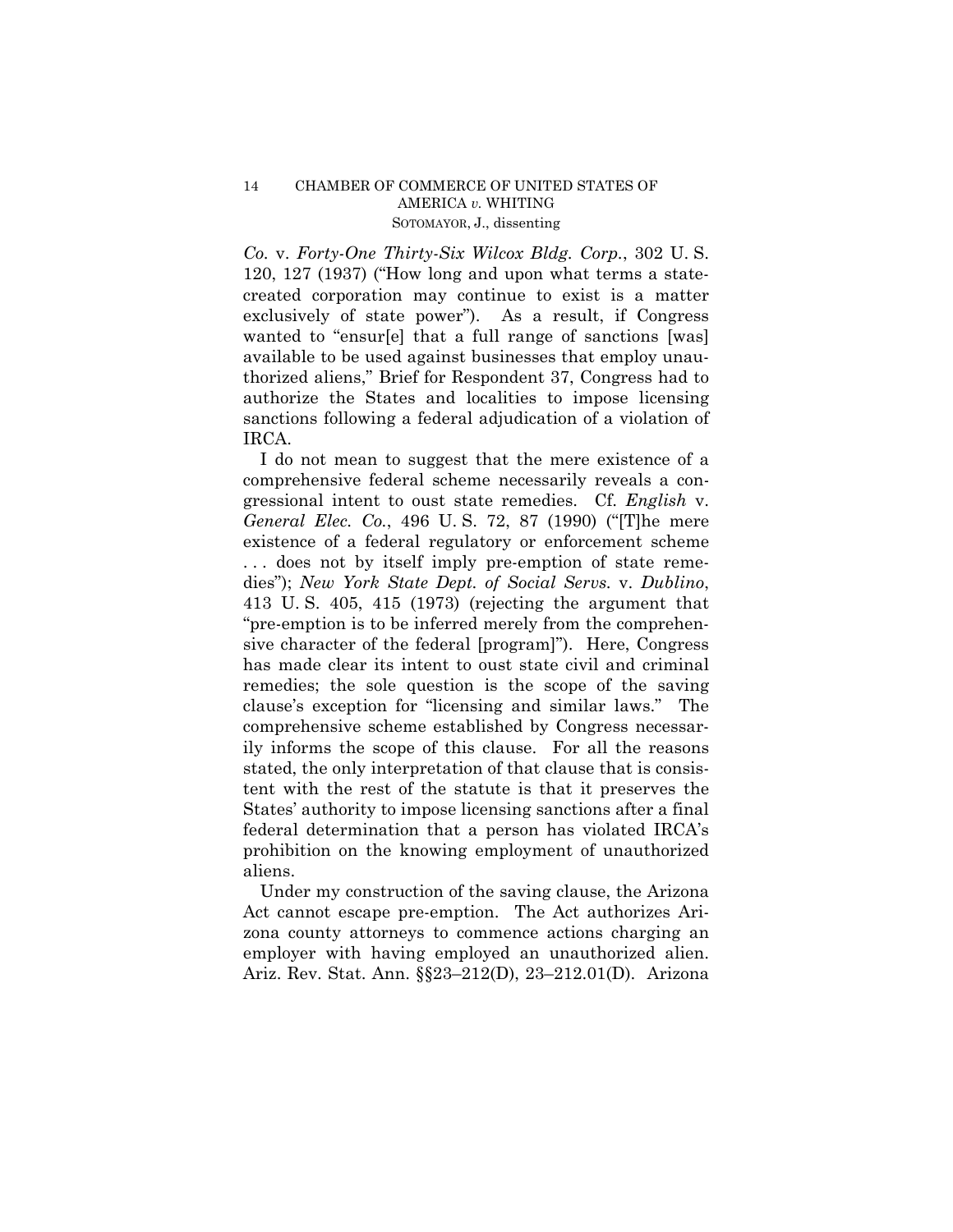#### SOTOMAYOR, J., dissenting

state courts must find that an employer has employed an unauthorized alien before imposing the sanctions enumerated in the Act.  $\S$  $23-212$ (F),  $23-212.01$ (F). Because the Act's sanctions are not premised on a final federal determination that an employer has violated IRCA, I would hold that the Act does not fall within IRCA's saving clause and is therefore pre-empted.9

## II

I agree with the conclusion reached by JUSTICE BREYER in Part IV of his dissenting opinion that federal law impliedly pre-empts the provision in the Arizona Act requiring all Arizona employers to use the federal E-Verify program. See Ariz. Rev. Stat. Ann. §23–214. I also agree with much of his reasoning. I write separately to offer a few additional observations.

As we have recently recognized, that a state law makes mandatory something that federal law makes voluntary does not mean, in and of itself, that the state law "stands as an obstacle to the accomplishment and execution of the full purposes and objectives of Congress," *Crosby* v. *National Foreign Trade Council*, 530 U. S. 363, 373 (2000) (internal quotation marks omitted). See *Williamson* v. *Mazda Motor of America, Inc.*, 562 U.S. \_\_, \_\_ (2011) (slip op., at  $1-2$ ) (concluding that a federal regulation permitting manufacturers to choose between two seatbelt options did not pre-empt state tort liability based on a decision to install one of those options); see also *id.*, at \_\_\_ (slip op., at 2) (SOTOMAYOR, J., concurring) ("[T]he mere fact that an agency regulation allows manufacturers a choice between options is insufficient to justify implied

<sup>9</sup>Because I believe that the Arizona Act does not fall within IRCA's saving clause for this reason, I have no reason to consider the separate question whether the Act's definition of "license" sweeps too broadly. Compare *ante*, at 9–11, with *ante*, at 1–2, 11–12 (BREYER, J., dissenting).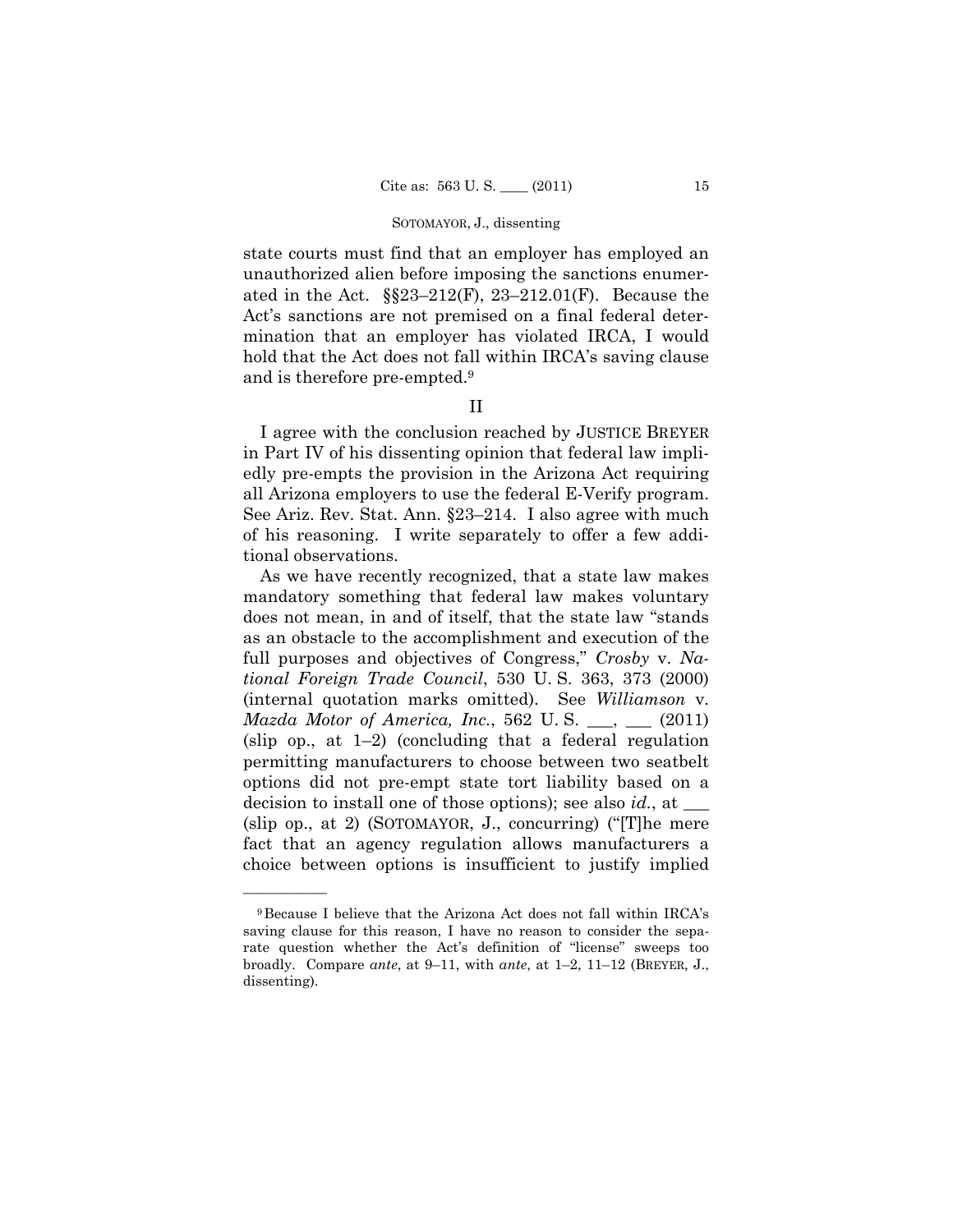pre-emption").

This case, however, is readily distinguishable from cases like *Williamson*, in which state law regulates relationships between private parties. Here, the Arizona Act directly regulates the relationship between the Federal Government and private parties by mandating use of a federally created and administered resource. This case thus implicates the "uniquely federal interes[t]" in managing use of a federal resource. *Boyle* v. *United Technologies Corp.*, 487 U. S. 500, 504 (1988) (internal quotation marks omitted); see also *Buckman Co.* v. *Plaintiffs' Legal Comm.*, 531 U. S. 341, 347 (2001) ("[T]he relationship between a federal agency and the entity it regulates is inherently federal in character because the relationship originates from, is governed by, and terminates according to federal law").

Significant policy objectives motivated Congress' decision to make use of E-Verify voluntary. In addition to those discussed by JUSTICE BREYER, see *ante*, at 17–19 (dissenting opinion), I note that Congress considered the cost of a mandatory program. In 2003, when Congress elected to expand E-Verify to all 50 States but declined to require its use, it cited a congressionally mandated report concluding that the annual cost of the pilot program was \$6 million, the annual cost of a nationwide voluntary program would be \$11 million, and the annual cost of a nationwide mandatory program would be \$11.7 *billion*. H. R. Rep. No. 108–304, pt. 1, p. 6 (2003); see also Institute for Survey Research, Temple Univ., and Westat, INS Basic Pilot Evaluation: Summary Report 38 (2002) (concluding that the Social Security Administration (SSA) and the Immigration and Naturalization Service were not "capable of enrolling and administering a program for the hundreds of thousands of employers in any of the large mandatory programs explored here"). A more recent report prepared for the Department of Homeland Security similarly noted the costs associated with mandatory use of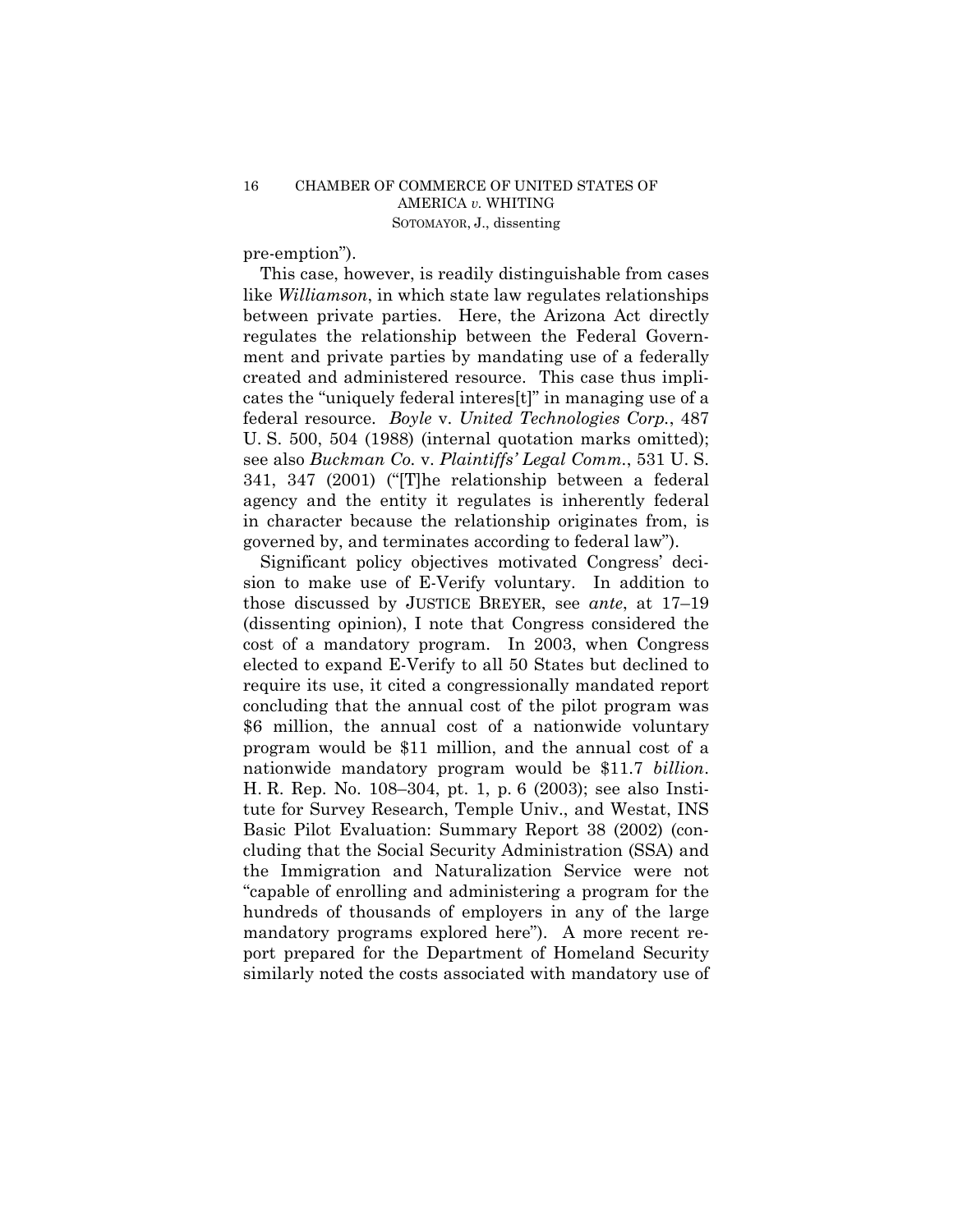#### SOTOMAYOR, J., dissenting

E-Verify. See Westat, Findings of the E-Verify® Program Evaluation 224 (2009) (observing that the SSA estimated that it would have to hire an additional 1,500 field staff to handle a mandatory national program); *id.*, at 251 (recommending that any expansion of E-Verify take place gradually "to allow the Federal government adequate time to hire and train the new staff required to run such a program"). Permitting States to make use of E-Verify mandatory improperly puts States in the position of making decisions for the Federal Government that directly affect expenditure and depletion of federal resources.10

The majority highlights the Government's statement in its *amicus* brief that "'the E-Verify system can accommodate the increased use that the Arizona statute and existing similar laws would create.'" *Ante*, at 25 (quoting Brief for United States as *Amicus Curiae* 34). But "[t]he purpose of Congress is the ultimate touchstone in every pre-emption case." *Medtronic*, 518 U. S., at 494 (internal quotation marks omitted). It matters not whether the Executive Branch believes that the Government is now capable of handling the burdens of a mandatory system.11 Congressional intent controls, and Congress has repeatedly decided to keep the E-Verify program voluntary. Because state laws requiring use of E-Verify frustrate the significant policy objectives underlying this decision,

<sup>&</sup>lt;sup>10</sup> In *Williamson v. Mazda Motor of America, Inc.*, 562 U.S. (2011) (slip op., at 10), we held that the Federal Government's judgment regarding the cost effectiveness of seatbelt options did not reveal an intent "to forbid common-law tort suits in which a judge or jury might reach a different conclusion." The obvious distinction between that case and this one is that Congress' decision to keep use of E-Verify

voluntary bears directly on the costs to the Federal Government itself. 11Notably, the Government's brief does not state that the E-Verify system could accommodate the increased use that would result if all 50 States enacted similar laws; it limits its statement to "the Arizona statute and *existing* similar laws." Brief for United States as *Amicus Curiae* 34 (emphasis added).